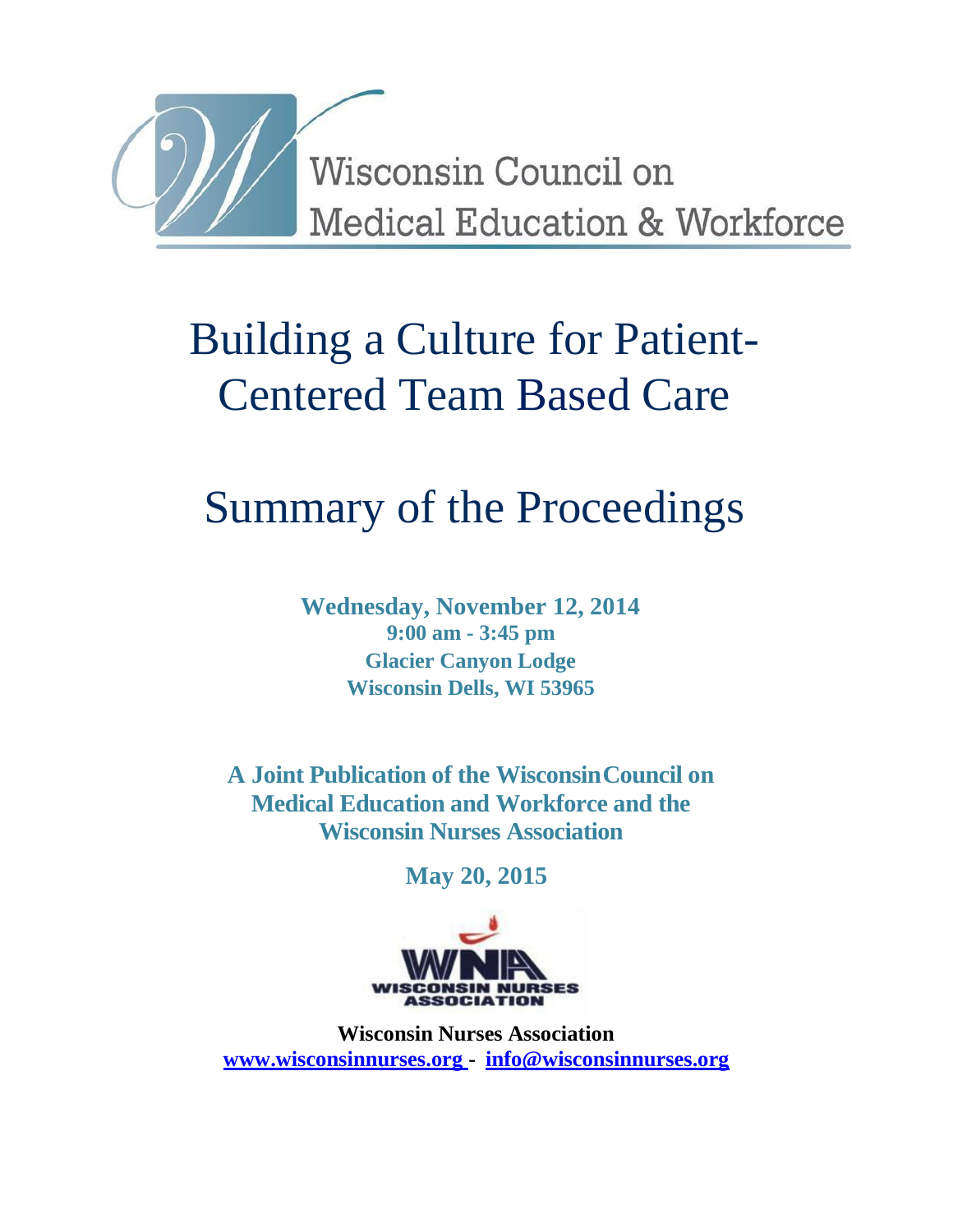|  |  | <b>Table of Contents</b> |
|--|--|--------------------------|
|--|--|--------------------------|

| Foreword                                                                                                                                                                                                                                                                                                                                               | 3                       |
|--------------------------------------------------------------------------------------------------------------------------------------------------------------------------------------------------------------------------------------------------------------------------------------------------------------------------------------------------------|-------------------------|
| Background and conference development                                                                                                                                                                                                                                                                                                                  | $\overline{\mathbf{4}}$ |
| Acknowledgements                                                                                                                                                                                                                                                                                                                                       | 5                       |
| <b>Accessing the Conference Recordings</b>                                                                                                                                                                                                                                                                                                             | 6                       |
| <b>Welcome and Opening Remarks</b>                                                                                                                                                                                                                                                                                                                     | $\overline{7}$          |
| Keynote #1: The New Role of Teams in the New American Population Health                                                                                                                                                                                                                                                                                | 7                       |
| Keynote #2: Cultures that Make Teams Successful                                                                                                                                                                                                                                                                                                        | 11                      |
| Panel #1: Mission and Driving Force<br>PACE and Family Care Partnership, Community Care, Inc.<br>APRN Hospitalist Programs in Rural, Critical Access Hospitals, Ministry Health Care<br>VA GRECC Connect Geriatrics Clinic, William S. Middleton VA Hospital<br>HIV and Integrated Mental Health Services, Medical College of Wisconsin                | 16                      |
| <b>Team-Based Care: A Commentary</b>                                                                                                                                                                                                                                                                                                                   | 23                      |
| Panel #2: Team Interaction and Culture<br>Acute Care for Elders (ACE) Team, UW Hospitals & Clinics<br>Wisconsin Avenue Clinic Patient-Centered Team, Wheaton Franciscan Healthcare - All Saints<br>UW Family Medicine Clinics, Aurora Health Care<br>Palliative Care, Monroe Clinic                                                                    | 25                      |
| Panel #3: Patient Population Served and Outcomes<br>Tracheostomy and Home Ventilator, Children's Hospital of Wisconsin<br>New London's Line Up, ThedaCare Physicians<br>Ambulatory Pharmacy Department, Froedtert and the Medical College of Wisconsin<br>Primary Care Services for the Hispanic Population, Sixteenth Street Community Health Centers | 31                      |
| The Day's Recap and Next Steps                                                                                                                                                                                                                                                                                                                         | 37                      |
| Appendices:<br>Appendix A: Keynote PowerPoint slides prepared by Maureen Smith, MD, MPH, PhD<br>Appendix B: Keynote PowerPoint slides prepared by Dr. Andy Anderson, MD, MBA<br>Appendix C: Luncheon PowerPoint slides prepared by Dr. Richard Dart, MD                                                                                                |                         |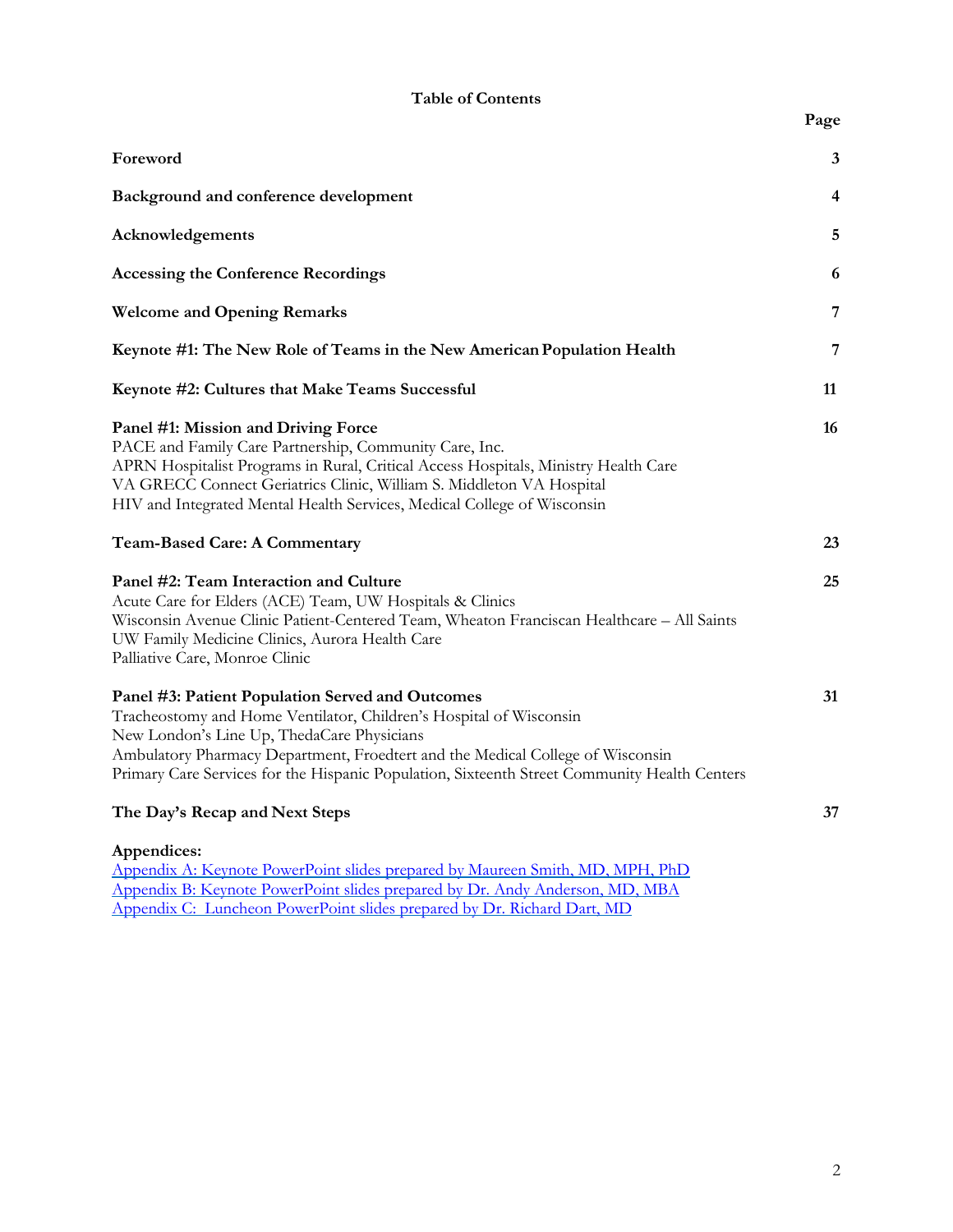#### **Foreword**

<span id="page-2-0"></span>The conference proceedings are a joint publication of the Wisconsin Council on Medical Education and Workforce (WCMEW) and the Wisconsin Nurses Association (WNA). On November 12, 2014, WCMEW sponsored a statewide conference in the Wisconsin Dells, Wisconsin, entitled: *Building a Culture for Patient-Centered Team-Based Care*. This conference was designed to assess the current status of patient-centered teambased care in Wisconsin and establish a platform to collectively move this concept forward – together.

To chronicle the visionary work already occurring throughout Wisconsin, the conference planners determined, in advance of the conference, that a compendium of abstracts and the conference proceedings be published and widely disseminated. Taken together, these documents provide important documentation of evidence, frameworks, practical considerations, team location, and wisdom to formally move patient-centered team-based care forward as a critical health care redesign strategy. A redesigned healthcare system focusing on high-functioning patient-centered teams has the potential to improve and protect the health of patients; use emerging technologies for self-care; seamlessly connect patients and their families to community resources; and address all levels of prevention: primary, secondary, and tertiary.

To improve and protect health will require leadership from many Wisconsin organizations, health care systems, community organizations, and consumer groups to advance patient-centered team-based care as a health care redesign priority. This will require investments to assure capacity to achieve high-functioning teams to advance and sustain health and organizational outcomes. It will also require commitment to learn through interprofessional collaboration and cooperation and assure patient-centeredness. Achieving this will result in the delivery of high-quality and safe care that has the potential to improve and protect the health of the 5.7 million people of Wisconsin and the communities where they live, grow, work, learn, and play.

| For More Information Please Contact        |                                          |  |
|--------------------------------------------|------------------------------------------|--|
| Charles Shabino, MD                        | Gina Dennik-Champion, RN, MSN, MSHA      |  |
| Chair, Advisory Council                    | <b>Executive Director</b>                |  |
| Wisconsin Council on Medical Education and | Wisconsin Nurses Association             |  |
| Workforce cshabino@charter.net             | $\frac{\text{gina}(a)}{\text{wisconsin}$ |  |
|                                            |                                          |  |
| George Quinn                               |                                          |  |
| <b>Executive Director</b>                  |                                          |  |
| Wisconsin Council on Medical Education and |                                          |  |
| Workforce gquinn@wcmew.org                 |                                          |  |
|                                            |                                          |  |

## **For More Information Please Contact**

## **Publication Date: May 20, 2015**

WCMEW and the WNA express their gratitude to the Wisconsin Department of Health Services, Division of Public Health, Chronic Disease Section, and the U.S. Centers for Disease Control and Prevention for the resources to produce three conference documents: compendium, executive summary, and proceedings. Resources were made possible through a chronic disease prevention grant awarded to the Wisconsin Nurses Association in October 2014.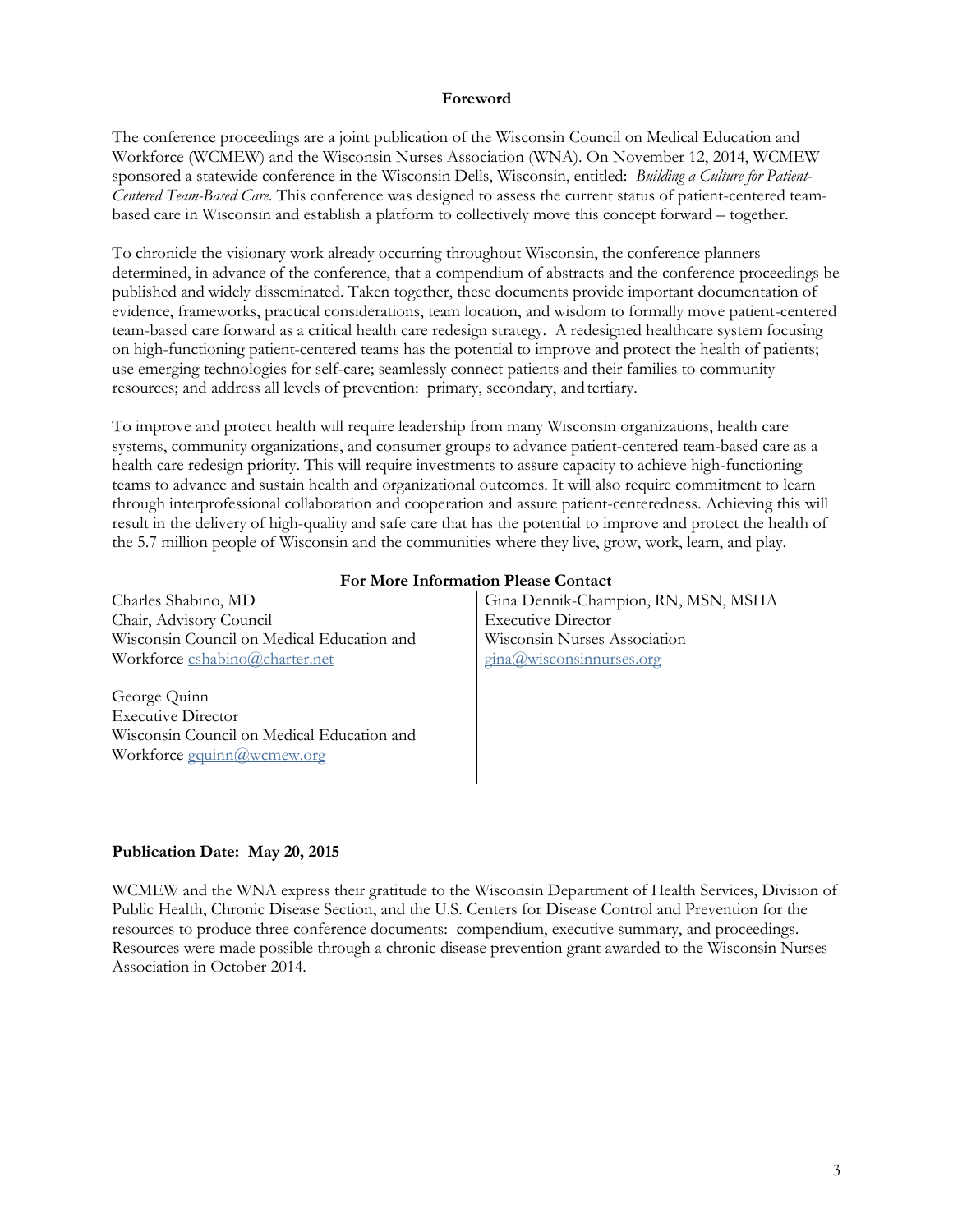## **Background and Conference Development**

<span id="page-3-0"></span>The Wisconsin Council on Medical Education and Workforce (WCMEW) was formed in 2004 as a response to one of the recommendations from the publication "Who Will Care for Our Patients?" That report – from a Wisconsin Hospital Association task force convened to address Wisconsin's future physician workforce – predicted a future shortage of physicians available to serve Wisconsin's citizens, and recommended actions to address this concern: specifically increasing medical school enrollment, expanding graduate medical education, understanding changes in care delivery, and creating a statewide focus on medical education policy in Wisconsin.

The creation of WCMEW was the first outcome of the report. The Wisconsin Hospital Association (WHA) and the Wisconsin Medical Society (WMS) coordinated the recruitment of a comprehensive set of stakeholders in healthcare workforce and education, including: representatives from WHA and WMS; the Wisconsin Academy of Family Medicine; various health practitioners; and Wisconsin's two medical schools. In recent years, membership in WCMEW has been increased to reflect its broader role in the healthcare workforce.

WCMEW has operated over its first ten years as a voluntary collaborative, serving as a venue for dialogue and a public platform to highlight healthcare workforce issues. In 2011, WHA, with WCMEW input, published *100 New Physicians a Year: An Imperative for Wisconsin.* The report predicted a shortage of over 2,000 physicians by 2030 and made the following recommendations:

- Expand Wisconsin graduate medical education programs and increase the number of graduates from Wisconsin's medical schools.
- Understand future health care delivery and redesign education and training accordingly.
- Strengthen WCMEW.

Since the publication of the 2011 report, there have been several significant developments.

- New funding for graduate medical education (GME) totaling \$5 million was included in the 2013-2014 biennial budget. The funds will be used to finance the expansion of existing GME programs and in establishing new programs. The funding represents the first increase in state funding of GME in over 20 years. This was a WCMEW initiative, with members shaping the proposal and leading the advocacy for its passage.
- In 2013, WCMEW planned and sponsored a statewide conference on graduate medical education, where stakeholders convened to share information about strategies and practical issues in starting and operating GME programs.

# **WCMEW Moving Forward:**

WCMEW has proved to be a positive force in influencing Wisconsin's health care workforce agenda. Looking to the future, WCMEW will continue its mission of ensuring a healthcare workforce that meets the needs of Wisconsin citizens. To carry out that mission, WCMEW will continue the work it has done in the past, but also expand its efforts. For 2015, the WCMEW work plan includes:

- Increase and Broaden Efforts to Strengthen Post-graduate Training We will work to refine and/or expand GME funding in the state budget. To accomplish this goal, we will form a workgroup to explore possible inter-professional post-graduate programs.
- Address Anticipated Changes in Care Delivery WCMEW will continue to study the evolution of Wisconsin's medical care delivery system to identify strategies that maximize the most effective use of all caregivers. In 2015, WCMEW will publish a compendium of the results of the 2014 conferenceto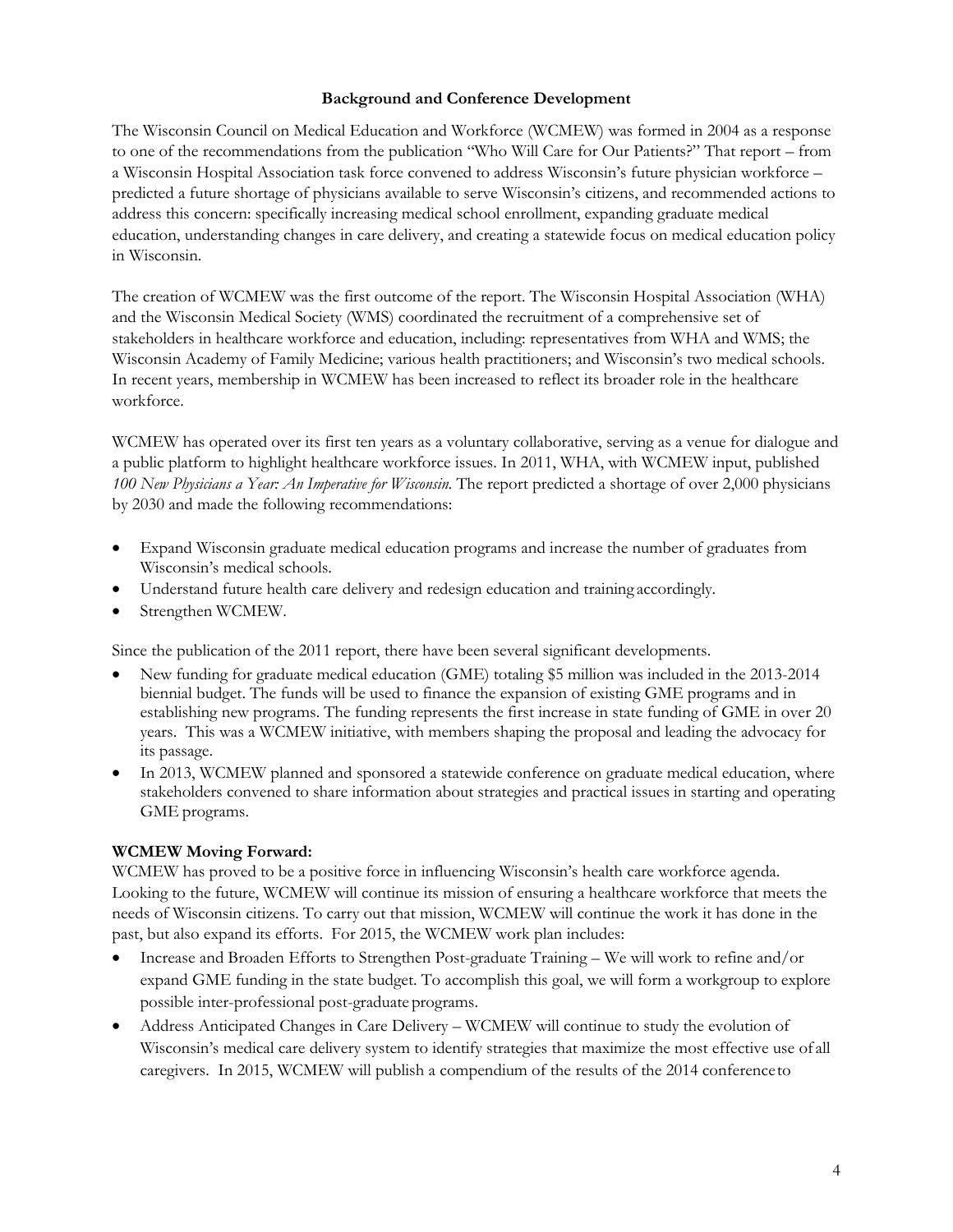disseminate best practices, and begin a dialogue with educational institutions on integrating team based care into curriculums.

 Continue to Inform the Public and Policymakers – Past publications have been important vehicles for informing the public about Wisconsin's healthcare workforce and have served as catalysts for change. In 2015, WCMEW will continue this effort by publishing an update of *"100 New Physicians aYear."*

## **Acknowledgements**

<span id="page-4-0"></span>WNA and WCMEW extend their gratitude to the following:

- Andy Anderson, MD, MBA, Aurora Health Care, for his keynote presentation that addressed operational and practical considerations when envisioning, implementing, and measuring patient-centeredteam-based care.
- Conference facilitators who included Tim Bartholow, MD; Barbara Nichols, DHL, MS, RN, FAAN; and Sarah Sorum, PharmD, for their skillful management of teams that addressed mission and driving forces; team interaction and culture; and patient populations andoutcomes.
- Conference planning committee: Lea Acord, RN, PhD, President, Wisconsin Nurses Association; Tim Bartholow, MD, Chief Medical Officer, WEA Trust; Richard A. Dart, MD, President, Wisconsin Medical Society; Gina Dennik-Champion, MSN, RN, MSHA, Executive Director, Wisconsin Nurses Association; Jennifer Frank, Vice President of Education & Marketing, Wisconsin Hospital Association; Julie Lederhaus, Director of Education and Training, Wisconsin Academy of Physician Assistants; Nancy Nankavil, Senior Vice-President, Quality and Efficiency, Wisconsin Medical Society; George Quinn, Executive Director, Wisconsin Council on Medical Education and Workforce; Chris Rasch, Director of State and Federal Relations, Wisconsin Medical Society; Charles Shabino, MD, Chief Medical Officer, Wisconsin Hospital Association; Tim Size, Executive Director, Rural Wisconsin Health Cooperative; Maureen Smith, MD, Professor, Departments of Population Health Sciences, Family Medicine, and Surgery, University of Wisconsin School of Medicine and Public Health; Sarah Sorum, PharmD, Vice President of Professional and Educational Affairs, Wisconsin Pharmacy Society
- Conference panelists who were specifically selected to share their expertise and practical wisdom in designing and implementing patient-centered team-based care in twelve settings throughoutWisconsin.
- Maureen Smith, MD, MPH, PhD, University of Wisconsin, for her high-level overview of evidence-based approaches to team learning by systematically focusing on a three-pronged approach: knowledge, skills, and attitudes.
- Poster presenters who shared their models and approaches and engaged participants in active learning and dialogue.
- Richard Dart, MD, President, Wisconsin Medical Society, for his perspectives on the driving forces and the importance of health care system redesign.
- Rural Wisconsin Health Cooperative for its contributions in planning the conference and recording the entire conference using MediaSite technology and making this recording widely available through its web site.
- Wisconsin Department of Health Services, Division of Public Health and the U.S. Centers for Disease Control and Prevention for the grant resources awarded to the Wisconsin Nurses Association that enabled the development of the conference compendium and proceedings. These funders are especially interested in team-base care processes, protocols, and systems and their impact on health improvement to persons with hypertension and diabetes.
- Wisconsin Hospital Association for its contributions in planning the conference and logistical support.
- Wisconsin Nurses Association for its leadership and contributions in planning the conference and the preparation of the conference compendium and proceedings.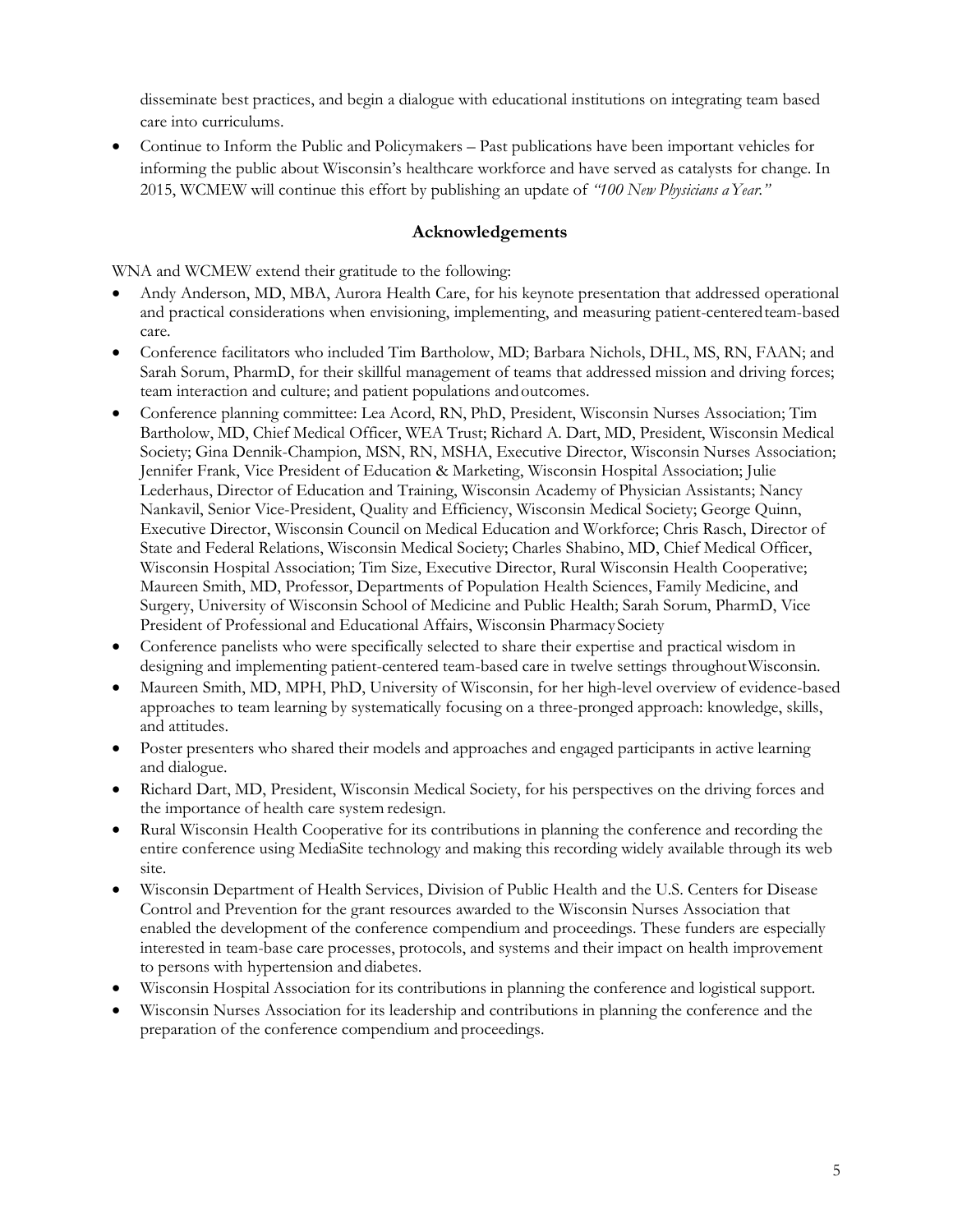## **Accessing the Conference Recordings**

<span id="page-5-0"></span>Video and audio recording of the entire conference is available on-line through the Rural Wisconsin Health Cooperative at:<http://bit.ly/1FYTCwt>

**To log in to the recordings: User Name:** WCMEW2014 **Password:** NOV12

- The recorded presentations match the "on-site" conference agenda.
- There are two options in the lower right hand corner of the viewer screen to access the presentations:
	- o Use the "paperclip button" to download PDFs of the keynote presentation slides.
	- o Use the "chapter's button" to select a specific conference panel/topic to view.

For questions and/or assistance using MediaSite technology please contact Ms. Carrie Ballweg, Education Coordinator, Rural Wisconsin Health Cooperative, via email at [cballweg@rwhc.com o](mailto:cballweg@rwhc.com)r via voice (608) 644- 3248.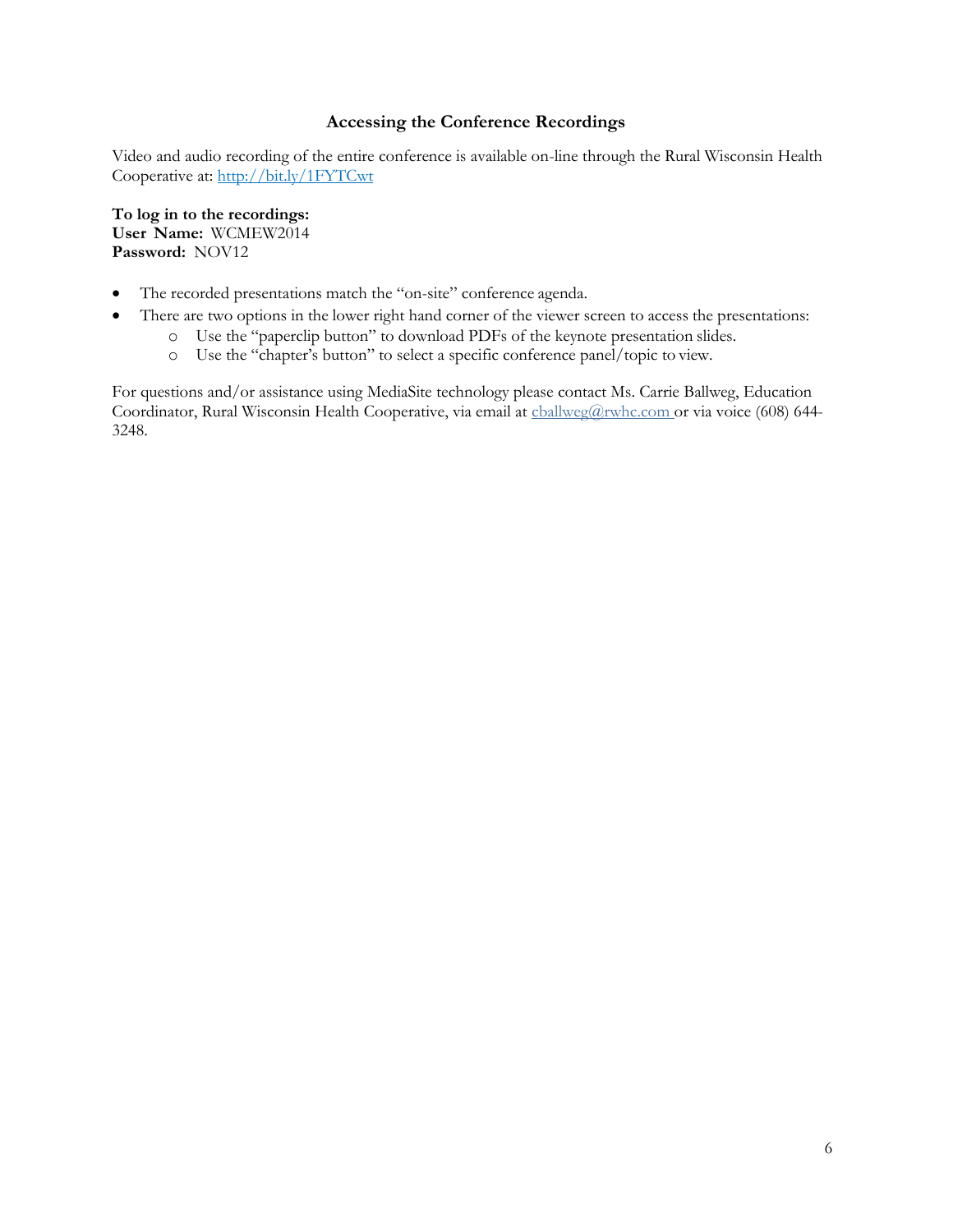## **Welcome and Opening Remarks**

#### <span id="page-6-0"></span>*Definition of WCMEW:*

The Wisconsin Council on Medical Education and Workforce (WCMEW) is a multi-stakeholder group whose purpose is to identify and implement innovative strategies to meet the provider workforce needs in Wisconsin now and into the future. This group has been working together since 2006. (Refer to background section of the proceedings to learn of WCMEW's development. One of the key foci of our work is centered on the concept of patient-centered team-based care.

#### *Background:*

Earlier this year, a small group of WCMEW partners came together to plan the conference and examine the current state of team-based care in Wisconsin. In our work, we identified five critical questions that we could not answer alone. Answering these questions will require broad collective engagement if we are to move team-based care forward in Wisconsin. Please keep these questions in mind throughout the conference. Our final speaker, Gina Dennik-Champion, Executive Director, Wisconsin Nurses Association, will provide a summary of today's learnings – a critical step as we move forward, together.

#### *Key questions:*

- 1. What is the current state of team-based care in Wisconsin?
- 2. Why are teams created?
- 3. What are the key ingredients needed for teams to be successful?
- 4. What are common barriers to team-based care?
- 5. How do we, as a state, move team-based care forward?

Please visit the posters during break and lunch activities. Talk with the presenters. Presenters and poster presentations are identified in the conference compendium. Please also complete your evaluations to help us craft the next steps in team-based care.

# **Keynote #1 The New Role of Teams in the New American Population Health**

**Speaker: Maureen Smith, MD, MPH, PhD Professor of Population Health Sciences, Family Medicine, and Surgery Director, Health Innovation Program University of Wisconsin Madison, Wisconsin**  [Click here to access slides.](http://higherlogicdownload.s3.amazonaws.com/WISCONSINNURSES/3730789b-02f7-4bdc-a6ed-332ba13003c9/UploadedImages/14TBCSmith.pdf)

Dr. Smith addressed the new role of teams in American population health and approached this from a highlevel perspective. She laid important groundwork in setting the stage to developing and supporting highfunctioning teams. Equally important, she stressed creating and sustaining a team-culture in our organizations. Her guidance consistently centered on a three-pronged approach to team development.

*How do we create a better culture around teamwork?* A three-pronged approach:

- 1. Train your team in skillsets correlated to success.
- 2. Build your team training around a project.
- 3. Create an environment that supports your team.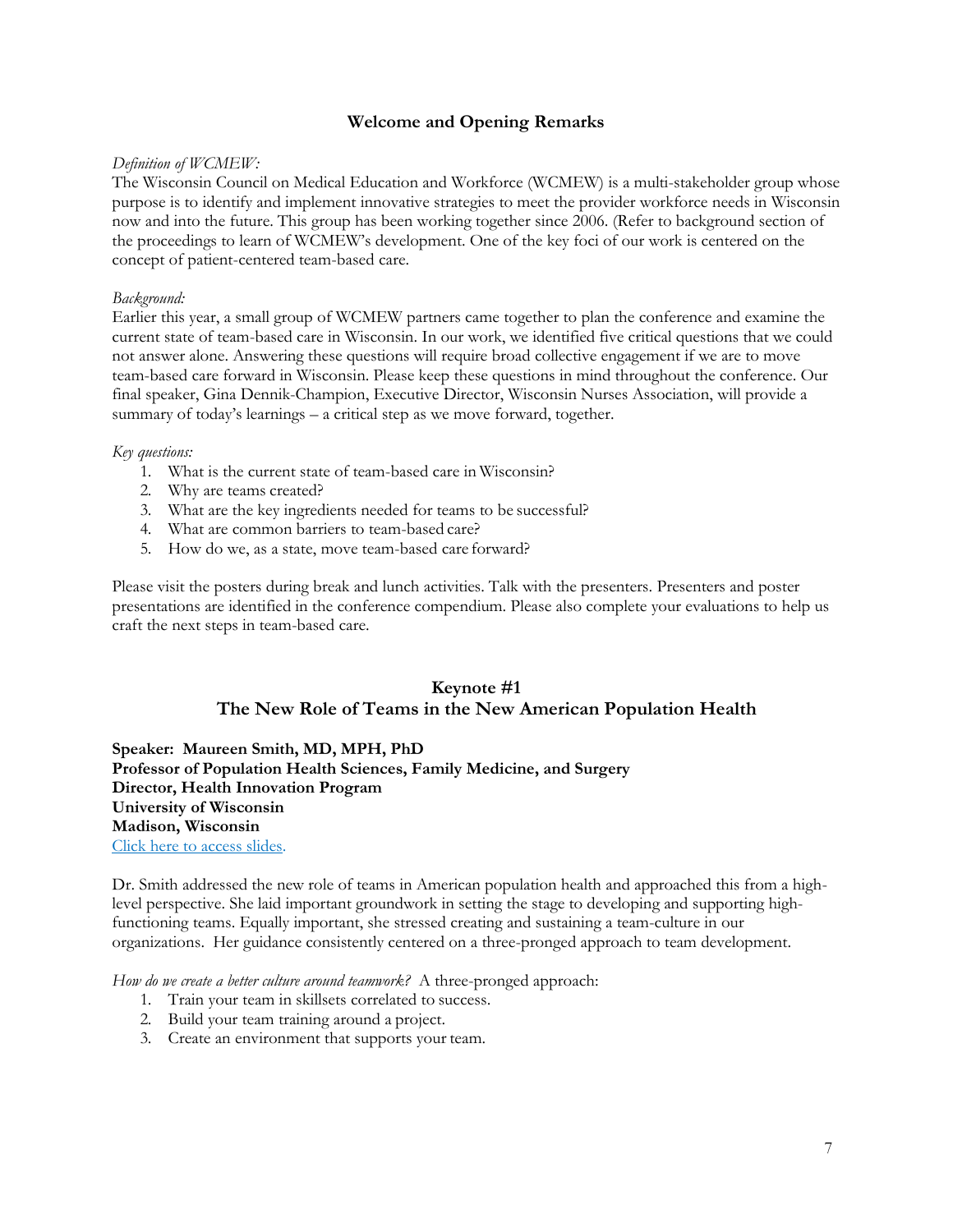#### *What is a team?*

In this context, the definition of team requires two or more people assigned to specific roles with specific tasks. They are required to interact / coordinate with each other to reach shared goals. They make decisions and often have specialized knowledge and work under a high workload for the entire team. This gets us to the important concept of "team interdependency." Team does not just mean groups of people; rather, it means groups of people who are interdependent. What a team member does affects everyone on the team. "Patient-centeredness" is a critical component of teamwork and that can increase the effectiveness of the team. An effective team can achieve a lot: reduce medical errors; improve quality of care; reduce and improve workload issues; reduce burnout among health care professionals; and build cohesion across a unit.

#### *Anatomy of an effective team (three components):*

The following three components must not be confused with processes. The anatomy of a team includes knowledge, skills, and attitudes (KSAs). One approach is to train directly on knowledge, skills, and attitudes in the change we are attempting to make. That means teamwork related knowledge; teamwork related skills; and teamwork related attitudes. All must be in place to be an effective team.

- 1. Knowledge: what you're doing
- 1. Skills: how we should be working
- 2. Attitudes: why we are doing our work.

Dr. Smith then addressed a specific case study concerning patient ambulation and the dynamic interplay of fall risk-prevention, patient protection, and ultimately restoring ambulatory functionality. She described how competencies in knowledge, skills, and attitudes around ambulation can create an effective team and improve patient and population outcomes.

*(1) Knowledge: identify knowledge competencies:*

This can be achieved through shared task models; task-specific responsibilities; knowledge of team mission, norms, and resources; familiarity with teammate characteristics; and cue strategy associations.

 *Knowledge: identifying knowledge expectations and competencies can resultin:* Barrier identification (this is critical). Knowledge increases shared-knowledge about team purpose and creates a unit-level expectation that a patient will be ambulated.

## *(2) Skills: identify skill competencies:*

Skills, in this context, are a learned capacity to interact with other team members and include the following characteristics: adaptability; situation awareness; performance monitoring and feedback; leadership; interpersonal relationships; coordination; communication; decision-making. Examples of training around skill competencies may include: mutual performance monitoring across the team; changing the question from "did your patient walk today?" to "how much did your patient walk today?" Other aspects included the addition of daily ambulation goals on the patient's in-room whiteboard and including ambulation as a structured component in shift-to-shift reports.

#### *Skills: identify skill-related expectations and competencies can resultin:*

Approaches that include mutual performance monitoring; flexibility and adaptability; supporting back-up behaviors; team leadership; conflict resolution; feedback; and closed-loop communication; and information exchange.

#### *(3) Attitudes: identify attitudecompetencies*

Often, we don't think we can train on attitude. A positive attitude is critical to successful teamwork. Collectively oriented individuals tend to perform better in teams and results in team success.

 *Attitudes: identifying attitude-related expectations and competencies can result in:* improved team morale; collective efficacy; shared vision; team cohesion; mutual trust; and the importance of teamwork.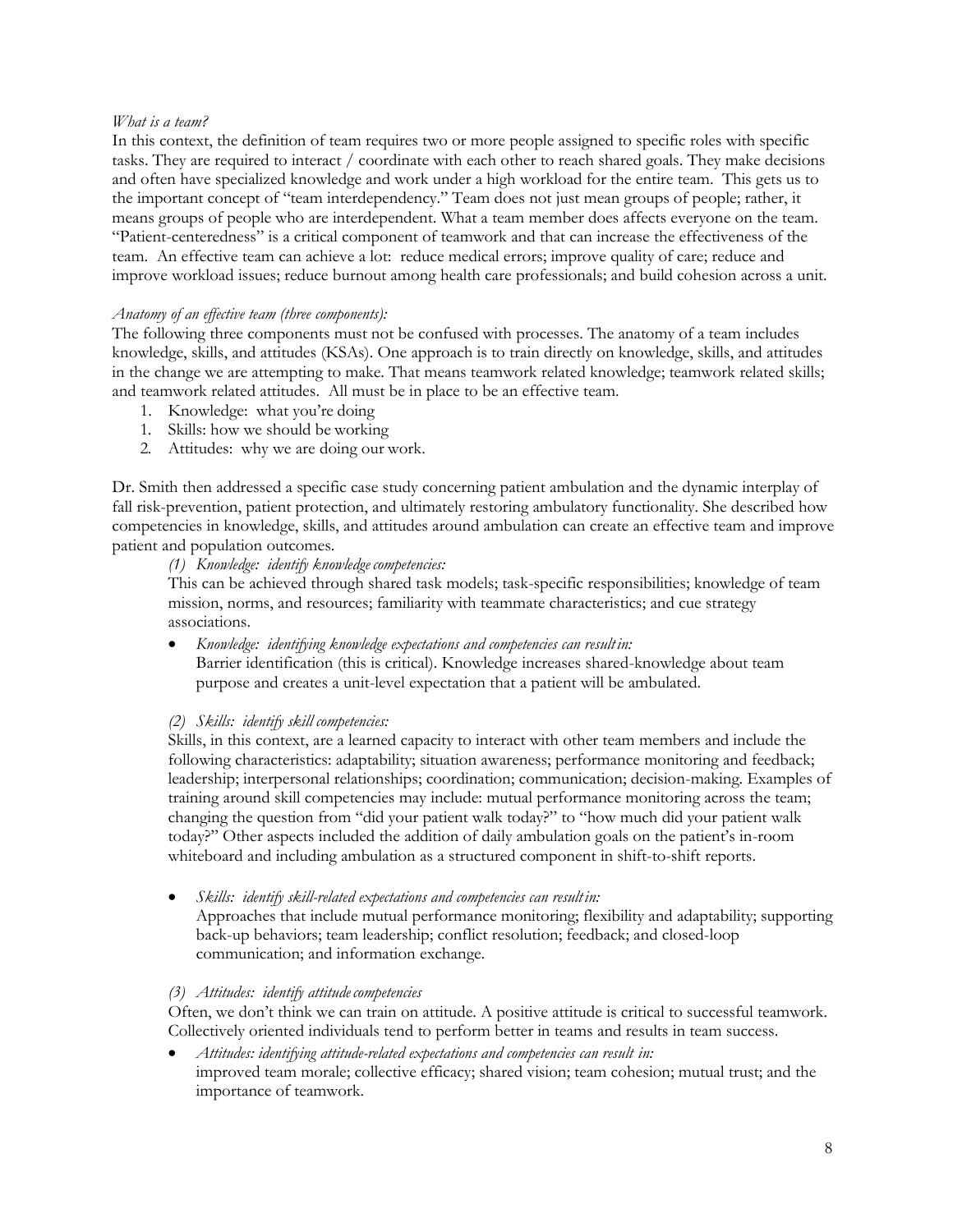#### *What do we know about the best ways to train teams?*

Training really makes a difference when you focus on knowledge, skills, and attitudes. There are three major types of training:

- 1. Information-based: (didactic lectures): here you can give a lot of information in a short period of time. This approach to training is often used but may not be the best.
- 2. Demonstration based: (behavior modeling videos): here you can tap into the many ways in which people learn.
- 3. Practice-based: (simulation, role-playing).

#### *High-yield team training approaches include:*

- Simulation-based trainings: focuses training on knowledge, skills, andattitudes.
- Metacognition training: focuses on knowledge, what it means to be a team, and developing shared mental-models for the team.
- Guided team self-correction: focuses on skills and attitudes that are evolving on the team.

#### *Evidence-based training frameworks include:*

TeamSTEPPS:

Known as *Team Strategies to Enhance Performance and Patient Safety*, this "train-the-trainer" framework was developed by the U.S. Department of Defense, Agency for Healthcare Research and Quality, and the American Institutes for Research. There is a national infrastructure for this framework which can be customized for any organization. It uses knowledge, skills, and attitudes. To learn more, go to: <http://www.ncbi.nlm.nih.gov/books/NBK43686/>

Medical Team Training:

This framework was developed by the Veterans Administration Center for Patient Safety and Medical Team-Training. This is a "train-the-staff" model focusing on "teams building teams." This includes learning sessions led by a multidisciplinary team that includes leadership; peer-to-peer communication; follow up support to teams that are trained; and simulation. To learn more, go to: <http://www.ncbi.nlm.nih.gov/pubmed/17566541>

Training is important but not sufficient. The most effective training programs employ a "bundled intervention" approach designed to support interventions ultimately resulting in meaningful change due to bundling of tools, training, and broader organizational interventions. Don't think about teams in isolation from the parent organization.

#### *Select and implement a project:*

Identify the problem and make sure the problem is relevant as opposed to "having a hammer and looking for a nail." Train around the project. Success is to be found in the same measures we use for quality improvement. Defining team success includes the following guideposts:

- Start small
- Make it measurable
- Put the patient at the center
- Search the literature
- Don't reinvent the wheel
- Maximize preexisting resources
- Get input
- Revise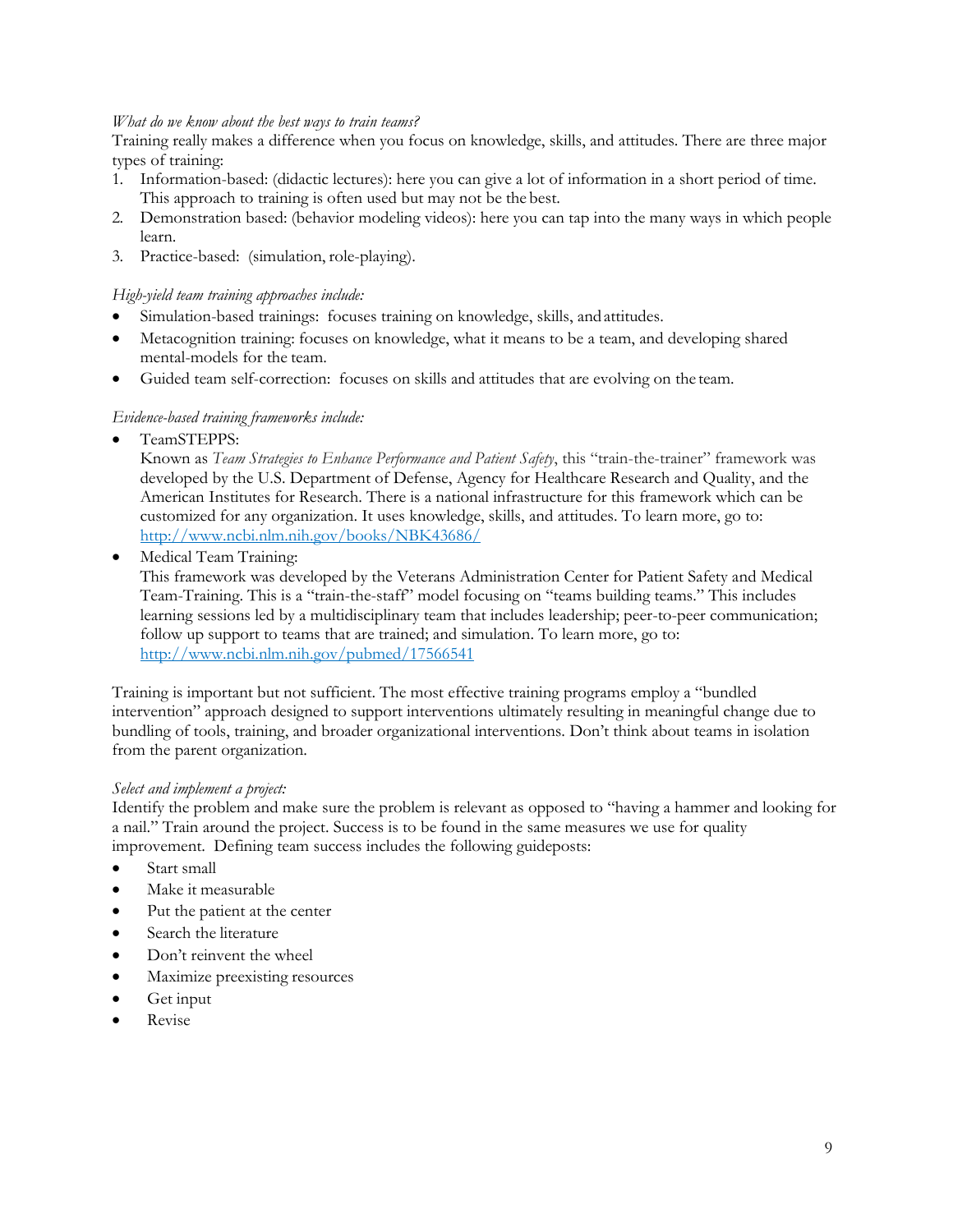Build the team around the change you desire and don't send individuals to train separately. Additional steps to success include:

- Train the team around the project.
- Use tools to keep on track (checklists, reminders, peer coaches).
- Change organizational policies and procedures to overcome barriers.
- Build incentives around newprocesses.
- Measure outcomes and give feedback.

#### *Creating an environment that supports the team:*

Teams are not teams in isolation. Leaders create the environment. They set the tone for team success. [See](http://higherlogicdownload.s3.amazonaws.com/WISCONSINNURSES/3730789b-02f7-4bdc-a6ed-332ba13003c9/UploadedImages/14TBCSmith.pdf) [keynote slide #34 concerning safety leadership team training.](http://higherlogicdownload.s3.amazonaws.com/WISCONSINNURSES/3730789b-02f7-4bdc-a6ed-332ba13003c9/UploadedImages/14TBCSmith.pdf) Characteristics of strong leaders include:

- Exhibits a caring approach and attitude
- Demonstrates a welcoming and non-defensive attitude
- Encourages speaking up
- Facilitates communication and teamwork
- Takes action
- Mobilizes information
- Seeks input

Leadership is not enough. The system itself is a crucial element if the team is to be successful. The system creates the environment. Engineers bring a critical perspective to team processes and success using a systems-engineering to improve patient safety. Essentially, how do we structure our facilities to minimize patient risks and maximize our team capacity? Dr. Smith addressed the *Systems Engineering Initiative for Patient Safety* (SEIPS) program currently underway at the University of Wisconsin [\(http://cqpi.wisc.edu/seips](http://cqpi.wisc.edu/seips-main.htm)[main.htm\).](http://cqpi.wisc.edu/seips-main.htm) This model is comprised of five variables (team, tools/technology, tasks, organization, and environment). You can place any of these five variables in the center (e.g., team). The model identifies barriers and supports to help the team. You can then bring into the view the sources of barriers and/or supports that flow from tools/technology, tasks, the organization, and the environment. All of these variables impact the quality and safety of care provided. This program offers the following:

- Not physician-centered.
- Reduces the culture of blame.
- Results in positive patient and employee outcomes.

If the system is not working for everyone, then it is not working. To advance systems-level change, several options are available to us:

- 1. We can redesign systems to make it "easy to do the right things right and hard to do thingswrong."
- 2. Engage physicians and all the professions at the beginning of theprocess.
- 3. Promote balance in the work system by "sharing the load."
- 4. Promote a healthy work organization that results in good outcomes for both patients and staff.

*Case study:* Dr. Smith closed her keynote with a description of how the UW *Systems Engineering Initiative for Patient Safety* provides a useful framework to identify barriers and facilitators using a simulated recall methodology. This complex approach was designed to fully engage families during family-centered rounds using video-recordings. Here the families and health care workers recalled barriers and facilitators by jointly viewing the playback of the video by providers and the family. Dr. Smith then described the barriers and facilitators to improved team functioning using the five variables of the model (team, environment, tools/technologies, tasks, and the organization). If one employs this approach, always start with the team element.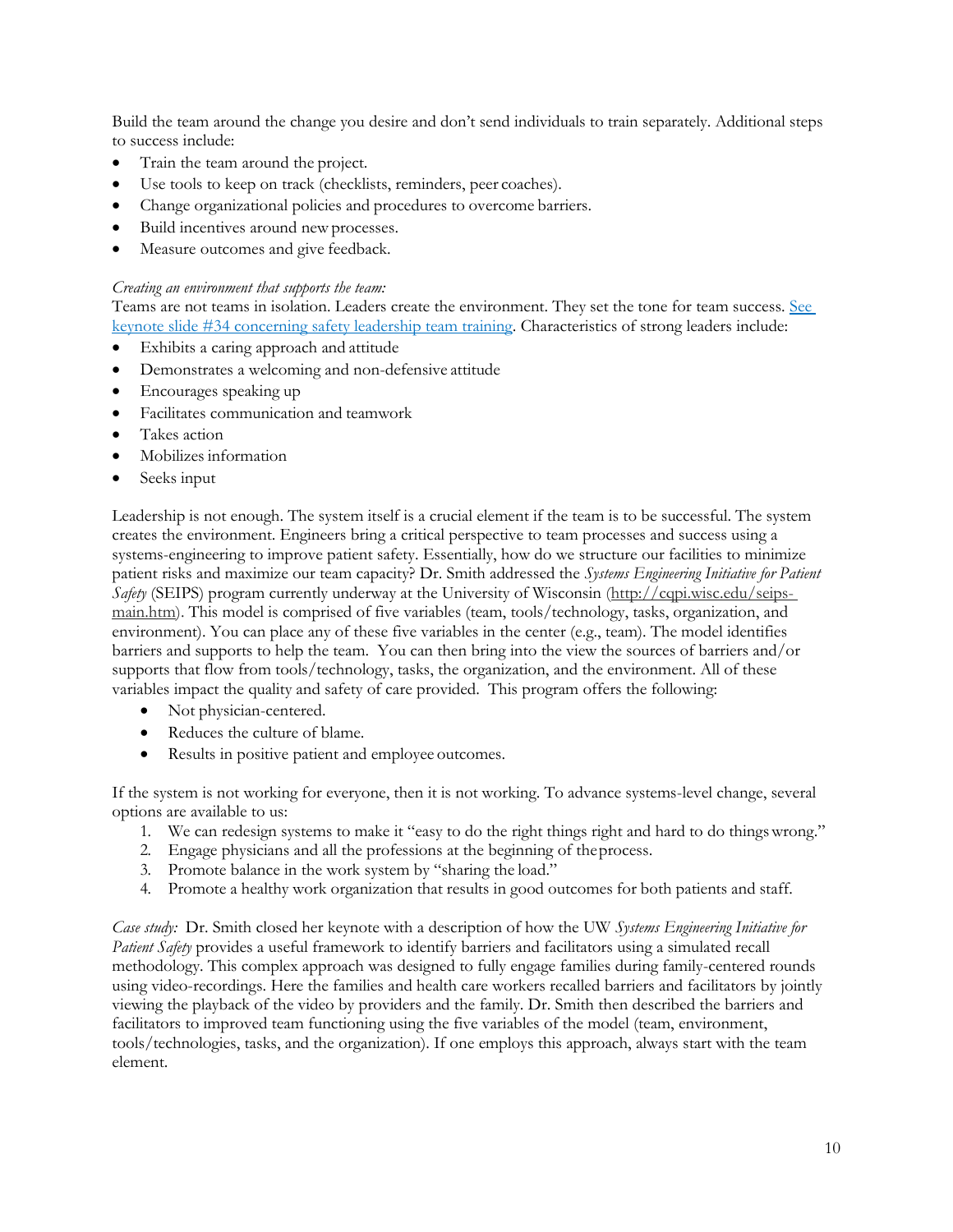## *Final Thoughts / Takeaways:*

Dr. Smith wrapped up with the following points:

- The SEIPS framework (addressed above) can guide system redesign and create an environment that supports the team.
- The roadmap to success is paved with human errors.
- Focus training on all three parameters: knowledge, skills, and attitudes.
- Train staff in skillsets using a three-pronged approach.
- Build your team around a project.
- Create an environment that supports this change that includes leadership and the system.

#### **Suggested Reading:**

Salas, Eduardo; Wilson, Katherine A.; Murphy, Carrie E.; King, Heidi; Salisbury, Mary. Communicating, Coordinating, and Cooperating When Lives Depend on It: Tips for Teamwork; [Joint Commission Journal on Quality and Patient](http://www.ingentaconnect.com/content/jcaho/jcjqs%3Bjsessionid%3D27s7vyopiprv.alice) [Safety,](http://www.ingentaconnect.com/content/jcaho/jcjqs%3Bjsessionid%3D27s7vyopiprv.alice) Volume 34, Number 6, June 2008, pp. 333-341(9)

## **Keynote #2 Cultures that Make Teams Successful**

**Speaker: Andy Anderson, MD, MBA Senior Vice President, Academic Affairs President, Aurora UW Medical Group Associate Dean, University of Wisconsin School of Medicine and Public Health (Milwaukee Campus) Aurora Health Care Milwaukee, Wisconsin**  [Click here to access slides.](http://higherlogicdownload.s3.amazonaws.com/WISCONSINNURSES/3730789b-02f7-4bdc-a6ed-332ba13003c9/UploadedImages/14TBCSmith.pdf)

Dr. Anderson spoke from a high-level at first and then he drilled down locally. In his keynote, he addressed the need for communicating "a burning platform for change and the elements of a team-based culture." The first slide, *Basic Psychological Needs Must be Fulfilled,* depicted a three-element Venn diagram (competence, relatedness, and autonomy). Overarching questions about behavior are important and the slide provided an important framework in which to answer such questions. Each element is important to building an effective team.

- *Competence* the perception of feeling effective; capable of achieving a goal; competence as a professional with expertise; competence as an educator/teacher. Here, learning is continuous.
- *Autonomy*  directing one's behavior; perception of having a choice; opportunity for self-direction; volition; and control.
- *Desire to feel connected*  feeling valued and connected; a feeling of belonging to a group and to a community; peers, patients, family, faculty, students and so forth.

#### **References:**

- Kusurkar RA, ten Cate O, et al. AM Last Page: Education is not filling a bucket, butlighting a fire: Self-Determination Theory and Motivation in Medical Students. AcadMed. 2013;88(6):904.
- Deci, Edward L., and Richard M. Ryan. *Self*‐*Determination*. John Wiley & Sons, Inc.,2010.
- Ryan, Richard M., and Jennifer G. La Guardia. "What is being optimized? Self-determination theory and basic psychological needs." (2000).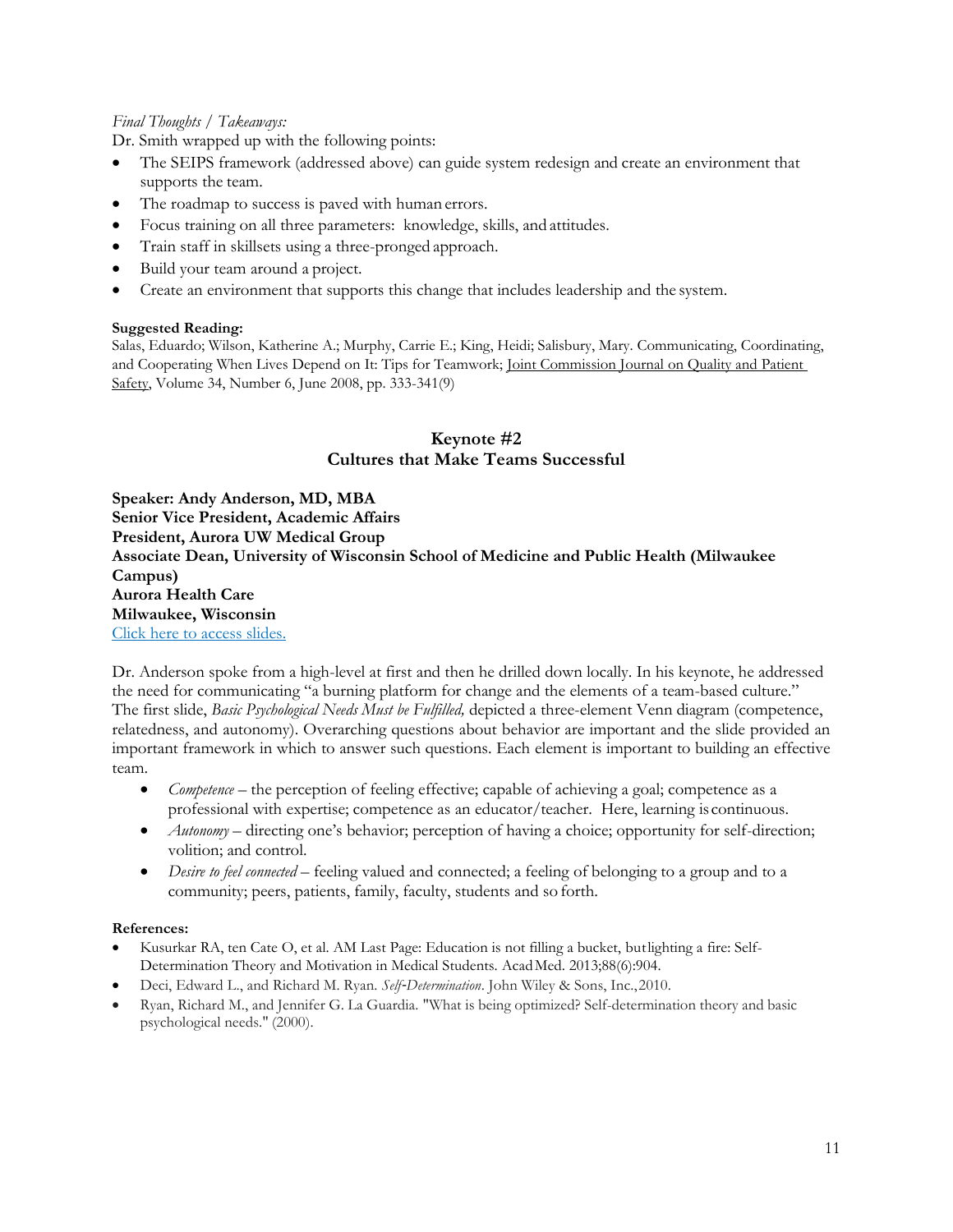## *What will health care look like in the future?*

No one knows exactly. Will it be population health? Will it focus more on health than health care? Our current state is not sustainable and our spending is disproportionate to the outcomes we are achieving. Dr. Anderson recommended that the participants look at the *Dartmouth Atlas Project* to get a sense of the variability across our nation and see why the current state is simply not sustainable. Forces that will drive change include but are not limited to:

- Moving toward team-based care, working at the top of our licenses, and working together more efficiently and effectively.
- Consumerism people are already making decisions on value, outcome, co-pays, deductibles, and employers are pushing decisions on employees. Consumerism will drive health care to be more effective.
- Market disrupters and increased competition (e.g., Walmart, telehealth).
- Changing workforce and demand.
- Aging of the population.

Our current health care model does not support the need. We don't segment our patients, rather we continue to use a "cookie-cutter" approach and give the same care to all. There are patients with multiple comorbidities and patients who are healthy, yet we don't tend to segment to maximize our resources. (The chart below, representing one of Dr. Anderson's slides, depicted the health care landscape.) Moving from volume to value-based care will rely on the availability of high-functioning teams. To facilitate change requires that you answer the question "why." Value is achieved through high-quality and high-service at the best possible cost. Again, value is, in part, achieved by teams.

| <b>Health Care Landscape</b>                                    |                                                                                         |  |  |
|-----------------------------------------------------------------|-----------------------------------------------------------------------------------------|--|--|
| Current State: volume-based/episodic care                       | Future State: value-based/continuous care                                               |  |  |
| Results in:                                                     | Results in:                                                                             |  |  |
| Health care costs expected to reach \$4.4 trillion<br>in $2018$ | Proactive care management of patient<br>$\bullet$<br>populations (including prevention) |  |  |
| Unnecessary services                                            | Leveraged caregiver teams working at the top of                                         |  |  |
| Inefficient delivery of care                                    | license                                                                                 |  |  |
| Missed prevention opportunities                                 | Easy access to care                                                                     |  |  |
|                                                                 | Efficient delivery of quality health care                                               |  |  |

# **Health Care Landscape**

## *Leadership:*

Teaming in this context means to be able to provide health care effectively. To achieve this, leadership is critical. Our mindset should focus on "we" as depicted in the following quote: "The leaders who work most effectively, it seems to me, never say 'I' - that's not because they have trained themselves not to say 'I' - they don't think 'I' - they think 'we' - they think 'team.' They understand their job to be to make the team function. They accept responsibility and don't sidestep it, but 'we' gets the credit. This is what creates trust, what enables you to get the task done" (Peter Drucker).

## *Aurora Health Care Primary Care Redesign and Culture Change:*

Dr. Anderson then drilled down locally to the initiative he's leading in primary care at Aurora Health Care. Aurora Health Care employs over 500 primary care physicians and has over 100 sites where primary care is delivered.

- *Project hypothesis:* implementation of team/LEAN training for all providers and caregivers at a clinic site will result in improved patient experience metrics and caregiver satisfaction at thatsite.
- *Objective:* "Foundations Training" here we integrated TeamSTEPPS (Team Strategies and Tools to Enhance Performance and Patient Safety) and LEAN concepts, tools, and methodologies to build a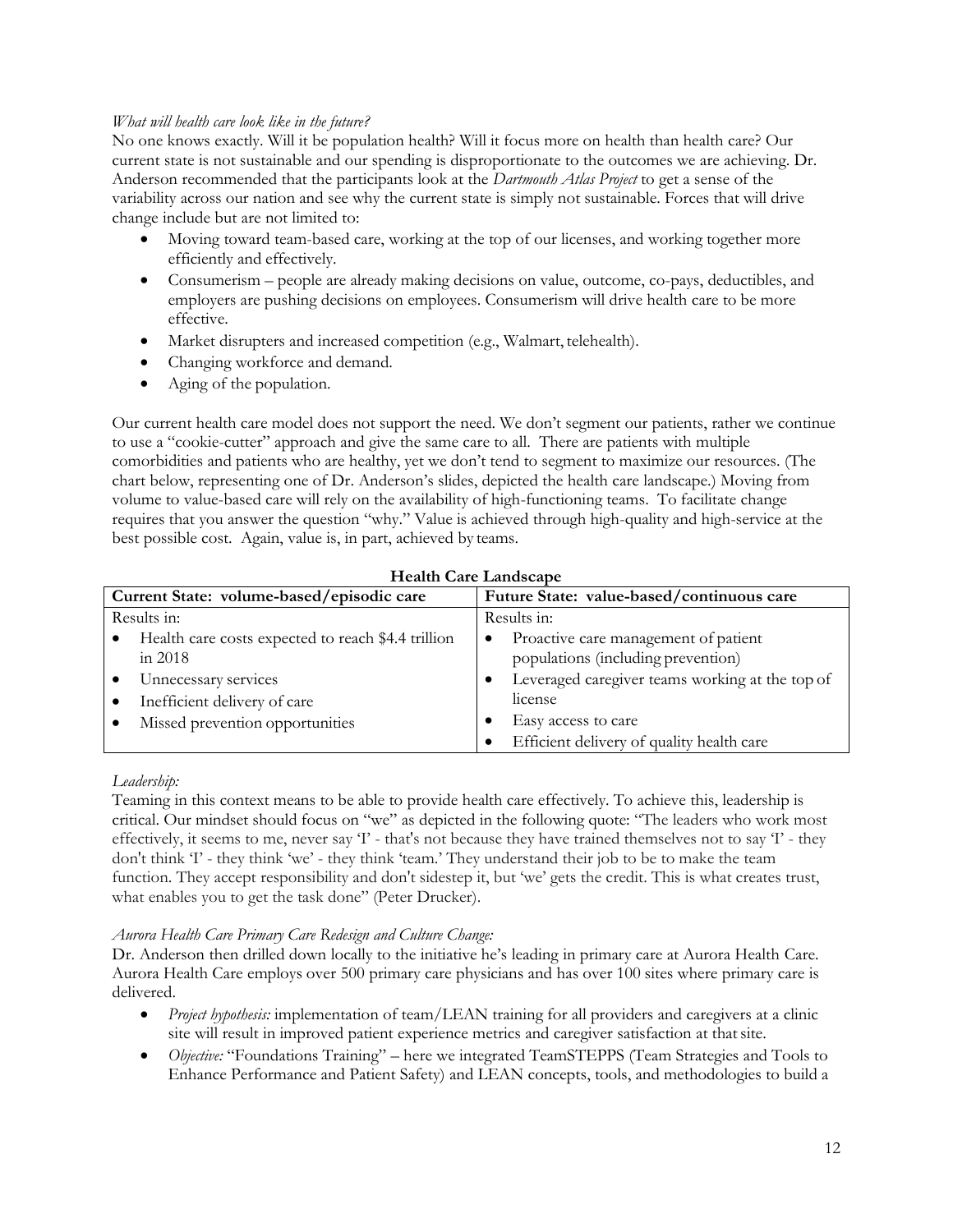systems-based self-improving culture that energizes, empowers, and enables caregivers to improve their work and solve the problems they and their patients' experience.

This initiative is a package that includes a project component and a training component leading to a selfimproving culture in the organization. This has been piloted in five Aurora clinics and is now moving to a market-level (moves across all clinics in the organization by 2015). Methods and milestones of our journey include:

- Identified the key elements of a redesigned primary care clinic including optimized roles and functions.
- Defined the elements of culture change needed and built the team/LEAN training intervention for physicians and the primary care team to leverage redesign.
- Held an all-primary care physician meeting that included level-setting, feedback, and promotion of redesign, including team-based culture.
- Piloted primary care redesign in two sites then expanded to an additional three clinic sites.
- Team and LEAN training model are positioned as core tactics for system roll-out to all primary care sites in 2014 and 2015.

# *Improvement Tools – Reminding People Why We're Doing This:*

Dr. Anderson reminded the audience to always think about "why." As discussed at the outset of his keynote, it is important to remind people of our shared goals and why we are moving in this direction. Our shared goals include:

- Offering patients quicker, easier access to the care they need.
- Redefining roles to tap the full potential of every member of the care team (all working at the top of licensure).
- Coordinating care efficiently across our hospitals and clinics, home health, and pharmacy.
- Empowering caregivers to work together to drive a culture ofself-improvement.

## *Improvement tools:*

Our improvement tools included a modified TeamSTEPPs curriculum that included a LEAN component to instill in our culture at Aurora. We have master trainers (some trained at the national level) and worked with local human resources staff to assist with training and change management. We used a survey tool to assess team perceptions of how things were going and used feedback loops and a scorecard to track outcomes. We are always learning and always looking forimprovement.

## *Convergence of ideas:*

Dr. Anderson shared a slide depicting the convergence of ideas that represents the journey to a desired future state: achieving access, improving capacity for patients, and increasing population health. This includes design efforts on the vertical and horizontal axes. He and his team are also focusing on one to two clinics to accelerate progress and achieving the vision. The journey is measured by:

- High quality services and team-based care.
- Efficient operations and increased revenue.
- Decreased emergency room visits and hospitalizations.
- Provider time and cost efficiencies.

## *Benefits of current initiatives:*

TeamSTEPPS/LEAN Training:

Training fosters a physician-led team to identify and eliminate inefficiencies in day-to-day practice and foster sustainable methods of communication and team-based care. To learn more go to:

o TeamSTEPPS: <http://teamstepps.ahrq.gov/>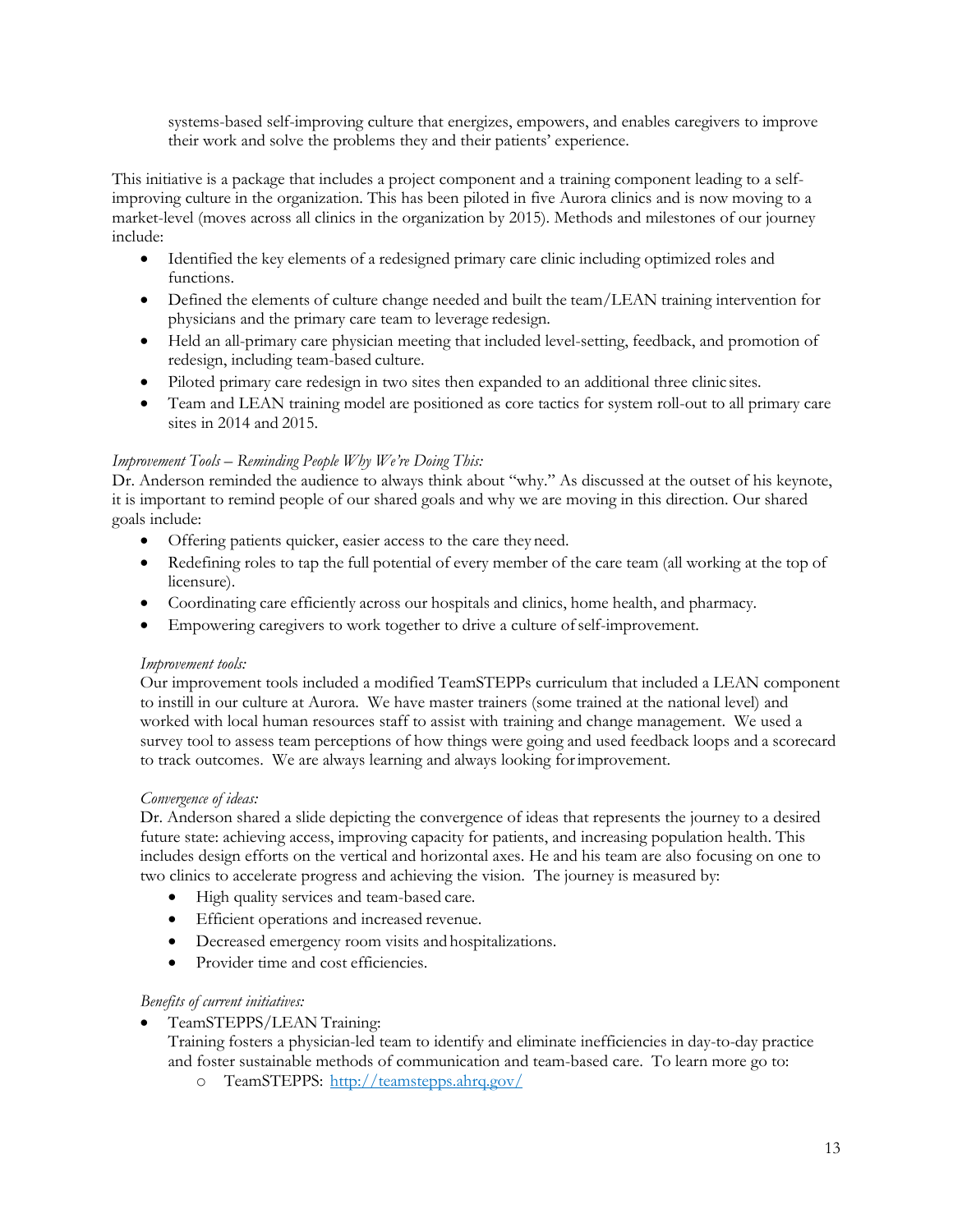- o LEAN: [https://www.entnet.org/sites/default/files/GoingLeaninHealthCareWhitePaper-](https://www.entnet.org/sites/default/files/GoingLeaninHealthCareWhitePaper-3.pdf)[3.pdf](https://www.entnet.org/sites/default/files/GoingLeaninHealthCareWhitePaper-3.pdf)
- Team huddles: This technique is conducted around a "how are we doing board" allows caregivers the opportunity to communicate issues and take proactive steps toward remediation.
- Role and processes: This assures proper assignment of day-to-day tasks and evaluating processes that produce value (e.g., quality scores, revenue, and time).

*The importance of teamwork and building a strong organizational culture: Common Teamwork Elements* (as cited in Salas et al, 2004):

- Hold shared mental models
- Have clear roles and responsibilities
- Have clear values and shared vision
- Optimize resources
- Have strong team leadership
- Engage in the regular discipline of feedback
- Develop a strong sense of collective trust and confidence
- Create mechanisms to cooperate and coordinate
- Manage and optimize performance outcomes

#### **Reference:**

 Salas, E., Stagl, K. C., & Burke, C. S. (2004). 25 years of team effectiveness in organizations: Research themes and emerging needs. In C. L. Cooper, & I. T. Robertson (Eds.), International review of industrial and organizational psychology (pp. 47–91). New York: John Wiley & Sons.

#### *Interconnected benefits of teamwork at Aurora Health Care:*

- 1. Impact on clinical quality and patient safety:
- As seen in improved patient outcomes, improved clinical outcomes, and improved patient safety.
- 2. Impact on service quality: As seen in improved care coordination, improved patient/family communication with their team, improved handoffs, and improved patient satisfaction
- 3. Improved process outcomes:

As seen in increased service quality, increased caregiver engagement, and reduced malpractice claims.

## *Tools and techniques:*

*Effective Team Members: "achieve a mutual goal through interdependent and adaptive actions"*

- Improved ability to predict the needs of other teammembers.
- Provide quality information and feedback.
- Engage in higher level decision-making.
- Manage conflict skillfully.
- Understand their roles and responsibilities.
- Reduce stress on the team as a whole through better performance.

## *Importance of mutual support:*

- Essence of teamwork: to protect team members from work overload situations that may reduce effectiveness and increase the risk of error.
- Mutual support is our responsibility: people have different responsibilities but all of us are accountable for bringing issues or concerns forward and to offer or request support where and when it is needed.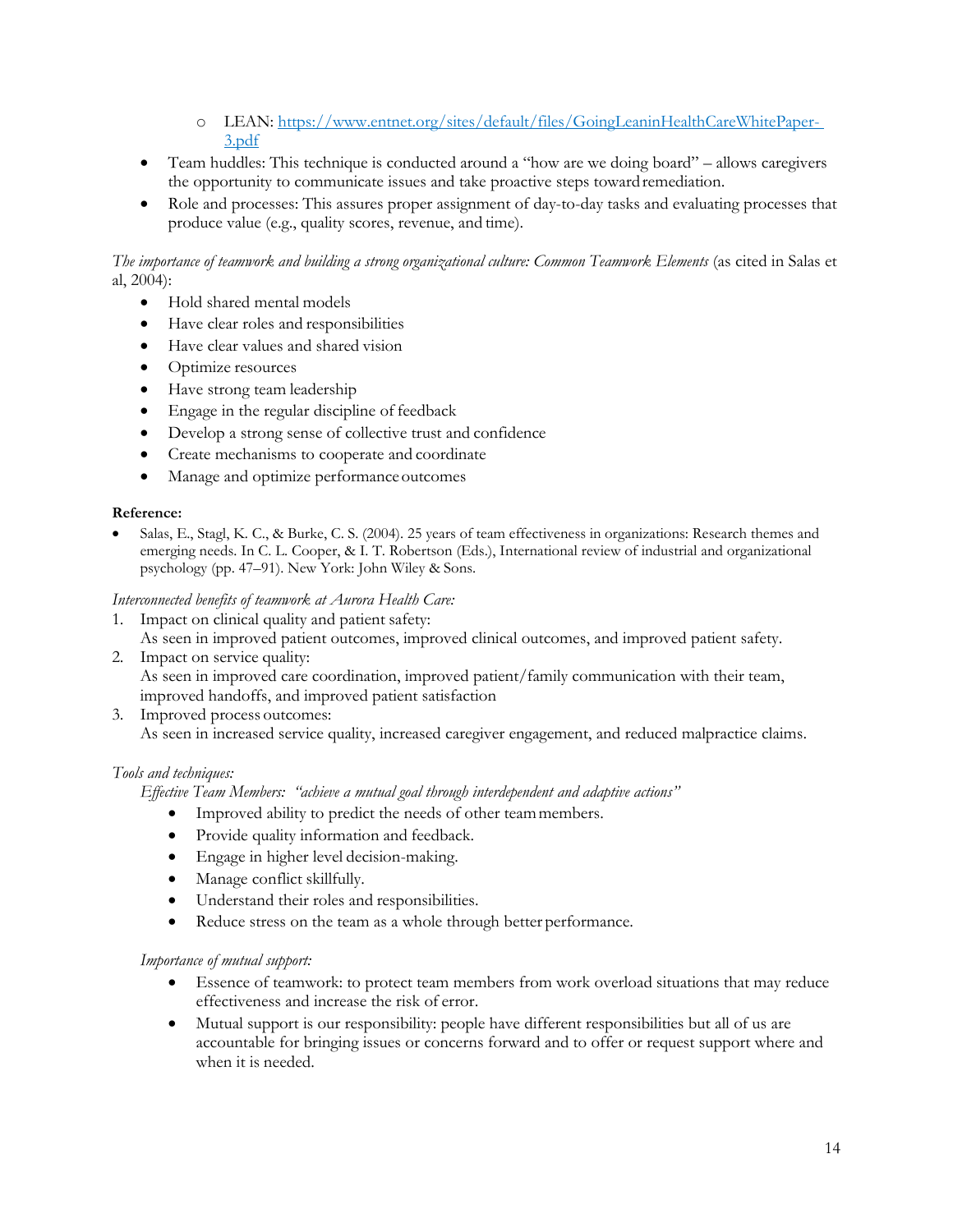## *Task assistance:*

- This is a specific offering of assistance. It is important to speak up and create openness as it will create a culture of patient safety. Team members foster a climate in which it is expected that assistance will be actively *sought* and *offered* as a method for:
	- Anticipating what might go wrong and proactively planning to mitigate therisk.
	- Reflecting on what has already happened and determining how to fix it andprevent recurrence.

## *The importance of feedback:*

- Reporting can be an issue but must be cultivated in the team so we can report problems or anear miss. This is important to our culture.
- Dr. Anderson shared an industry study (e.g., errors, rule-breaking, patient deaths due tomistakes in hospitals) and related it to the importance of feedback and developing a sense of comfort in giving and receiving feedback. It takes courage to give and receive feedback. An open culture of feedback fosters high-functioning teams.
- Characteristics of effective feedback include:
	- Timely it is best given when fresh in the mind of the receiver
	- Respectful focus on the behavior not the personality
	- Specific use fact-based "I" statements
	- Directed toward improvement which helps prevent the same problem from recurring inthe future
	- Considerate be fair and respectful
	- Constructive and reinforcing

## *The assertive statement – critical for effective feedback:*

This is a technique of "speaking up" about patient safety. It demonstrates respect and support of authority and when used properly clearly asserts concerns and suggestions using a nonthreatening approach to assure that critical information is addressed. This is done by:

- Making an opening
- Stating the concern
- Stating the problem
- Offering a solution
- Reaching an agreement

## *Please use CUS words – but only when appropriate:*

This is a pneumonic: "CUS" and used to reflect the following - I am **concerned**; I am **uncomfortable**; and this is a **signal** that something is about to go wrong.

## *Closed-loop communication:*

This is an important technique and pharmacists excel in it. It is a skill that needs to be practiced. It has three components:

- 1. Sender initiates a message.
- 2. Receiver accepts the message and provides feedback confirmation.
- 3. Sender receives that the message was verified.

#### *SBAR – situation, background, assessment, recommendation:*

This is a shared communication model and a standardized method for team members to effectively communicate information with one another. It is a way to handle a handoff or to organize the presentation of a problem you want to solve: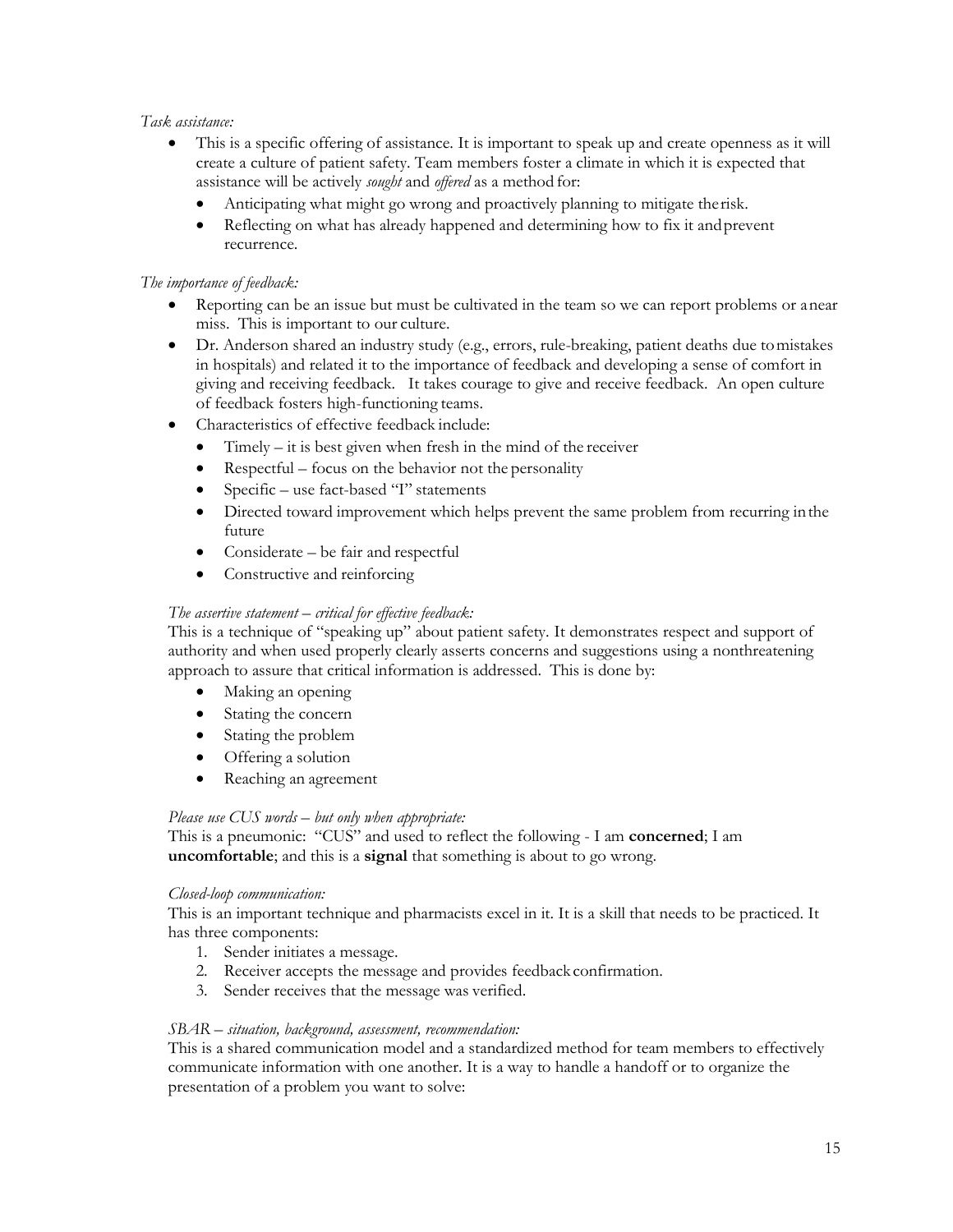- Situation: a statement of issue concern (your name and position; patient's name; and reason for the communication).
- Background: a synopsis of pertinent facts (current diagnosis; date and reason for admission; synopsis of patient treatment to date and patient's response; pertinent physical assessment findings and results of diagnostic testing).
- Assessment: your assessment of the situation (working hypothesis; statement of what you think the problem is).
- Recommendation: what you think needs to be done with a timeline of when things need to happen.

#### *Patient-centeredness: partner with and center on the patient:*

Embrace patients as valuable and contributing members of the patient care team. All members of the team share these role attributes:

- Learn to listen to patients.
- Assess patients' preferences regarding involvement.
- Ask patients about their concerns.
- Speak to them in plain language and lay terms.
- Ask patients for their feedback.
- Give patients access to relevant information.
- Encourage patients and their families to proactively participate in patient care.

#### *Huddles and "how are we doing boards" (HAWD):*

Daily huddles are conducted around a HAWD. This is a way to center on daily and monthly measures. It's a great way to customize and will have some variation between clinics. It's based on measures such as service quality and clinical quality. HAWDs be even be used to understand the reasons why a team is leaving late every day. Some teams incorporate, as part of the HAWD, direct patient feedback on a daily basis so all members of the team hear it. Dr. Anderson went on to address metrics that measure the patient experience in the clinics. He and his team are also measuring panel size, financial outcomes, and other parameters.

#### *Final thoughts:*

- Connect existing health system initiatives (patient service quality tactics and hand-off tools like SBAR) with ongoing training initiatives.
- Optimize care delivery through teams of caregivers who work at the highest level (top of license) with clear roles, scope of practice, and confidence in their skill sets.
- Influence an empowered and self-improving culture.
- Balance system and local.

# **Panel Presentations Panel #1: Mission and Driving Force Four Panel Presentations Follow**

**Facilitator:** Tim Bartholow, MD, Chief Medical Officer, WEA Trust

**Community Care, Inc. Team Name: PACE and Family Care Partnership Team Leader: Mary Parish Gavinski, MD, [mary.gavinski@communitycareinc.org](mailto:mary.gavinski@communitycareinc.org) Contact Information: 262-207-9318 Type of Presentation: Panel #1**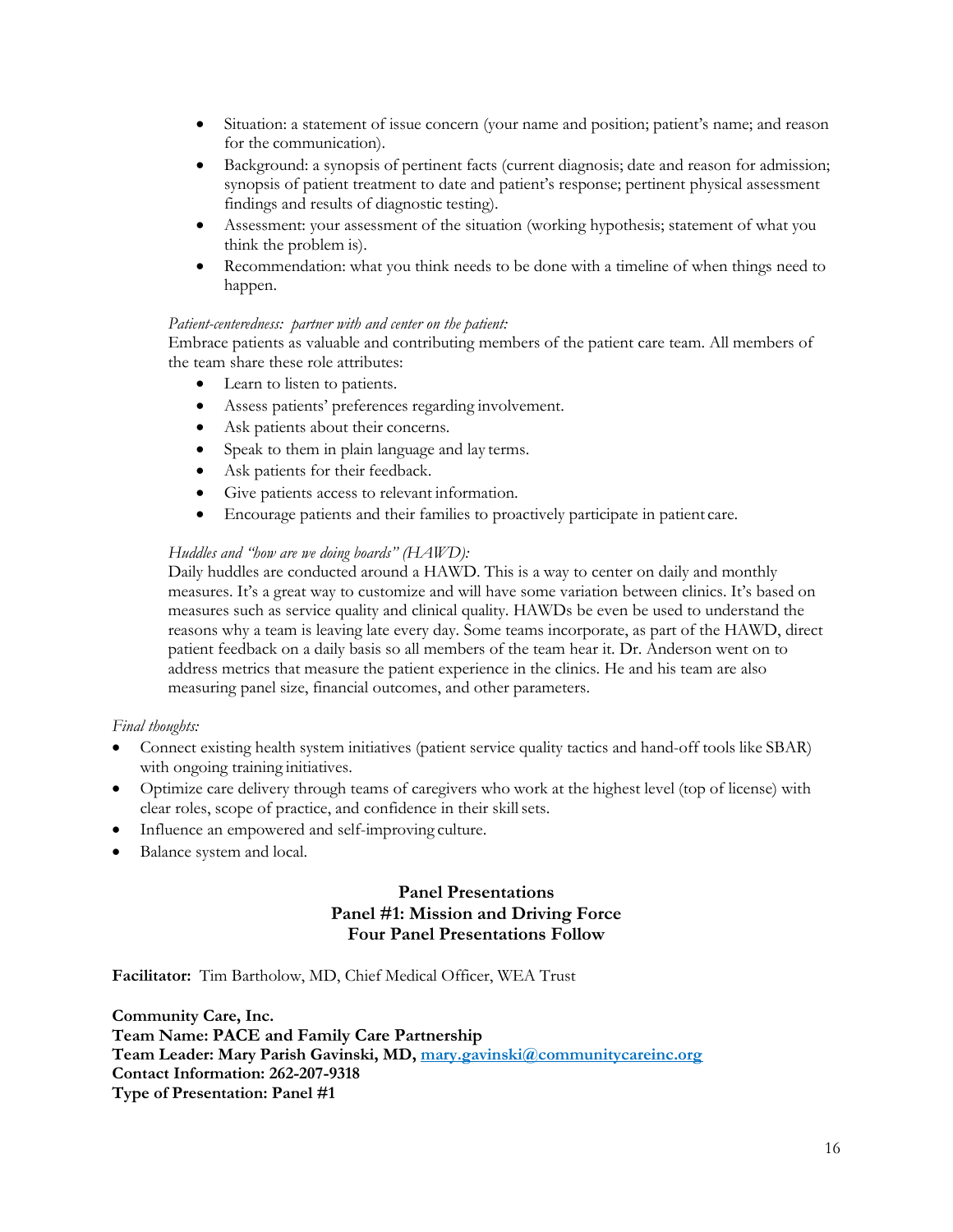In 1990 Community Care, Inc. became one of the first four On-Lok replication/ PACE (Program for All-Inclusive Care for the Elderly) programs in the United States. The program was developed to offer an alternative to nursing home and institutional care that allowed delivery of all necessary services to members while keeping them in the community and their own home. The PACE program is often referred to as the "Original ACO." This program was designed to use an interdisciplinary team to provide primary/acute and long-term care services and case management for contracted services. In 1996 Community Care Inc., joined with the State of Wisconsin to develop the Family Care Partnership Model of Care, again using an interdisciplinary team to provide all inclusive services to all adults 18 years and older who are nursing home and Medicaid eligible. This program uses an interdisciplinary team that pairs with a community physician and is more mobile for rural settings.

The population served in the PACE program are adults 55 years of age and older who meet functional criteria for nursing home care  $(~8+~\text{median conditions};~\text{functional disabilities - intellectual disabilities},~\text{physical})$ disabilities, frail elderly – and low income). In the partnership program, are adults 18 years of age and older who meet the same medical / functional and income criteria for nursing home placement. Community Care serves members in nine counties in southeastern Wisconsin.

The composition of the core team is registered nurses, nurse practitioners, social workers, and physicians. Additional team members include rehabilitation specialists, home care providers, transportation, behavioral health specialists, and dieticians. Additional resources for teams include an internal wound consultant, infection control, provider quality department, and an advanced disease support team.

The Community Care Inc. PACE and Partnership Model is centered on the belief that it is better for the wellbeing of adults with chronic care needs and their families to be served in the community whenever possible.

- 1. The mission of the care team is to work with the member (persons enrolled in Community Care programs are identified as members) to identify the members' goals and outcomes and to collaboratively develop a member care plan and services to meet the desired outcomes andgoals.
- 2. The team provides or coordinates a full range of preventive, primary, acute, and long-term care services that enable adults with disabilities to live in the community as independently aspossible.
- 3. Community Care provides care and services consistent with emerging consumer demands for individual choices in health care and services.
- 4. Community Care combines adult day health center settings, home care, interdisciplinary teams, transportation systems, and capitated payment systems so providers can respond to the unique needsof each individual served.
- 5. Community Care provides all inclusive care to a target population to improve quality of care, decrease cost of care and keep people in the community.

The initial driving force to bring the PACE model of care to Milwaukee was a belief that given the choice, persons with complex health and/or functional needs would prefer to remain in their homes and communities rather than move to institutional settings. This led the board of directors to hire a core of dedicated clinicians and administrators who drove the development and fostering of the initial PACE team. This leadership group was a part of the executive team of the organization and had a direct connection to the board of directors. The board of directors and the executive team were intimately involved in assuring the vision of the PACE program was instilled in the direct care staff and supported the staff's growth and learning about team work and true interdisciplinary work. Community Care was also a driver of the development and leadership of the fledgling National PACE Association which is a national group that promotes trains and supports the dissemination of the PACE model of care across the country.

The interdisciplinary care team which includes the member at its core and is the hallmark of the PACE model of care. The interdisciplinary team is responsible for assessing members and providing direct care and/or care management for all member needed services. The team is also directly responsible for the quality of care and utilization of services for those needed services.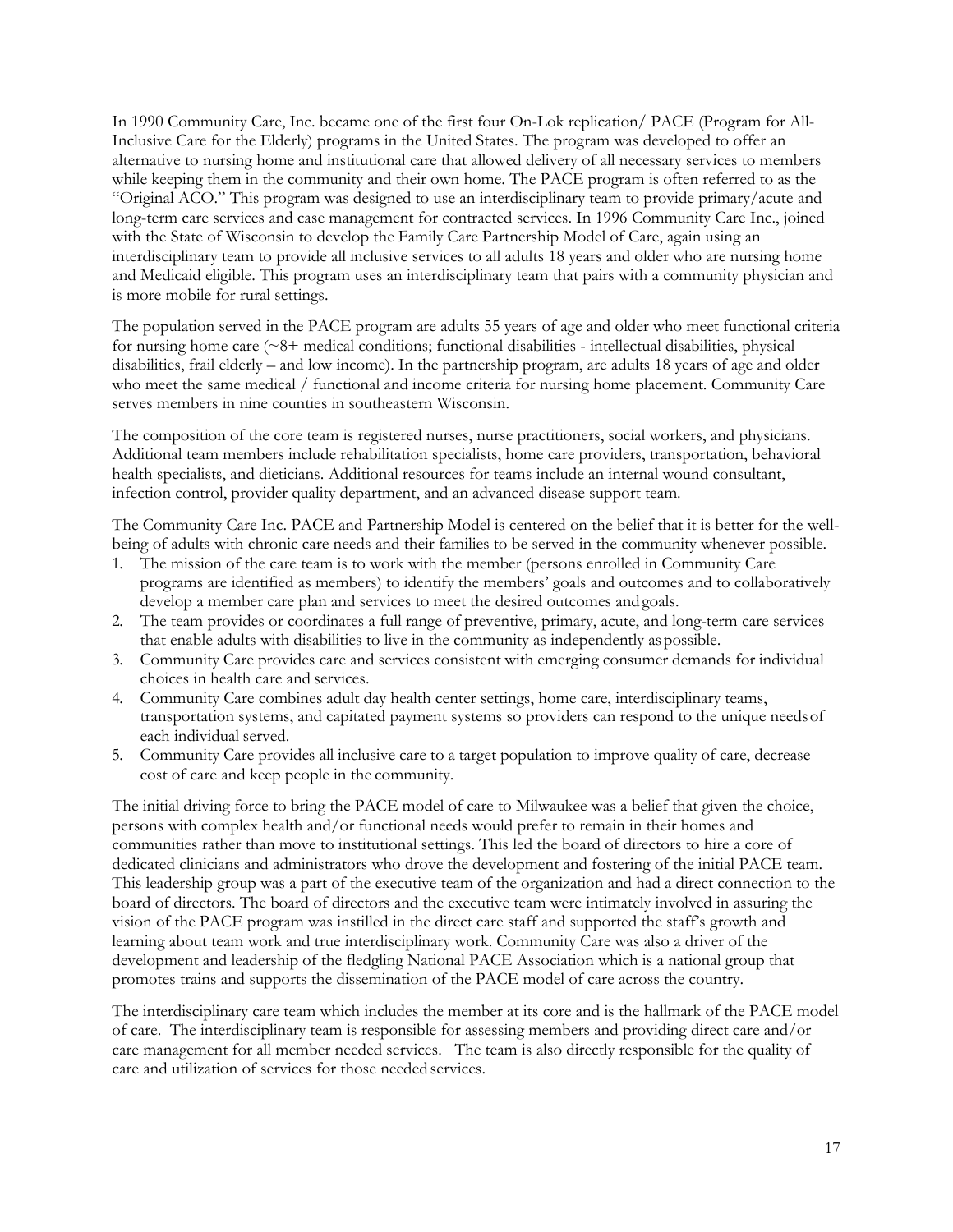Each team is trained not only in their discipline specific role (physician, nurse, social worker, etc.) in member care but also in the process of how to work in a truly interdisciplinary/trans-disciplinary care team. It is often this aspect of the PACE model that takes additional training and mentoring from leadership. Each team also has a facilitator who is responsible for the development of that team.

Community Care's PACE team has been operating for over 20 years. Although the model has been in existence for a number of years, it continues to evolve with changes in health care and with the availability and diversity of services found in the counties they operate.

The interdisciplinary teams assess each member on admission and then reassesses every six months or with any major change of condition. The team along with the member and caregivers develop a comprehensive holistic plan of care to meet all health and long term care needs identified.

The team meets several times a week to discuss any changes to the member's needs and/or adjustments needed to the care plan. The member care plan is robust and can be quickly changed to meet the needs of a complex member with chronic health, functional, and behavioral health needs. If a member has a change of condition or a new need is identified, it can be assessed that day and new interventions started immediately. This leads to a decrease in acute care and residential care as well as preventing deterioration in health and functional status. The team also uses the Driscoll Reflective Practice method to discuss complex challenging cases, all admissions, readmissions, ethical, and quality concerns that may arise.

Comparing like dually eligible populations, PACE and Partnership show improved quality metrics (e.g., vaccination rates, preventative screenings, hypertension and diabetes control, decreased emergency room and hospitalization usage) and high member and caregiver satisfaction.

*For consumers, PACE & Community Care, Inc. provides:*

- A process for maintaining a connection between the member and the community in which the member lives.
- Caregivers who listen to and can respond to their individualized care needs.
- The option to continue living in their community as long as possible.
- One-stop shopping for all health care services.

*For health care providers, PACE & Community Care, Inc. provides:*

- An additional resource that can be used to assist with the management of members who have complex medical and behavioral needs.
- Capitated funding arrangement that rewards providers who are flexible and creative in providing the best care possible.
- The ability to coordinate care for individuals across settings and medical disciplines.
- The ability to meet increasing consumer demands for individualized care and supportservices.

#### *For those who pay for care, PACE & Community Care Inc. provides:*

- A model that has a long history of successfully working with members who have complex medical needs, complex behaviors profiles and can have high utilizationpatterns.
- Cost savings and predictable expenditures.
- A comprehensive service package emphasizing preventive care that is usually less expensive and more effective than acute care.
- A model of choice for individuals focused on keeping them at home and out of institutional settings.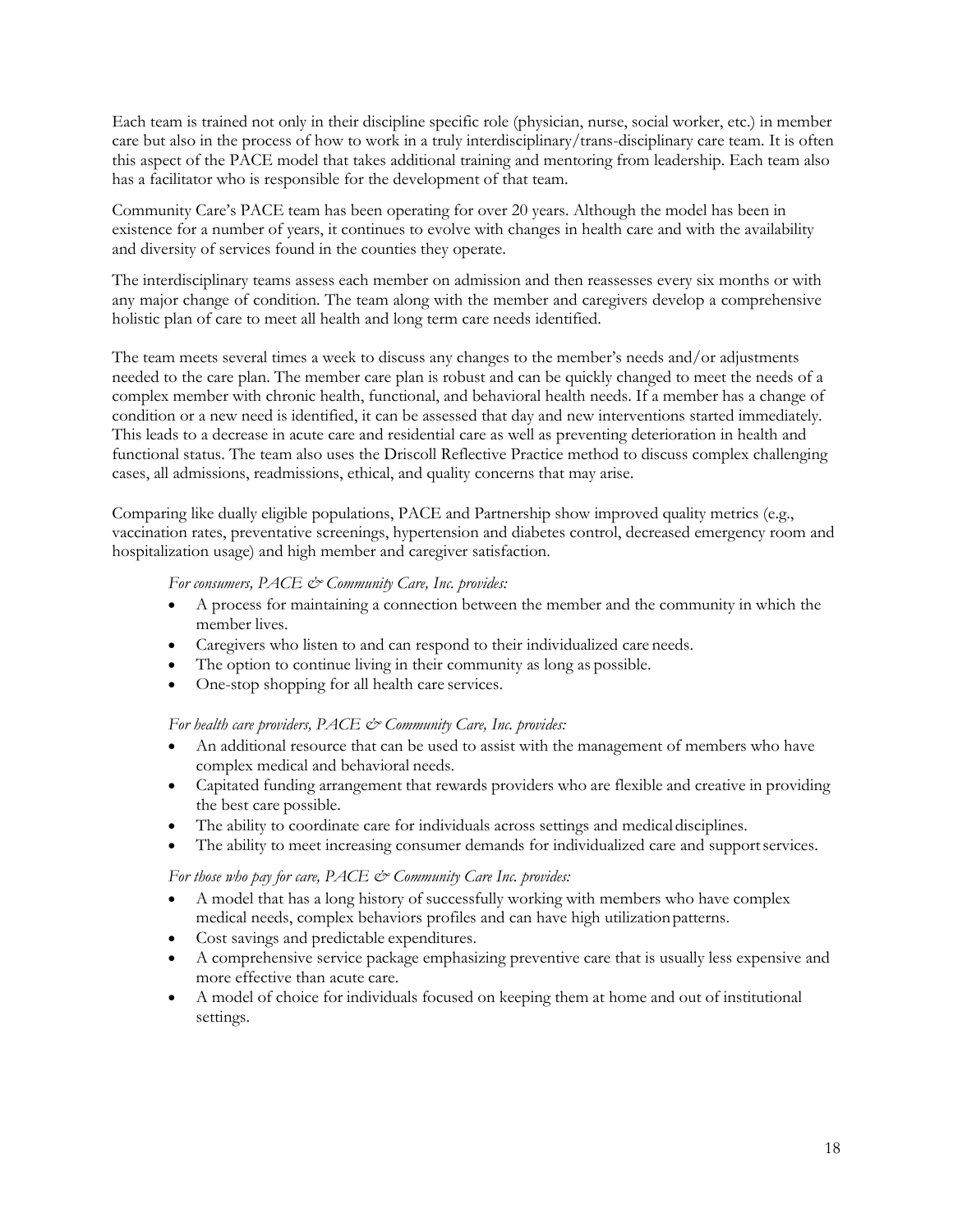#### *PACE and Community Care, Inc. provides:*

- Twenty year operation with good outcomes and low member disenrollment while continuing to be financially viable. Community Care, Inc. has developed programs that decrease the fragmentation seen for this population in the current health caresystem.
- Community Care, Inc. has successfully developed multiple teams in different locationsthat provide this care for members across southeastern Wisconsin.
- Successful orientation and on-boarding of each person who joins the team including not only orientation to their role as a discipline but to the process of working in a truly interdisciplinary team and interdisciplinary care planning

Initially the major barrier we faced was demonstrating that persons with complex chronic care needs could be successfully managed with good quality outcomes in a community setting. This includes providing timely, robust, and intensive outpatient medical care as needed. In each new community, Community Care, Inc. develops the collaborative model with the contracted health care providers. This includes initial orientation, identifying how best to fit into the contracted providers system of care, and ongoing communication. Additional barriers include: finding enough experienced and qualified nurse practitioners, nurses, and other health care disciplines to work in this model of care; training staff in truly interdisciplinary/trans-disciplinary care; and hiring staff who truly want to work in a trans-disciplinary team-based community based model.

Future plans include: defining each team members' role to prevent duplication and operate most efficiently; developing efficiencies with our electronic medical record and sharing information with contracted care providers; and continuing to develop advanced care models for members with complex chronic healthcare needs.

#### **Ministry Health Care**

## **Team Name: Advanced Practice Registered Nurse in Rural Critical Care Access Hospitals Team Leader: Laura Magstadt, MSN, RN, Director, Patient Health Services Contact Information: 715-479-0248, [laura.magstadt@ministryhealth.org](mailto:laura.magstadt@ministryhealth.org)**

Ministry Health Care (MHC) operates in primary and specialty care medical group practices, home care and related services, and seventeen hospitals in central, northern, and eastern Wisconsin, including six critical access hospitals. Critical access hospitals are dependent upon a small cadre of primary care physicians to provide inpatient services. The risk of physician retirement, resignation, or illness leads to chronic uncertainty and risk for critical access hospital physician staffing. MHC's success in recruiting and retaining physicians in critical access hospital communities has been challenging and is likely to grow more difficult. In 2012, only seven percent of graduating Wisconsin medical students identified primary care as a career track. Only four percent of physicians graduating from residency programs have shown a preference for communities with populations of less than 50,000. Additionally, work-life balance is increasingly important to new graduates medicine is what they do, not who they are – a fundamental redefinition of professional identity. Therefore, it is wishful thinking for us to believe that we can overcome these market trends by "recruiting harder." If we are to continue offering inpatient services in critical access hospitals, MHC identified that we must develop alternate care models which are less dependent upon rural family practitioners. The driver behind the development of the team-based model was our difficulty recruiting physicians in a timely manner and the cost pressures associated with low inpatient volumes. A comprehensive program was created including the development of inpatient curriculum and training, ongoing clinical and educational support, as well as the processes through which telemedicine supports daily inpatientmanagement.

Champions of our program included our senior medical executives and local hospital administration. Program development work occurred between 2011 and 2013 with initiation of the program as our patient care model in May 2013.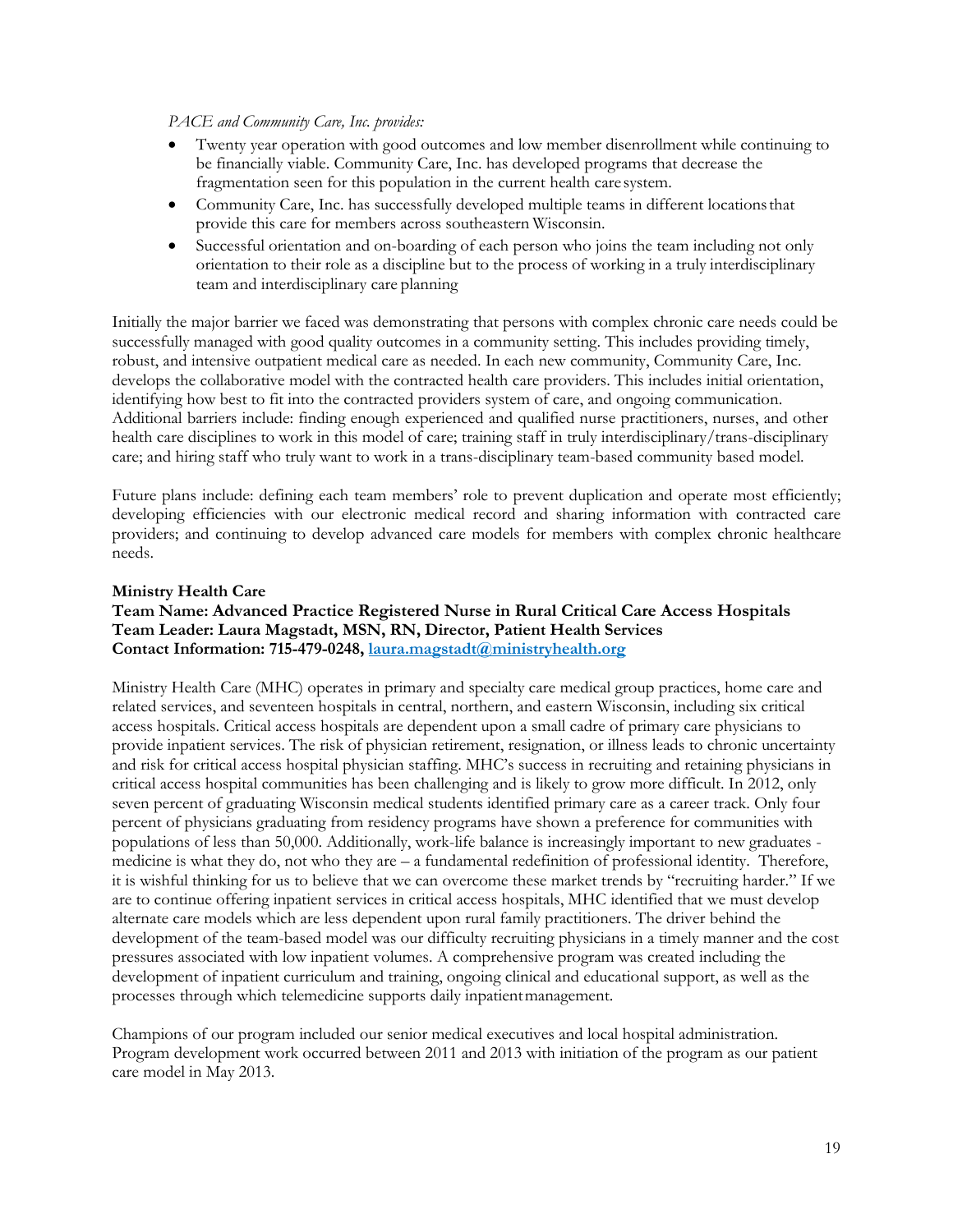Roadblocks to successful implementation were focused primarily on regulatory requirements. To implement the program as envisioned, Ministry Eagle River Memorial Hospital requested and was granted a three year pilot waiver to Section DHS 124.04(2) (g) of the Wisconsin Administrative Code which states that "a person may be admitted to a hospital only on the recommendation of a physician, dentist or podiatrist, with a physician designated to be responsible for the medical aspects of care." This variance allows our specially trained advanced practice nurse prescribers (APNP) to admit patients and be responsible for the provision of medical care, thus fulfilling the role of an attending provider. Additional hurdles that arose as the project progressed were related to clarifying the communication and process flow between the APNP and the physician hospitalist working remotely. Once the workflows and legal components were clearly defined, we had the full support of the medical staff. Through the integration of telemedicine, APNPs now provide onsite critical access hospital hospitalist inpatient services supported through the remote connection to Ministry Medical Group physician hospitalists thirty miles away.

Our mission was developed by operational and medical staff leaders from Ministry Eagle River Memorial Hospital and Ministry Medical Group worked collaboratively to develop an innovative new model for inpatient care. All of our work is based on the MHC Catholic Health Care mission to further the healing ministry of Jesus by continually improving the health and well-being of all people, especially the poor, in the communities we serve. By using APNPs in a redefined way, and incorporating telemedicine to support their practice, our team believes that we are living out the mission of the organization by finding innovative ways to improve health care.

The future of this program is bright. Ministry Health Care has already expanded the program to our critical access hospital in Stanley, Wisconsin, and is working on further expansion to a third site. We have received a great deal of interest in the program from other hospitals and health systems both in Wisconsin and nationally, and we have hosted several site visits and conference calls to discuss our model of care delivery. Since its inception, this model of care has been widely accepted by our patients who appreciate being able to remain in their home community while hospitalized. Inpatient core measure and patient experience metrics have improved since the program began and Ministry Eagle River Memorial Hospital has achieved greater than 95 percent compliance with all core measure composites and greater than the 75th percentile for all eight HCAPHS composites, including six composites greater than the 90th percentile.

The success of our team is based on a commitment to person-centered care and the desire to offer the highest level of service and quality to patients across our system. The APNP's work in a very interdisciplinary manner with the entire patient care team, including nursing, therapists, case managers, social work, and the patient and family themselves. Daily interdisciplinary rounds are a venue for creation of person-centered goals and our commitment to patient and family involvement has led to frequent patient and family care conferences. Through telemedicine, the APNP's and our patients have access to consultation from physician hospitalists as well as a number of other specialties including infectious disease, surgery/wound care, and many others without having to travel.

Principles of LEAN and Six Sigma as well as general project management concepts and tools were the team processes used during the two year development and implementation phases. We began the project by clearly defining the desired outcome and investigating the regulatory components involved. A review of the current workflow was completed in order to crosswalk new workflow development. Detailed action plans were created for all key components of the project including training, regulatory requirements, credentialing/privileging, care delivery, telemedicine, documentation, and billing/coding. The project was piloted and during the initial few weeks the team frequently evaluated the workflow and scheduling processes, revising as necessary. With the expansion of the program eighteen months after initial launch, the team has gone back to revisit the workflow and has made adjustments based on provider feedback. The team will continue to monitor outcome data closely as it is directly tied with hospital quality and patient satisfaction.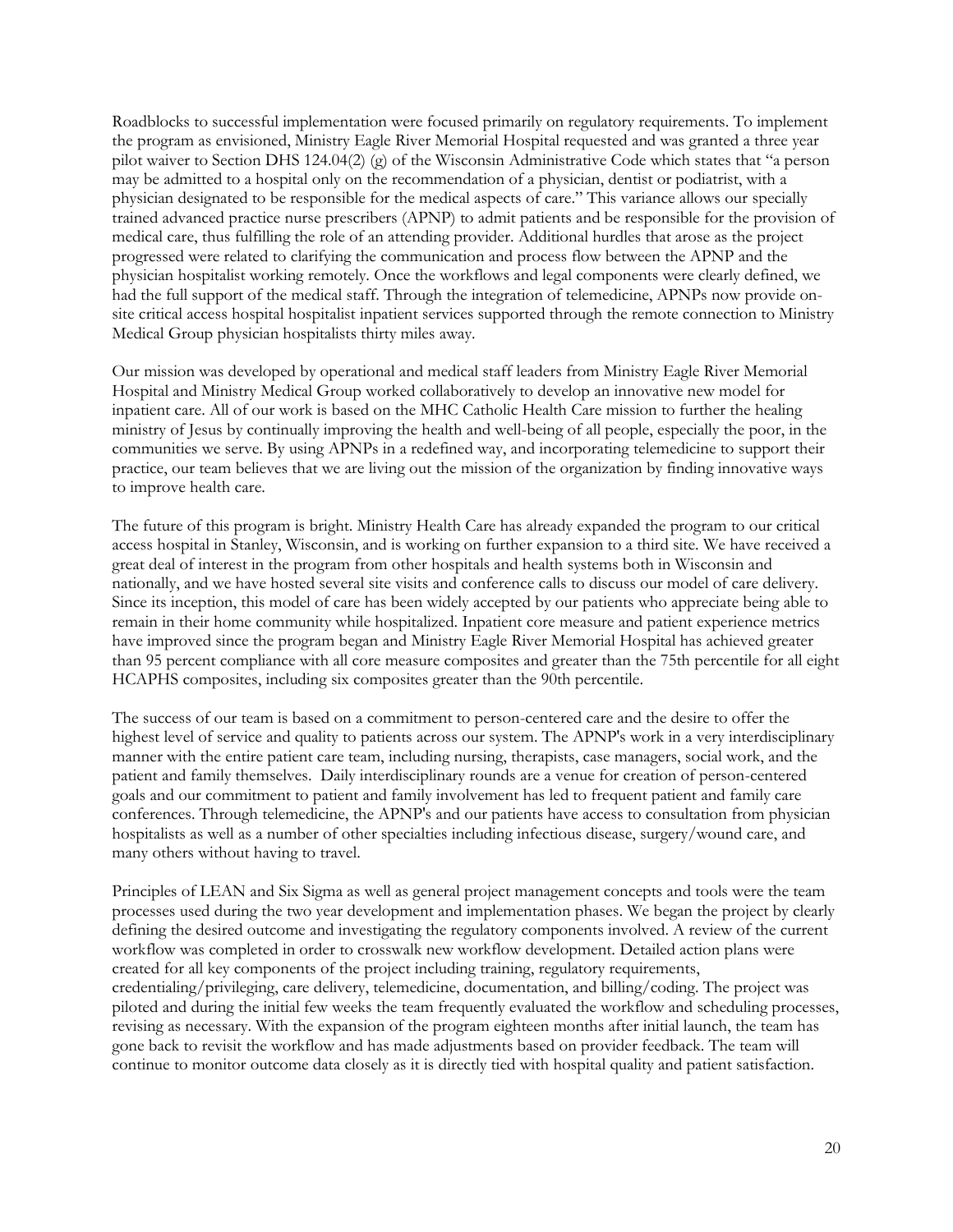Our project team was built based on operational roles and content expertise. The interdisciplinary team that functions on a day-to-day basis includes all of the clinical disciplines that provide direct patient care.

#### **William S. Middleton Memorial Veterans Administration Hospital Team Name: VA GRECC Connect Geriatrics Clinic Team Leader: Lauren L. Welch, PharmD, BCPS, CGP Contact Information: 574-360-8630[, lpyszka@gmail.com](mailto:lpyszka@gmail.com) Type of Presentation: Panel #1 and Poster**

The GRECC (Geriatrics Research and Education Clinical Center) Connect team comprises an interdisciplinary team consisting of a geriatrician, geriatric psychiatrist, geriatric pharmacist, nurse case manager, social worker, and neuropsychologist. This team was created to fill an unmet need for veterans residing in rural settings who have difficulties accessing geriatric specialty care due to living a great distance from the main medical center. The clinic's main focus is in utilizing clinical resources and innovative technology modalities to move beyond the current model of delivering in-person interdisciplinary specialty care to veteran patients. Initially, GRECC Connect was created through a government sponsored grant for five other GRECC sites around the country. Most of our clinical staff already existed in some capacity at our site, however, the initial grant money assisted in protecting staff's time in completion of clinic's responsibilities. All geriatric specialty clinics at our site operate as an interdisciplinary team approach, a key to providing comprehensive geriatric care. Currently, the concept of GRECC Connect clinics providing geriatric specialty care to rural primary care clinics is present at nine different VA sites across the country. Our project is currently funded through the Office of Rural Health.

The clinic functions as a consult service in which primary care providers in rural settings refer patients identified as experiencing complex, geriatric related issues. Providers can access the GRECC Connect Clinic by one of three venues: E-Consult, Tele-huddles, and Tele-medicine visits. E-Consults are completed as comprehensive chart reviews are conducted by the interdisciplinary team. The referring provider then receives a comprehensive set of recommendations to assist in managing complex geriatric cases, which includes interdisciplinary input. Tele-huddles occur monthly with the various rural outpatient clinics (providers, nurse care managers, and support staff) in which brief discussions are held between the interdisciplinary team and patient aligned care team (PACT) regarding specific, geriatric related patient issues and can serve as a venue to follow-up with recommendations made through one of the other venues. Telemedicine clinic visits occur by way of video tele-conferencing where an actual clinic visit is conducted between the patient / caregiver at a rural clinic site and the GRECC Connect interdisciplinary team at the main medical center. We recently expanded our tele-health visits to conduct neuropsychological testing for our geriatric veteran patients who are unable to receive this service due to traveling difficulties which is needed for many cognitive impairment diagnoses and treatment plans.

Some issues that we have identified since our clinic was initiated include issues surrounding dual care (patient's receiving care both from community providers and VA providers). Often times, GRECC Connect Clinic recommendations are not easily implemented due to disconnects between providers at various sites and systems. Initially, our clinic provided recommendations to the primary care team after a patient was evaluated for his / her six month or annual check-up. This made it difficult for recommendations to be followed through in a timely manner. GRECC Connect then implemented a process known as Panel Co-Management. Through this process, a proactive approach is taken to review rural primary care provider panels of patients prior to the patient coming in for a scheduled clinic visit. GRECC Connect team members developed criteria to use when reviewing patient's medical record to determine individuals that are at high-risk relating to their geriatric syndromes. A chart review is then conducted for these patients prior to their scheduled clinic, thus GRECC Connect team's recommendations can be implemented in a timelier manner through providing a more proactive approach to care of these patients.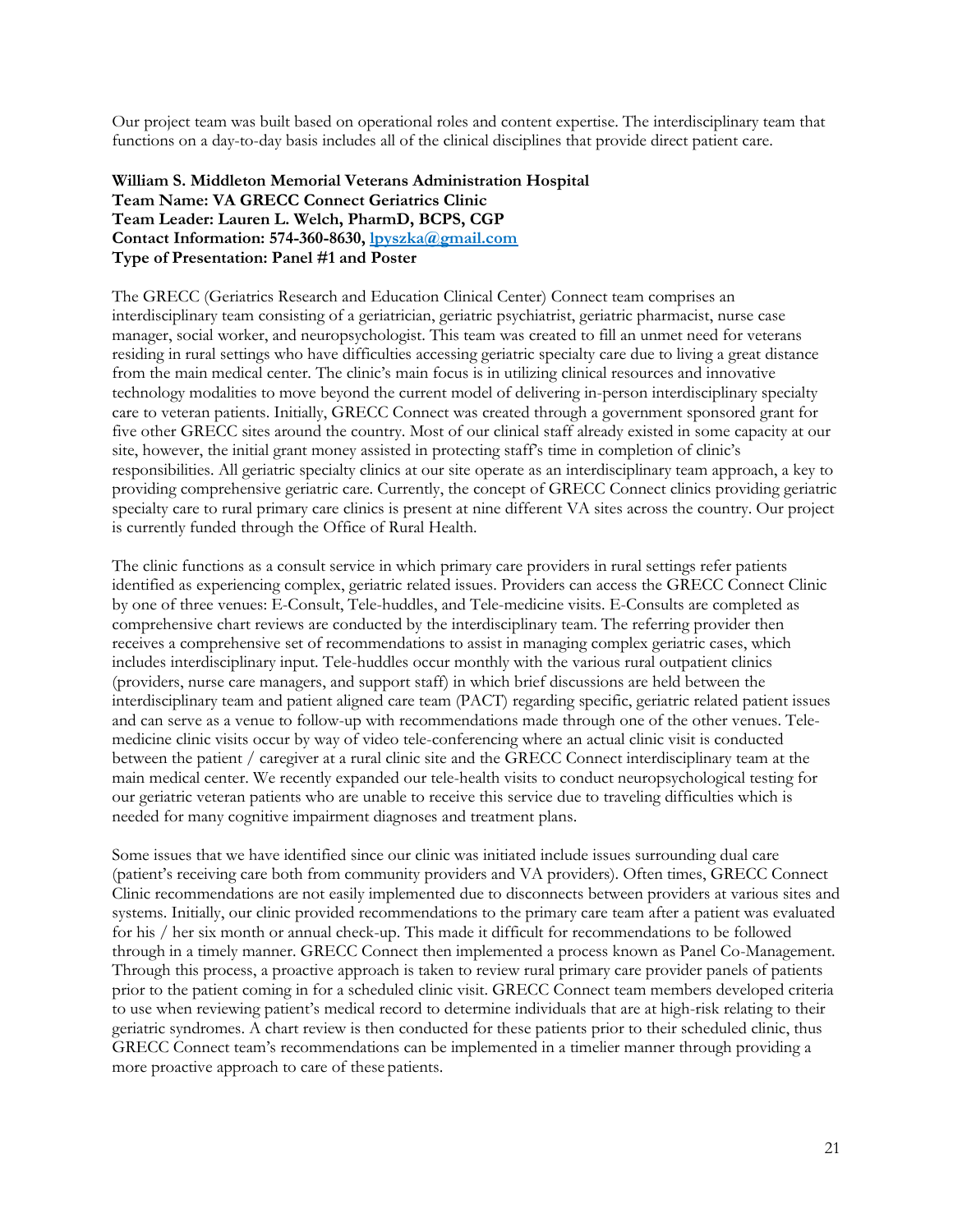Once consults are received, the interdisciplinary team triages each consult to ensure that the service requested is most beneficial for the provider and patient. Patients may be seen across multiple venues depending on the complexity of the case. With the team's great success thus far, we hope to expand our services to rural VA clinics in northern Wisconsin and the Upper Peninsula in Michigan in the near future.

#### **Medical College of Wisconsin Team Name: HIV and Integrated Mental Health Services Team Leader: Jeffrey Miller, DNP, APNP Contact Information: 414-955-8958, [jgmiller@mcw.edu](mailto:jgmiller@mcw.edu) Type of Presentation: Panel #1**

Depression has been reported to be one of the most commonly observed mental health disorders in persons with HIV/AIDS with the prevalence estimated to be two to ten times greater in comparison to persons without the infection (Bing et al., 2001; Pence, 2009). Research findings also indicate that depressive disorders affect and weaken the immune system allowing HIV to progress more rapidly (Pence, Miller, Gaynes, & Eron, 2007); decrease medication and appointment adherence; increase risk behaviors (Catz, Kelly, Bogart, Benotsch, & McAullife, 2000); and that 30 percent of HIV infected individuals in need of mental health services do not receive it (Taylor, Burnam, Sherbourne, Andersen, & Cunningham, 2004). Thus, consensus from the literature indicates depression has a higher prevalence in HIV-infected individuals; depressive symptoms impact HIV progression and adherence to treatment programs; there is a lack of mental health treatment resources for persons infected with HIV; and mental health treatment has a positive impact on health status. Preliminary evidence also suggests that providing mental health treatment within an HIV clinic may improve health outcomes. The review of the literature led to the creation of an evidence-based model involving the integration of mental health services into the treatment team in an HIV clinic.

The driving forces behind the creation of the team included the need for increased accessibility for mental health services; the number of "no shows" for appointments made in the community for mental health services; and the increased need for mental health services for this population.

The population served includes the HIV infected population with co-occurring mental health and AODA issues in an urban HIV clinic. The composition of the treatment team includes physicians, nurses, advanced practice nurse prescribers, pharmacists, case managers, retention in-care specialists, social workers, residents, fellows, psychiatric advanced practice nurse prescribers, and a psychiatric therapist. The purpose and mission of the team is to provide comprehensive integrated care for individuals infected with or affected by HIV disease.

The team fits within the overall mission of the organization by providing integrated care. In addition, other than community based case managers, all team members are employed by the health care system and care is provided within the physical space of the clinic setting. The integration of mental health services within the health care team occurred four years ago. The outcome measures include anecdotal patient reports, visit and treatment adherence data, CD4 and viral load values, and QIDS scores.

Successes include case studies of patient who have dramatically improved their health status since the addition of mental health services within the clinic. The barriers to the integration of mental health services within the team include funding and security of non-mental health providers within an electronic medical record. Future plans include the expansion of mental health services within the clinic.

Research findings indicate that depressive disorders affect and weaken the immune system allowing HIV to progress more rapidly, decrease medication and appointment adherence, and increase risk behaviors. Preliminary data also suggests that providing mental health treatment within an HIV clinic may improve health outcomes and increase adherence. These research findings provided the backdrop for the creation of an integrated care team, including mental health providers within the HIV program and focused on HIV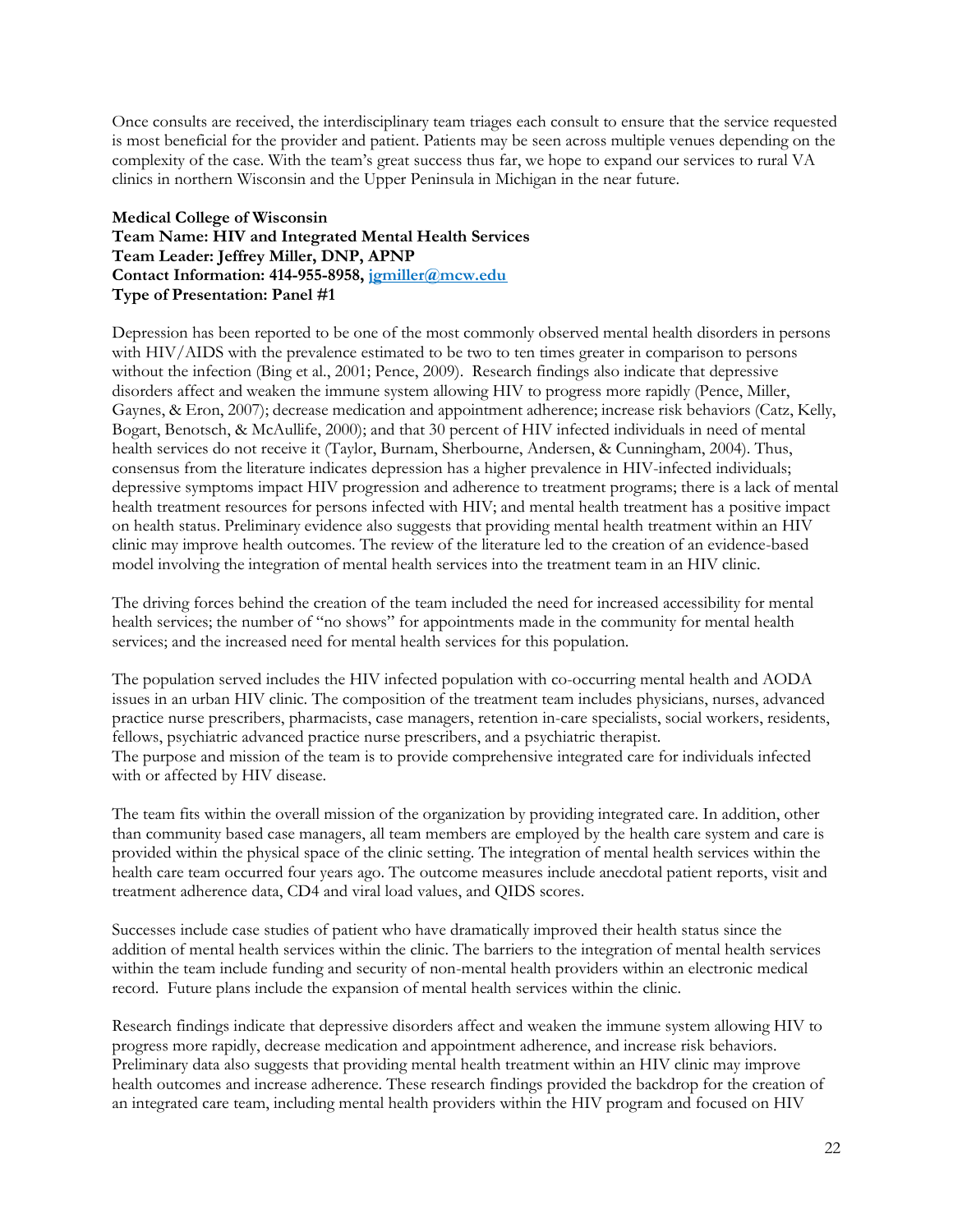infected individuals with co-occurring mental health and AODA issues. In addition, a driving force for the inclusion of mental health providers on the team was a lack of mental health resources in the community; especially those accepting underinsured patients. The creation of the team was also consistent with the mission of the organization to provide comprehensive integrated care to all their patients.

Our team was developed and built over time although a vision of our full integrated HIV team was in place from the very beginning. The initial team members were physicians and nurses. As we were able to fiscally justify the addition of team members and demonstrated the importance to quality patient care, a social worker/case manager was added, then a pharmacist, followed by a psychiatric advanced practice nurse prescriber (APNP), and a psychiatric therapist.

To facilitate the team process, we have designated team meetings / staffings to identify the most appropriate treatment plan for the individual patient. In addition, the environment facilitates spontaneous team staffings. Team members are located in a "work room" to chart when they are not seeing patients. The work room allows for the interaction of team members to review patient cases on a daily basis.

The psychiatric component of the team initially started with the addition of mental health APNP who also was certified to provide psychotherapy. Within a few months, the schedule was full. The APNP hours were increased and subsequently another therapist was added, in addition to having psychiatric fellows rotate into the clinic. Outcome measures included anecdotal patient reports, visit and treatment adherence data, CD4 and viral load values, and Quick Inventory of Depressive Symptomatology (QIDS) scores. All of these parameters were positively impacted by the expansion of the team to include mental health services.

Although this presentation is highlighting the addition of the mental health component to the team, it is imperative that we do not lose sight of the importance of the team and team composition. Team-based care is just that; the creation of a team to provide care to a specific patient population. Teams work together and it is the integration that provides the best results. The HIV team consists of physicians, nurses, APNPs, pharmacists, case managers, retention-in-care specialists, social workers, residents, fellows, psychiatric APNP, and a psychiatric therapist. Martha Rogers, one of our founding nurse theorists, believed individuals and care are greater than the sum of its parts. This is what team-based care provides; care that is greater than the sum of the individual components.

## **Team-Based Care – A Commentary Luncheon Address**

#### **Richard Dart, MD President Wisconsin Medical Society, 2014-2015**

I have selected team-based care as my priority theme during my current term as President of the Wisconsin Medical Society. Let me begin by asking "why now and why not in the past?" We simply cannot continue on the current path and we need to demonstrate our commitment to making the concept of patient-centered team-based care work. We are facing complexities in medical care that we need to harness. In the past, we would make a diagnosis, order therapies, and treat conditions. Today, it's much more complicated and is influenced by dynamic elements that include: the social and environmental determinants of health; insurance; formularies; guidelines/protocols; treatment history; and genetics. All of these influence diagnosis and therapies and make the process more difficult and complex than in the past.

We all can agree that computers are important tools to aid physicians and health care providers, yet social, environmental and health literacy have huge impacts on the delivery of primary, secondary, and tertiary care to patients and population groups. We face significant problems and complexities that shape our diagnoses, treatments / interventions, and patient outcomes. In terms of scientific publications alone, a practitioner would need to read 70 articles every day of the week just to keep up. Our complex environment provides an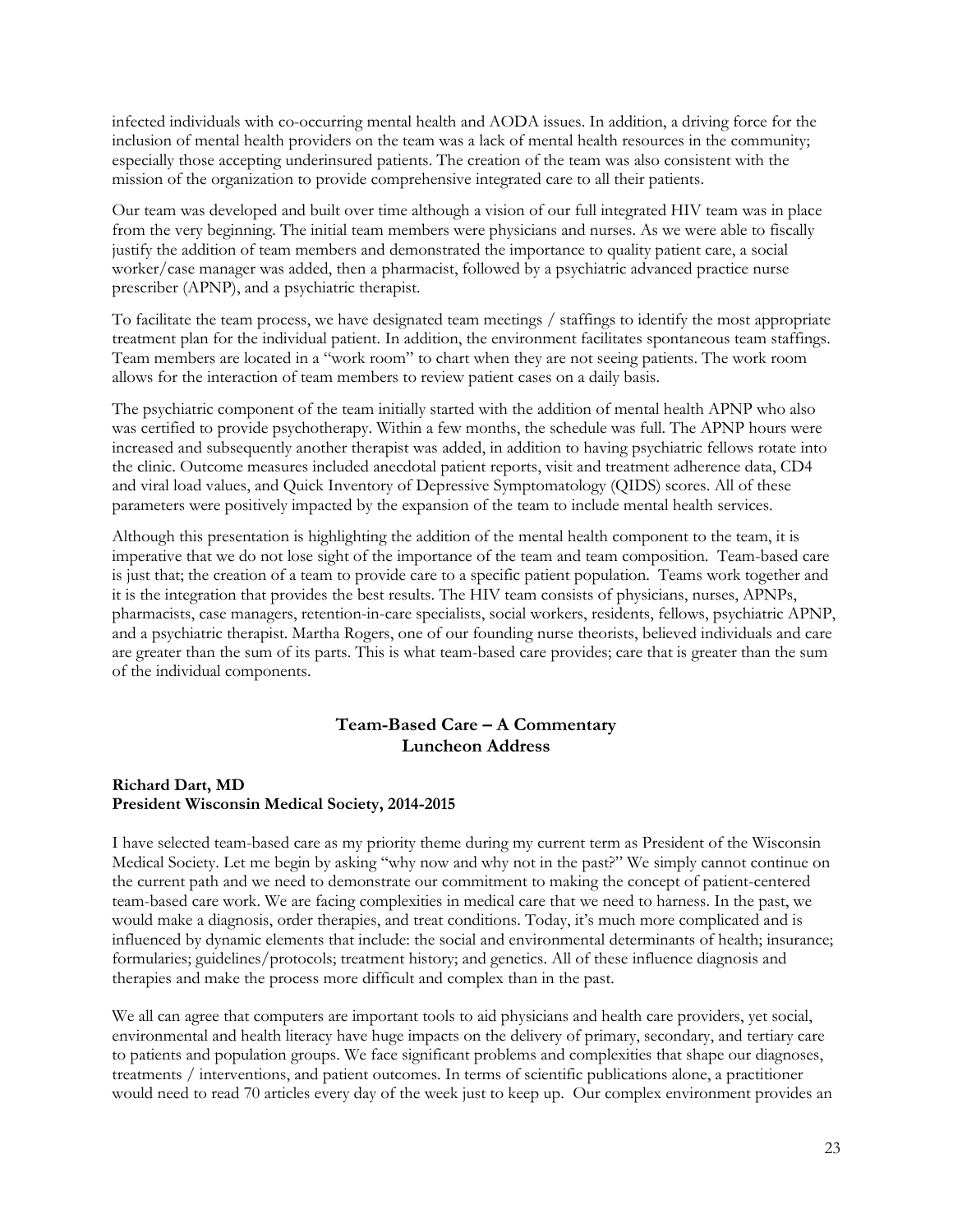important case for team-based care and why such a change makes a sense. In my medical specialty, nephrology, effective treatment of hypertension is guided by a minimum of five to six treatment guidelines which, in turn, impacts the quality of care and payment.

Dr. Dart then discussed his seventh and eighth slides (replicated below) concerning team-based care, complex care management, and attributes of team-based care.

## **Team-based Care Complex care management (CCM) PowerPoint Slide #7**

- Small number of patients account for the largest cost of care
- Most cared for in small to medium clinics and ruralsettings
- Infrastructure is not in place to aid in complex caremanagement
- Many barriers exist
- Team-based care and complex care management have manycomponents

Hong, CM; Abrahms, MK, Ferris, TG New England Journal of Medicine 2014, 371:6:491-3

# **Team-based Care Components of Team-Based Care PowerPoint Slide #8**

## **Key components to team-based care:**

- Leadership and the physicians role
	- o Relationships
	- o Reputation
	- o Requirements
	- o Rewards
	- o Reciprocity
	- o Resolution of issues, opinion, legitimate disagreement
	- o Respect
- Compassion and caring

L. Solberg, Implementation Science, 26 October 2006 1:25;1-7

Dr. Dart then reflected on the morning session. Key points included:

- Team-based care is a means to manage very complex care management(CCM).
- Recognition of barriers is not only important, it is absolutelymandatory.
- We need processes to work through issues and learn together to get better at what we're doing.
- Solberg's 7R's apply (refer to slide replication #8 above).
- Meet the needs of a population / provider mismatch and learn together:
	- o It is projected that in the year 2030, 35 percent of the Wisconsin population will be 65years of age or older. Disparities between top-to-bottom age of the population and physician availability is a pressing issue familiar to all in thisroom.
- Potential benefits:
	- o Cited an example of a study that measured the lasting results (for at least six months)on patient outcomes when using a physician-nurse-pharmacist team.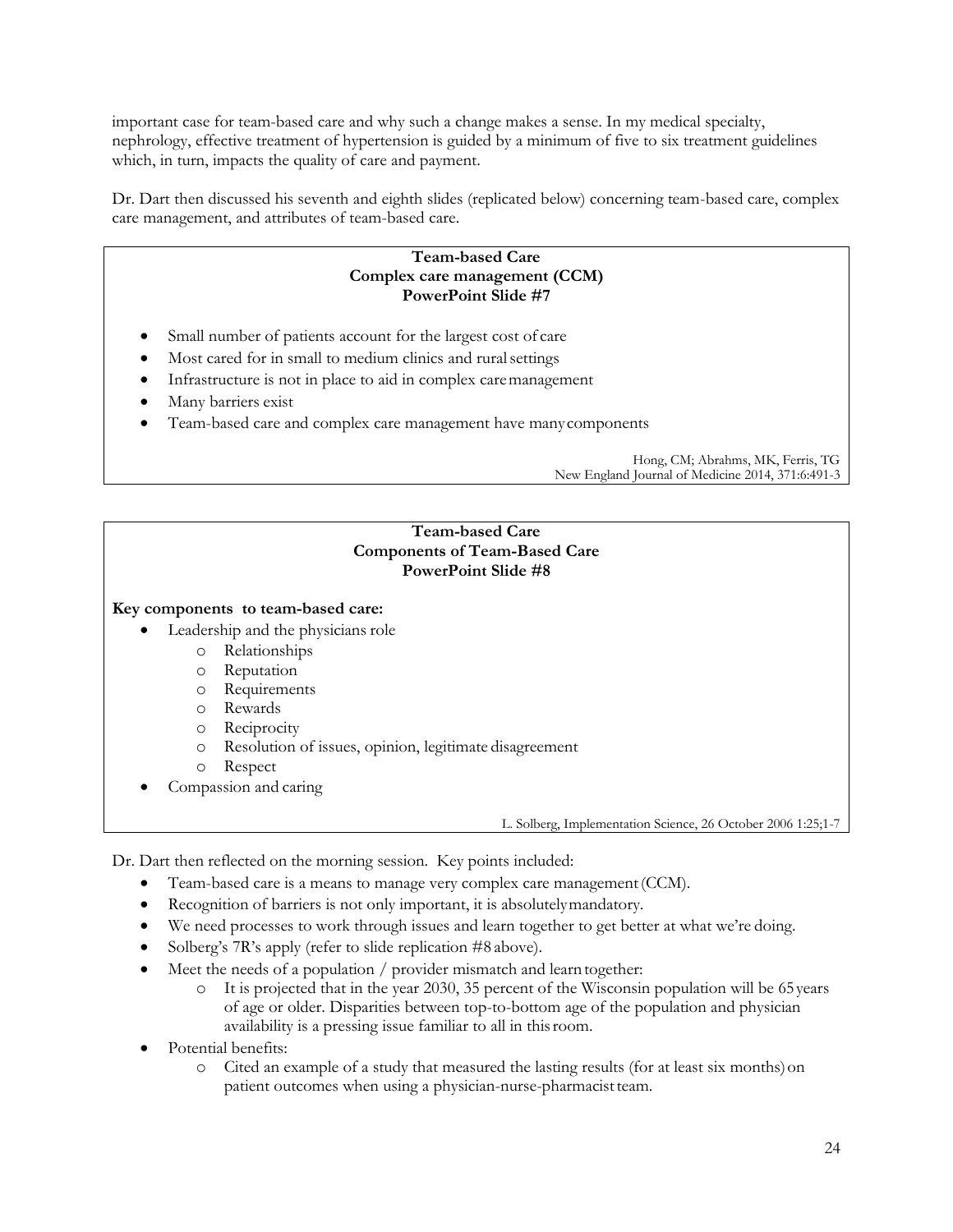- Value to society as a whole and to individuals:
	- o Value here is not only in health outcomes but our collective ability to drive down costs. Kaiser Permanente is documenting the lasting benefits of team-based care in the management and reduction of hypertension, heart attack, andstroke.
- Support and sustain team-based care:
	- o Expressed confidence that payors would support team-based care if we can align and demonstrate potential value and the benefits of team-based care. We are engaged in an important dynamic – we are in the process of learning. We need to take pride in the leadership Wisconsin is demonstrating to the nation when it comes to team-basedcare.

Recently, the American Medical Association awarded \$10 million to ten different medical schools (\$1 million per school) to start teaching medical students differently by designing curricula where medical students take course together with other health disciplines to foster interdisciplinary approaches to practice and how we care for our patients. In real terms, these health professionals will learn to talk "with" and not "at" one another. Also, at a recent meeting of the American Medical Association in Dallas, Texas, teambased care was very high on the agenda / radar screen of the American Medical Association, American Academy of Family Physicians, and the American College of Physicians. In Wisconsin, team-based care is being driven by the American Heart Association and the American College of Cardiologists with the intention of driving smart care and improving performance and outcomes. He then reflected on examples of wide differences in billing and payments around the country visibly demonstrating disparities in payment between Medicare and Medicaid.

Physicians have a duty to lead the caring and compassionate team. This leads to opportunities to enhance care; practice satisfaction; professional enhancements; potential to be more efficient and cost-effective; and better outcomes. We need to lead in a collaborative and respectful manner – or follow - or get out of the way. Health care is important and it's expensive, insurance companies and employers state that health care costs a lot and they pay the bills. We are obligated to show them "what are we going to do about this." Dr. Dart closed with Volatire's quote: *Don't let the perfect be the enemy of the good.*

# **Panel Presentations Panel #2: Team Interaction and Culture Four Panel Presentations Follow**

**Facilitator:** Barbara Nichols, DHL, MS, RN, FAAN, Wisconsin Center for Nursing and the University of Wisconsin-Milwaukee, College of Nursing

**University of Wisconsin Hospital and Clinics Team Name:AcuteCare for Elders –ACE Team Team Leader: Colleen M. Foley, MS, CMSRN, ACNS-BC, APNP Contact Information: 608-890-6093[, cfoley@uwhealth.org](mailto:cfoley@uwhealth.org) Type of Presentation: Panel #2, Poster**

Our purpose and mission is to offer hospitalized patients 65 years of age and older a proactive and comprehensive interdisciplinary team geriatric evaluation directed toward preserving function and independence as well as preventing the hazards of hospitalization. Our team has been in place since 2006.

The building of our ACE Team originated with an advanced practice nurse and a geriatrician who recruited a pharmacist, social worker, and physical therapist with an interest and expertise in geriatrics. It was built upon the interdisciplinary model of care.

Recognition of an aging population of patients along with meeting the special health care needs of the geriatric patients represented driving forces behind the creation of the team. An interdisciplinary team led by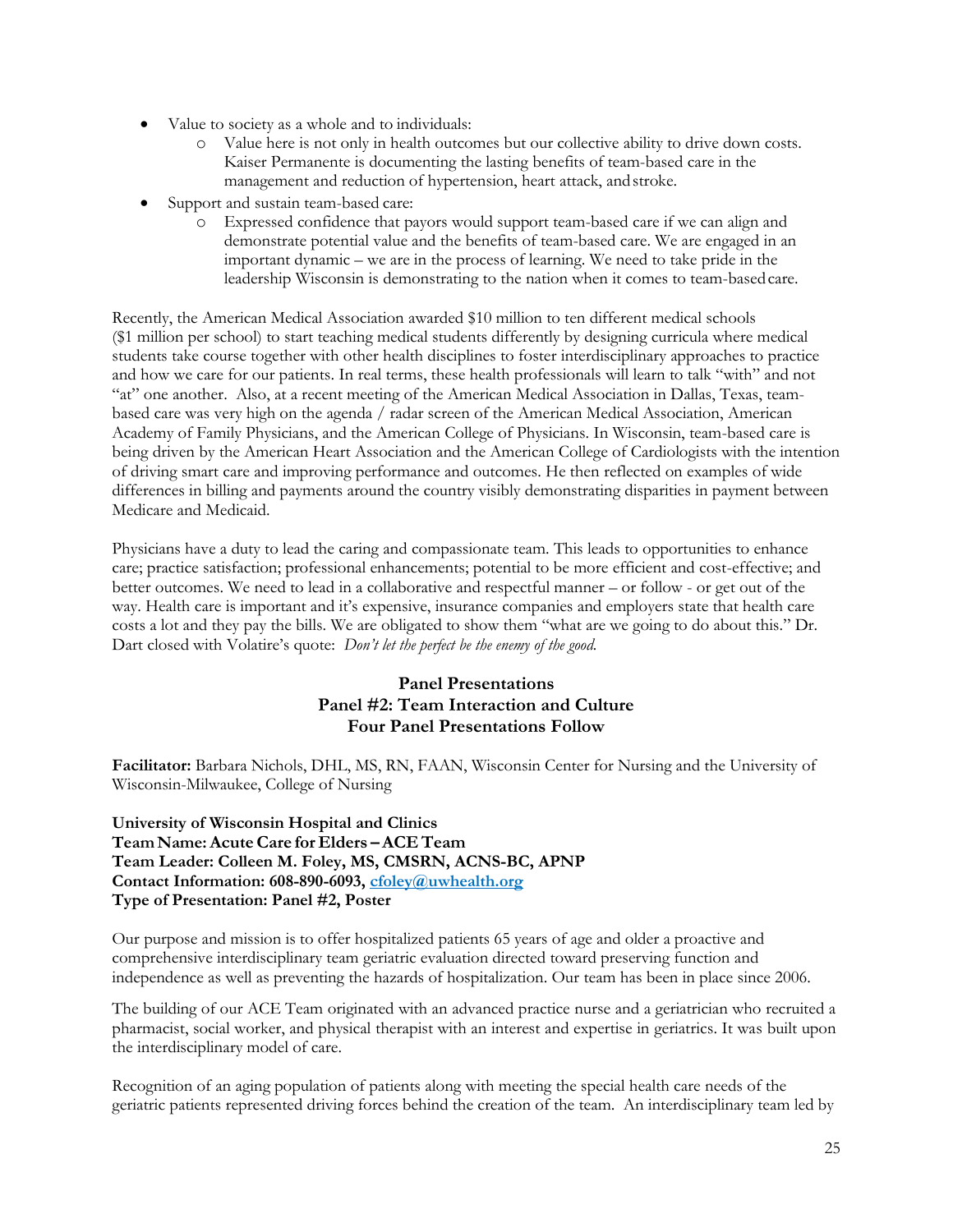an advanced practice nurse was established to: (1) provide consultative services house-wide for geriatric patients, and (2) educate interdisciplinary staff on evidence-based practices and guidelines as it relates to the geriatric patient.

Hospitalized patients age 65 years of age and older represents the target population served by the Acute Care for Elders team. The team includes five different disciplines including medicine, nursing, physical therapy, pharmacy, and social work. Each member is specially trained in the care of geriatric patients and has a vested interest in the team. An advanced practice nurse (APN) leads the team and has both an administrative and clinical role. The APN is responsible for organizing, training, marketing, managing, and leading the team. The APN also serves as an educator for both the nursing and medical staff to teach appropriate management of geriatric syndromes. The geriatrician assesses the current level of function and cognition to help provide a trajectory of change and provide diagnosis that may be contributing to the geriatric syndromes. The physical therapist role includes early mobilization, appropriate gait device, and teaching nursing staff how to safely mobilize frail and confused patients. The social worker assesses previous living situation and whether or not needs are being met to help formulate a safe discharge plan. The social worker helps the patient safely transition between hospital and discharge locations by effectively closing the loop with family and involving the patient with other community resources. The pharmacist reviews previous medications, current medications and helps formulate recommendations to decrease the burden of polypharmacy. Our team is also currently developing a role for a health psychologist. The health psychologist evaluates patients for depression and completes interventions such as improving coping mechanisms and cognitive behavioral therapy.

Acute Care for Elders is an interdisciplinary consultative service. A consult may be initiated by any interdisciplinary staff member but the order must be generated by a physician or APN. The primary team provides a "reason for consult." Common reasons for consult include common geriatric syndromes with delirium being the most popular. We provide recommendations for the primary team and staff to help optimize care for the geriatric patient. Our team is unique in that we do provide an interdisciplinary approach and our recommendations are helpful for the physicians, nursing staff, pharmacy, therapies, and are supportive of the patient.

Key outcomes measures include but are not limited to:

- Cost savings: \$3,039 total hospital cost reduction of geriatric patients seen by Acute Care for Elders (ACE) as compared to matched controls.
- Improved provider satisfaction: University of Wisconsin Hospital staff perceives the ACE teams to be helpful in patient care.
- Patient/family satisfaction: ACE contributes to improved patient satisfaction with ACE team involvement.
- Improved collaboration with community resources.
- Increased interdisciplinary staff awareness of the impact medications have on falls, cognition, sleep, and appetite for the geriatric patient.

Our successes include a system-wide awareness of the special physical, psychological, and psychosocial needs of geriatric patients. The team has been instrumental in the dissemination of evidence-based practices regarding the care of the geriatric population. Barriers include lack of awareness of geriatric nursing and medicine as a specific area of specialty practice; ageism; and staffing.

Our future plans include assessing the impact of health literacy among hospitalized older adults and their health care outcomes and service expansion to include working closely with cardiac surgery to implement a pre-operative geriatric assessment to determine risk factors and interventions to prevent potential postoperative complications such as functional decline and delirium.

As for team processes, each team member serves an important role by representing their discipline and formulating recommendations with their expertise. Every few years ACE completes a survey to collect our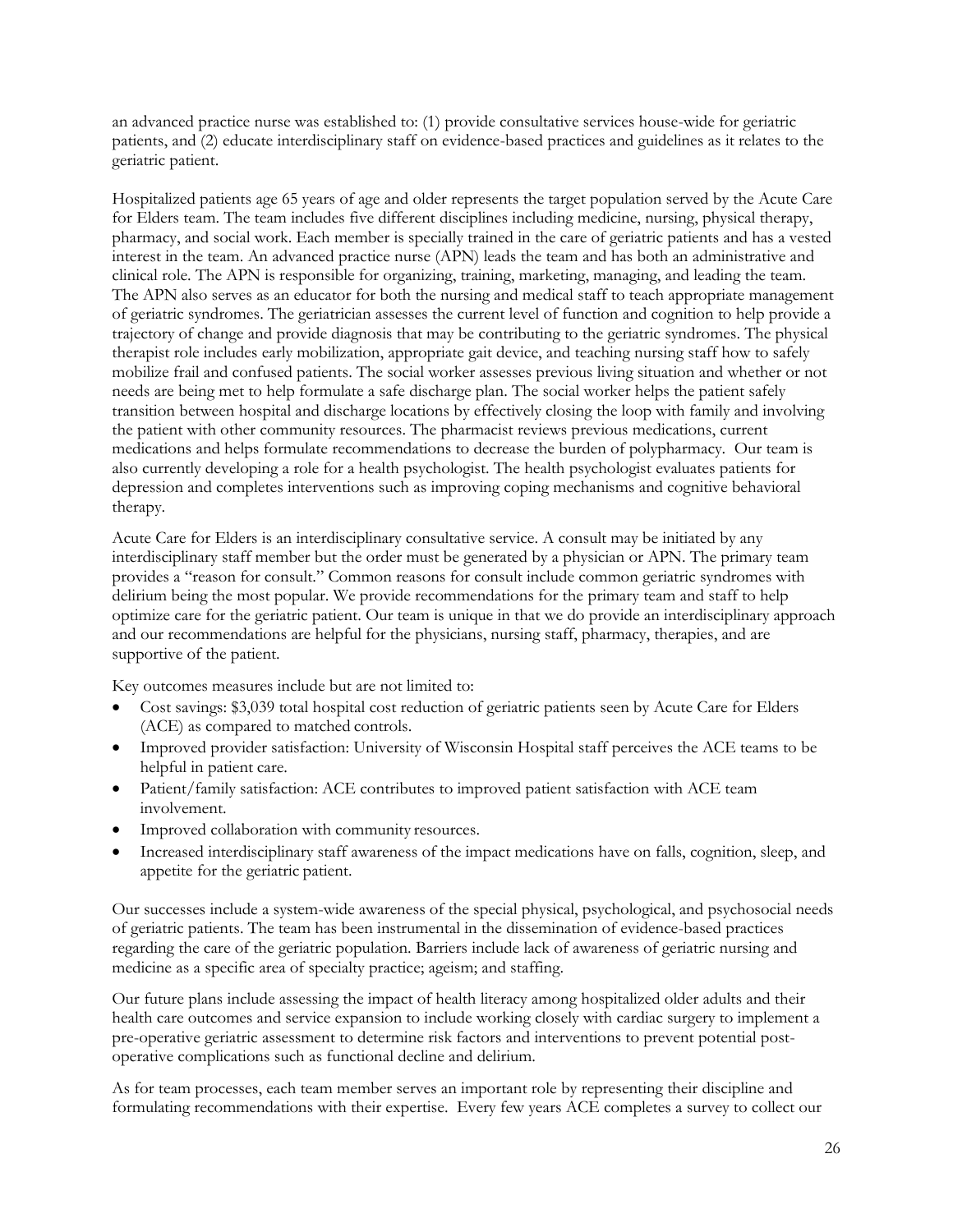teams "pulse." We measure items such as how team members feel ACE is helping patients, other staff, one another, and feel their role is important.

## **Wheaton Franciscan Healthcare – All Saints Team Name: Wisconsin Avenue Clinic Patient-Centered Team Team Leaders: Gregg A. Albright, BSPharm, RPh, BCACP and Beth Buckley, RPh, PharmD, CDE Contact Information: [gregg.albright@wfhc.org](mailto:gregg.albright@wfhc.org) Type of Presentation: Panel #2, Poster**

Racine has a high rate of underserved / uninsured patients who seek primary care through the emergency department and /or urgent care without continuous follow-up. The Wisconsin Avenue Patient-Centered Health Team evolved from a multidisciplinary teaching team to a medical home model-type team to provide improved access to quality primary care for patients served by All Saints Hospital and Wheaton Franciscan Medical Group located in Racine, Wisconsin. The multidisciplinary team, which already existed within the ambulatory clinic, was expanded to target high-risk vulnerable patients without primary care providers. The patients are identified via utilization of the emergency department and / or urgent care. They are also eligible for team care if they have one or more chronic diseases, multiple or complicated medication regimens, and are uninsured.

The team is comprised of two physicians, two nurse practitioners, inpatient and ambulatory care pharmacists, nurses, medical office assistants, a community health worker, a financial counselor, and customer service associates. Each member of the team has specific tasks to reduce risks and address barriers in order to provide routine medical care for chronic conditions and to avoid emergency department /urgent care use and hospital admissions. A unique aspect of this team includes the dual role that pharmacy plays in both inpatient and ambulatory care settings. The pharmacists' roles are to identify barriers and institute action plans for medication access and adherence, which includes:

- Communication across all platforms.
- Review of medication regimen in the emergency department and hospital.
- $\bullet$  Modification of drug regimens to meet clinical outcomes and reduce medication barriers.
- Coordination of a personal clinic visitwith ambulatory care pharmacist post discharge
- Providing recommendations to improve affordability of and access to medications.
- Enrollment in medication management programs (if needed).
- Patient education and adherence counseling on medications.
- Designing a workable medication action plan, with patient input, which is communicated to the primary care provider for approval

The culture and processes of the team are all driven by each member's mission to care for the patients and each other. The success of the team is due to processes that include:

- Communication meetings of the team and of members in their respective departments. Access to common communication tools such as EPIC is also important.
- Relationships building of the team members' abilities to enhance mutual respect and develop caring for each other as people, not just colleagues.
- Solid leadership support on a systematic level, it is supported as a strategic initiative. The physician leader is a role model for respect and relationship building.
- Allowance for growth and flexibility here each member works at the top of their license in their areas of strength and knowledge.
- Reinforcement (reminders) of team success for individual patients in order to impact eachteam member's satisfaction with the work.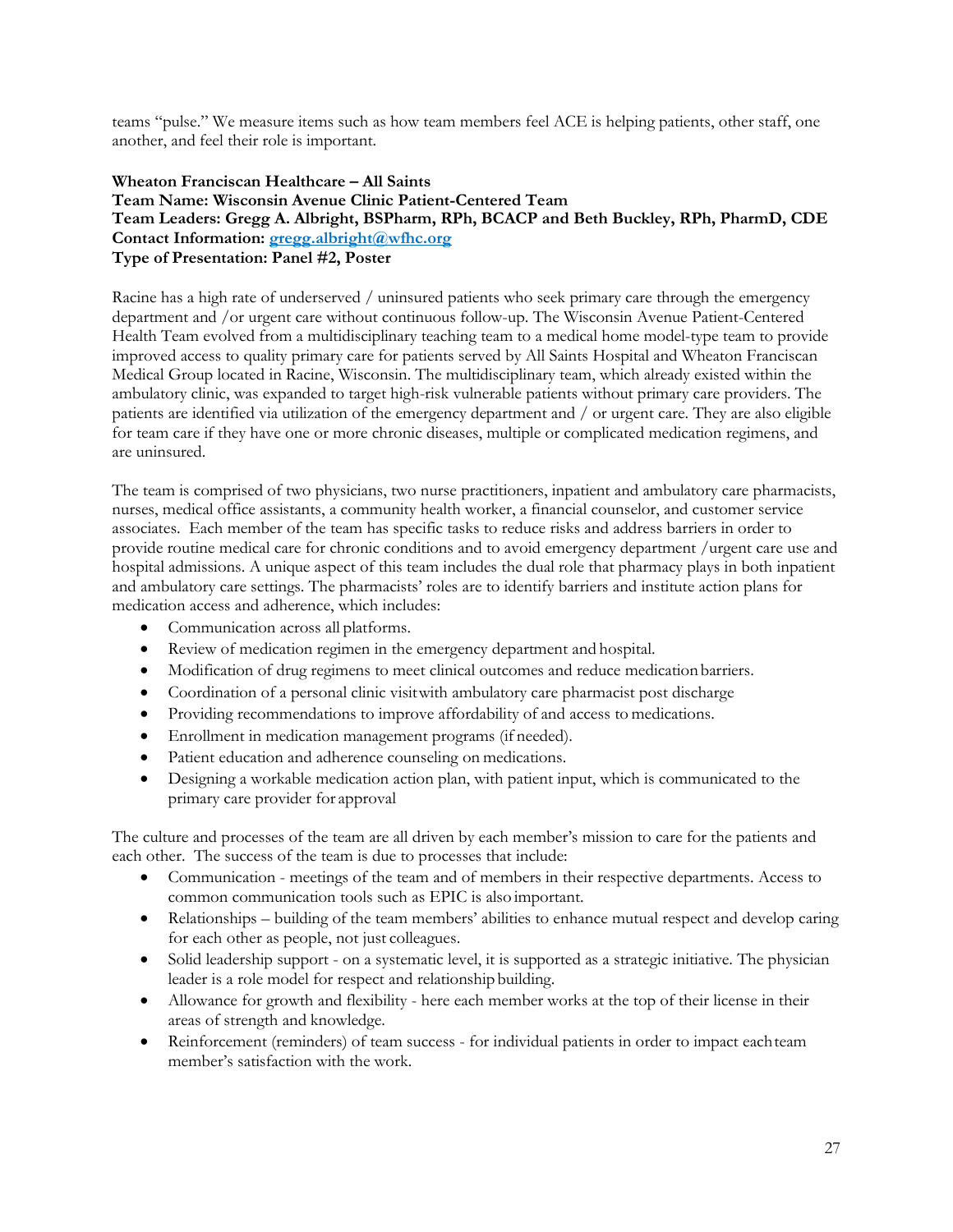Since 2012, the team has been successful in providing primary care to greater than 400 patients which include disease and medication management; financial counseling; group diabetes visits; and referrals to other resources. Outcomes include: (1) a reduction in emergency department use and admission rates by approximately 40 percent; (2) a significant increase in access to insurance; and (3) a high patient satisfaction rate.

## **Aurora Health Care Team Name: University of Wisconsin Family Medicine Clinics Team Leader: Chris Klink, [chris.klink@aurora.org](mailto:chris.klink@aurora.org) Contact Information: 414-649-6483 Type of Presentation: Panel #2**

The family medicine clinics at St. Luke's Medical Center and Sinai Medical Center are primary care clinics. These clinics are comprised of physicians, nurse practitioners, registered nurses, medical assistants, social workers, and phlebotomists. These clinics serve as the home for the Aurora Family Medicine Residency Program which is affiliated with the University of Wisconsin, Department of Family Medicine. They also are teaching sites for medical students from multiple medical schools. A unique component to these clinics is the inclusion of a clinical pharmacist as part of the multi-disciplinary teams. Clinical pharmacists started parttime at the St. Luke's clinic in 1998 and rapidly expanded to a full-time presence. Clinical pharmacists started part-time at the Sinai clinic in 2000 and will be expanding to a full-time presence this summer. The clinics also serve as rotation sites for pharmacy residents and students.

The initial driving forces behind the addition of clinical pharmacists to the team were threefold: (1) patient education; (2) provider and medical resident education; and (3) pharmacy student and resident education. This education initially happened as part of patient visits – in patient rooms and in staffing with residents and providers. Over time, pharmacists began to schedule patients for dedicated education appointments around diabetes, asthma, smoking cessation, and polypharmacy. Pharmacists developed a structured teaching curriculum for the family medicine residents which included case-based presentations on the pharmacotherapy of multiple chronic disease states and coordination of experiential learning experiences on living with chronic diseases. Pharmacists also frequently lecture on a variety of topics at the request of the family medicine program and have been incorporated into multi-disciplinary teaching teams at dedicated themed conference days and retreats. Pharmacist involvement in "precepting" pharmacy students and residents has increased over time due to the expansion of the residency program and an increase in pharmacy schools in the area.

In addition to a greater role in education, the scope of practice of the clinic pharmacists has expanded over time. The pharmacists focus on patients with complicated medical regimens for multiple chronic disease states as well as those with barriers to the proper use of medication. Pharmacists have become extensively involved in the clinical decision making around drug therapy management. This began in a collaborative interdisciplinary fashion as part of the patient's routine visit with their primary care provider. This led to increased respect and confidence from the medical providers on the team and more frequent requests to be more involved in the direct management of patient care. In 2010, a collaborative practice agreement was established that gave pharmacists authority to manage patients with diabetes, hypertension, hyperlipidemia, and smoking cessation. Patients referred for care to the medication management clinic were generally those who were care management outliers and had additional barriers that prevented them from meeting treatment goals. Additionally, pharmacists have expanded their polypharmacy visits from focusing just on the patient's proper use of medication to Comprehensive Medication Reviews and Assessments (CMR/As) that critically evaluate a patient's medications and provide recommendations to providers on how to optimize the patient's pharmacotherapy.

Due to both their geographic locations and their design as teaching clinics, these clinics serve a patient population with a high rate of Medicare and Medicaid coverage. This population is ethnically diverse and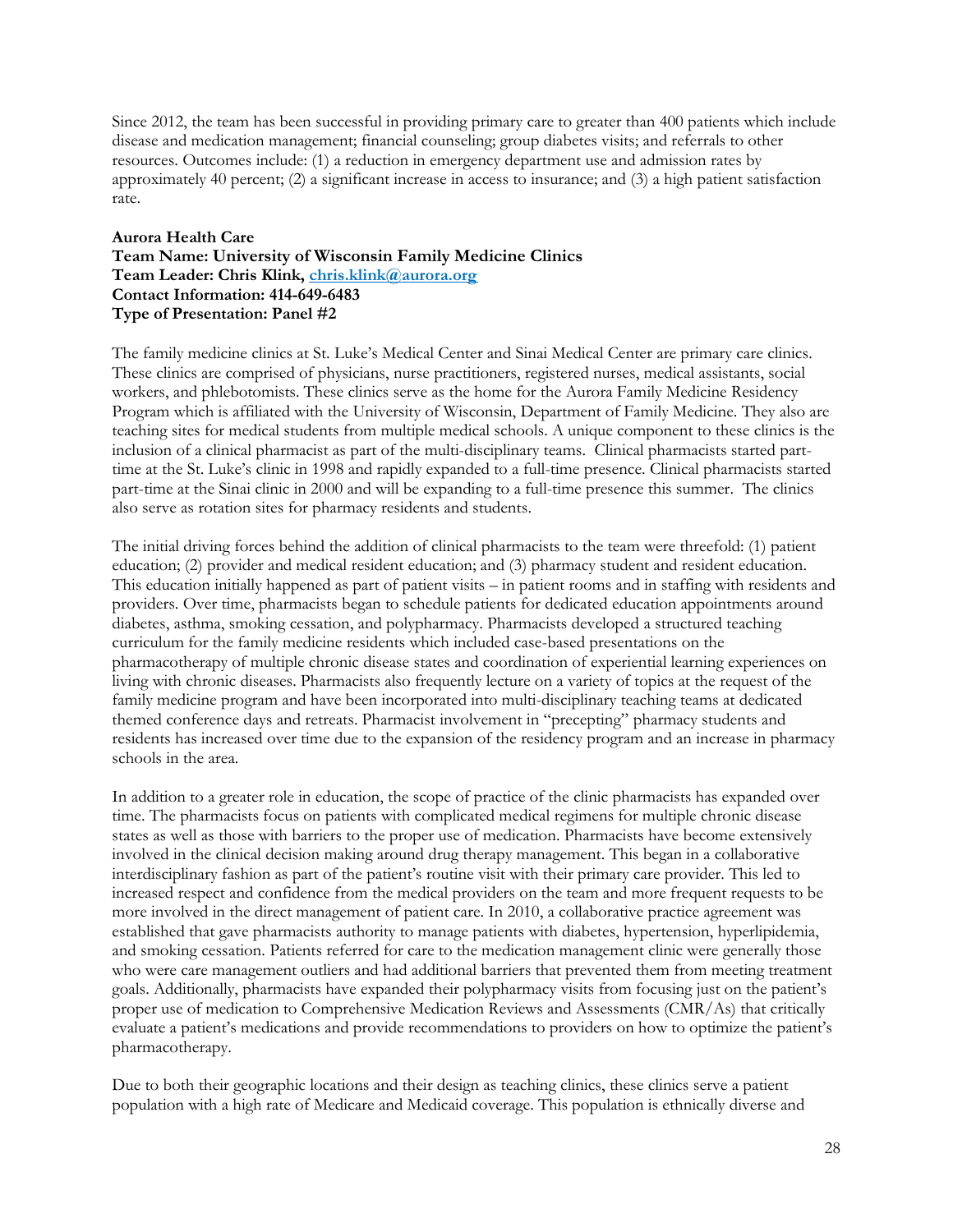includes a number of minority and non-English speaking patient groups. Patients come from a variety of socioeconomic classes, but lower economic strata are disproportionally represented. These factors lead to high rates of low health literacy, concomitant mental health illnesses, and various levels of family, social, and community support.

The purpose of the family medicine clinics is consistent with that of Aurora Health Care: "we help people live well." Our vision is to provide people with better health care than they can get anywhere else. As such the family medicine clinic serves as part of the larger continuum of care provided by Aurora Health Care. This includes primary care, specialty and subspecialty care, hospital care from primary to tertiary, pharmacy, visiting nurses, and end-of-life palliative and hospice care. Pharmacist involvement in the family medicine clinics has led to more comprehensive team-based care for patients, particular those that are more medically complicated, have higher care needs, and have barriers to care.

A number of different outcome measures have been assessed related to pharmacist involvement as part of the patient care teams. In the pharmacist lead medication management clinic, significant improvements in clinical outcomes have been demonstrated.

- For diabetes, A1C was lowered by 2 percent and the percentage of patients meeting goal A1C levels increased from 2.2 percent to 52.8 percent.
- For hyperlipidemia, LDL was lowered by 46 mg/dl and the percentage of patients meeting goal LDL levels increased from 38.5 percent to 74.4percent.
- For hypertension, blood pressure was lowered by 20.4/6.7 and the percentage of patients meeting goal blood pressure levels increased from 40 percent to 70 percent.
- For smoking cessation, cigarette usage was decreased by 5.7 cigarettes per day and the percentage of patients who were tobacco free increased from 0 percent to 50 percent.

At our Sinai clinic, where we also provide smoking cessation, we have shown a 20 percent success rate in helping patients quit smoking. Patient satisfaction surveys for our medication management clinic have shown scores ranging from 4.4 to 4.76 on a 1 to 5 Likert Scale, with the highest score of 4.76 on the question "rate the overall care you received from the pharmacist today." Referring providers have also been surveyed on their satisfaction with the medication management clinic. Their responses varied from 4.44 to 4.89 on a 1 to 5 Likert Scale, with the highest score of 4.89 for the questions: "do you feel that board certified pharmacists have adequate knowledge and training to provide medication management services to patients?" and "do you feel that the collaborative practice with the clinical pharmacists has helped you to improve overall primary patient care for the medication management disease states?"

In the Comprehensive Medication Review and Assessment (CMR/A) visits, pharmacists have provided an average of 3.42 patient recommendations and 6.35 provider recommendations per visit. Providers made changes on 2.6 recommendations per patient. While this might seem low, the great majority of non-accepted recommendations were due to them not being addressed (75.5 percent). This is addressed in the barriers section below, however a survey of providers showed overwhelming support of CMR/A's and identified several ways to improve follow through on recommendations. Similar to medication management visits, patient satisfaction surveys have shown scores ranging from 4.43 to 4.71 on a 1 to 5 Likert Scale, with the highest score of 4.71 on the question: "rate the overall care you received from the pharmacist today." Finally, in the most recent yearly survey of family medicine residents, the collective three class years of residents ranked the quality of professional relationships with pharmacists as 4.26 on a 1 to 5 Likert Scale, above all other relationships evaluated, with the next highest being teaching faculty.

Pharmacist involvement in the family medicine clinics has led to multiple successes as noted above. Pharmacists have improved clinical quality and patient experience. Pharmacists have had a positive impact on medical and pharmacy resident and student education and training. Providers have demonstrated a high rate of confidence in pharmacists' professionalism and a true spirit of collegiality has developed. Pharmacists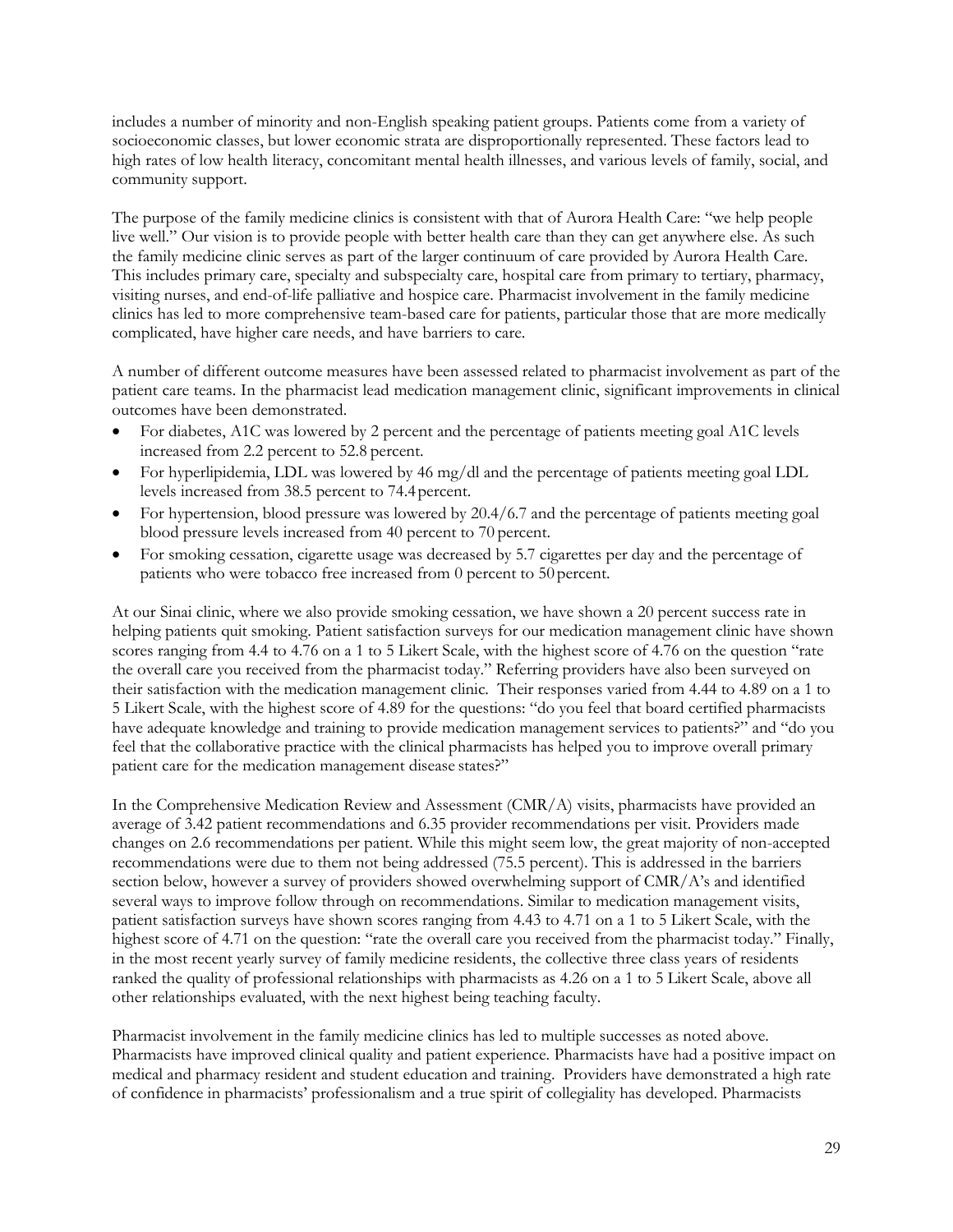have been fully incorporated into the life and action of the clinic. Pharmacists have been involved in several clinic initiatives. This first included the Alliance of Independent Academic Medical Centers (AIAMC) National Initiative III, which focused on implementing TeamSTEPPS training. Next was the AIAMC National Initiative IV, which is focusing on Quality and Safety, specifically around the rooming process and ambulatory medication reconciliation. Pharmacists have been asked to be on the editorial board for the Journal of Patient-Centered Research and Reviews. Additionally, pharmacists are actively involved in primary care redesign, with the Sinai clinic as one of the pilot sites.

The main barriers to team involvement have been around the areas of time, payment, and communication. To date, pharmacist services have been limited at the Sinai site due to only two staff days per week. This barrier is being overcome by the expansion to full-time services this summer. The other component of time that can be a barrier is the multitude of services and initiatives that pharmacists are involved with, which at times limits the pharmacist's immediate availability. This has been overcome by more frequent use of messaging through the electronic medical record. Payment is a barrier in the current fee-for-service model where pharmacists are not recognized as providers. There is some reimbursement through various mechanisms such as facility fee billing and medication therapy management billing, but it only covers a portion of the pharmacist's salary and benefits. With a national move toward recognition of pharmacists as providers as well as health care payment reform through accountable care organizations (ACO's), payment for quality, and population management, more opportunities for revenue generation and cost savings should develop. Finally, communication can be challenging with dozens of part-time providers with the residency model and pharmacists who may be unavailable at times due to involvement in direct patient care, teaching, and committee and administrative work. This is helped by the use of the electronic medical record, where all encounters are placed and messages are shared. The biggest challenge to communication has come around the CMR/A process mentioned above. Actions being taken in this area include closer coordination between pharmacist visits and follow up physician visits, having dedicated physician visits to follow up on CMR/A recommendations, and having more focused communication in the EMR to allow providers to clearly recognize pharmacist recommendations.

Immediate future plans focus on three areas. First, is the expansion of pharmacist hours at the Sinai clinic and increased involvement in patient care initiatives, such as the medication management clinic, that were implemented at St. Luke's. Second, is the primary care redesign pilot at Sinai and future roll out at St. Luke's. This will stress even more team-based care with a focus on wellness and preventing hospital readmission with built in triggers for pharmacist referral. Third, is the Quality and Safety initiative on the rooming process and medication reconciliation which is also being designed to have built in triggers for pharmacists' referrals. As primary care continues to advance, the pharmacists will proactively adjust their role in the clinic to meet the needs of patients and providers.

**Monroe Clinic Team Name: Palliative Care Team Leader: Sue Monson, RN, BSN and Gains Richardson, MD Contact Information: 608-324-2155, [sue.monson@monroeclinic.org a](mailto:sue.monson@monroeclinic.org)nd [gains.richardson@monroeclinic.org](mailto:gains.richardson@monroeclinic.org) Type of Presentation: Panel #1**

Monroe Clinic Palliative Care team was established in 2008. The driving force behind creation of the Palliative Care Team at the Monroe Clinic was to integrate palliative care at the end-of-life and to provide a standard of care integrating high quality, family-centered, compassionate care, guided by a sense of respect, empathy, and concern that addresses the unique needs of each patient and their family. The population served consists of patients from Southern Wisconsin and Northern Illinois areas, ages 18 and older, with life limiting illnesses.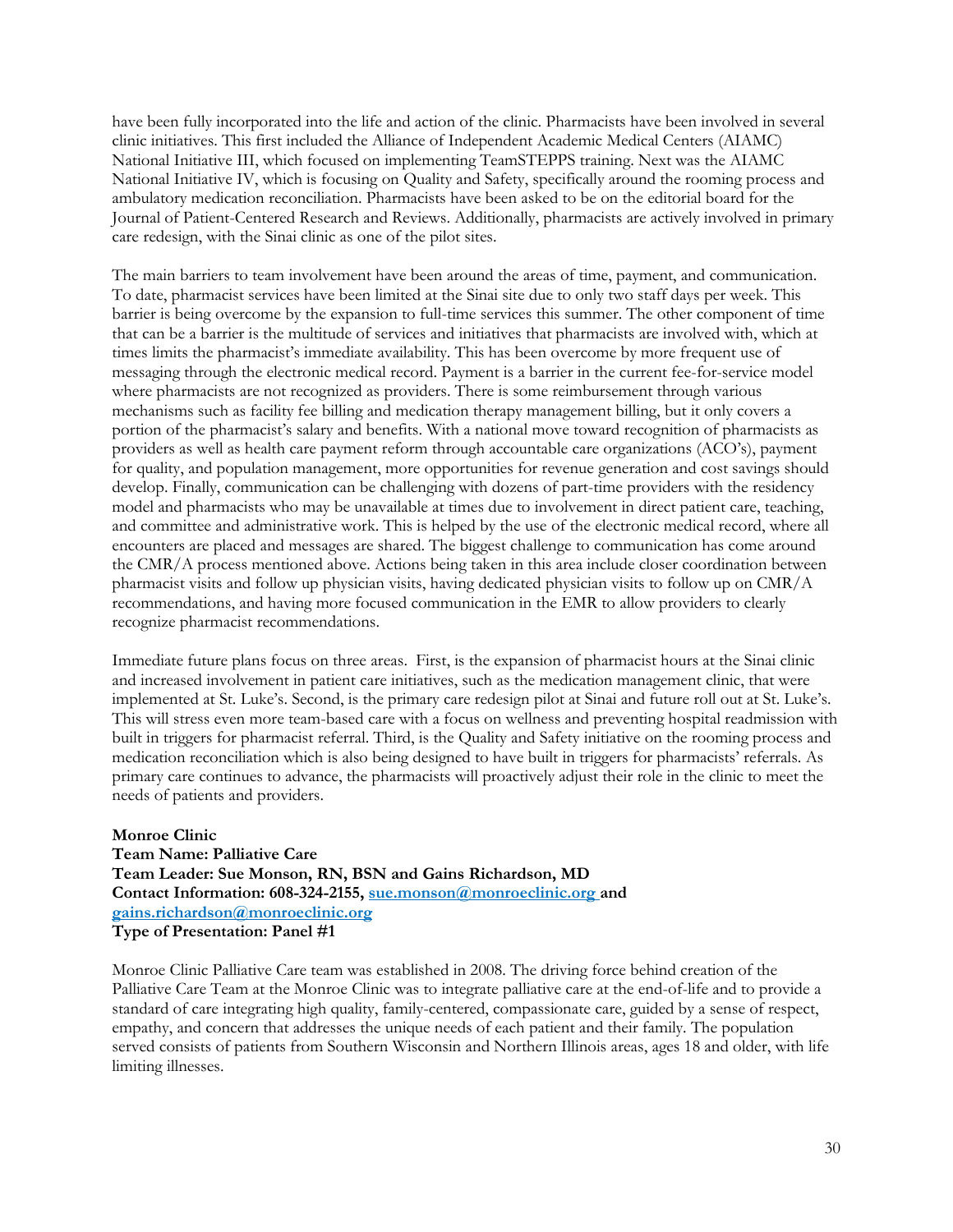Monroe Clinic's palliative care team is led by a fellowship trained physician with board certification in palliative medicine and features a complementary team of medical experts including a nurse specialist, social worker, and chaplain. The mission of the Palliative Care Service at the Monroe Clinic is to promote the dignity and quality of life of patients and families experiencing life-limiting illnesses, by controlling pain, managing their symptoms, and providing a setting for informed decision-making.

Palliative care fits within the organization by serving both patients receiving curative treatment (care focused on overcoming disease and promoting recovery) and the terminally ill. Palliative Care has become an integral part of the medical structure of the Monroe Clinic. The office is physically located in the outpatient clinic next to oncology, but clinical services are also provided on inpatient hospital units, local group homes, and nursing homes. The administrative oversight of Palliative Care has linked key departments that support each other in their respective goals. These departments include oncology, home care, hospice, spiritual care, and social services.

Palliative Care utilizes a variety of outcome measures. These include measurement of number of inpatient deaths with Palliative Care's involvement and patient satisfaction. Patient satisfaction surveys provide opportunities for patients and families to offer feedback on how well the team addresses pain, spiritual and emotional needs, and how the team has assisted the patient and family to understand their condition and treatment options.

The Palliative Care team has experienced multiple successes. We have documented consistent growth of hospital and clinic encounters. Palliative Care offers a nationally recognized end-of-life education program twice a year to staff of Monroe Clinic and local nursing homes. Through this staff education and modeling quality end-of-life care, the team has positively influenced the culture of the organization, enhancing the care of this vulnerable patient population.

The team has experienced barriers to the growth of the Palliative Care services. These include a lack of understanding of the differences between palliative care and hospice. The current size of our department precludes availability of 24/7 coverage with one provider. Current reimbursement systems do not recognize the time-intensive nature of this service and therefore it is not independently financially viable, although it benefits and supports multiple other departments of our organization. Plans for future growth of Palliative Care Services include the addition of a mid-level provider to expand hours and coverage.

# **Panel Presentations Panel #3: Patient Population Served and Outcomes Four Panel Presentations Follow**

**Facilitator:** Sarah Sorum, PharmD, Vice President of Professional and Educational Affairs, Pharmacy Society of Wisconsin

**Children's Hospital of Wisconsin TeamName:Tracheostomy/HomeVentilatorProgram Team Leader: Cecilia Lang, APN[, clang@chw.org](mailto:clang@chw.org) Contact Information: 414-266-2484 Type of Presentation: Panel #3, Poster**

Started in 1984, this program began as a multidisciplinary team to serve the tracheostomy and home ventilator patients of Wisconsin, Northern Illinois, and the Upper Peninsula of Michigan. The opportunity for critically ill children to be discharged to their home on a ventilator arose due to technology advances. This team was created to bridge the transition from hospital to home.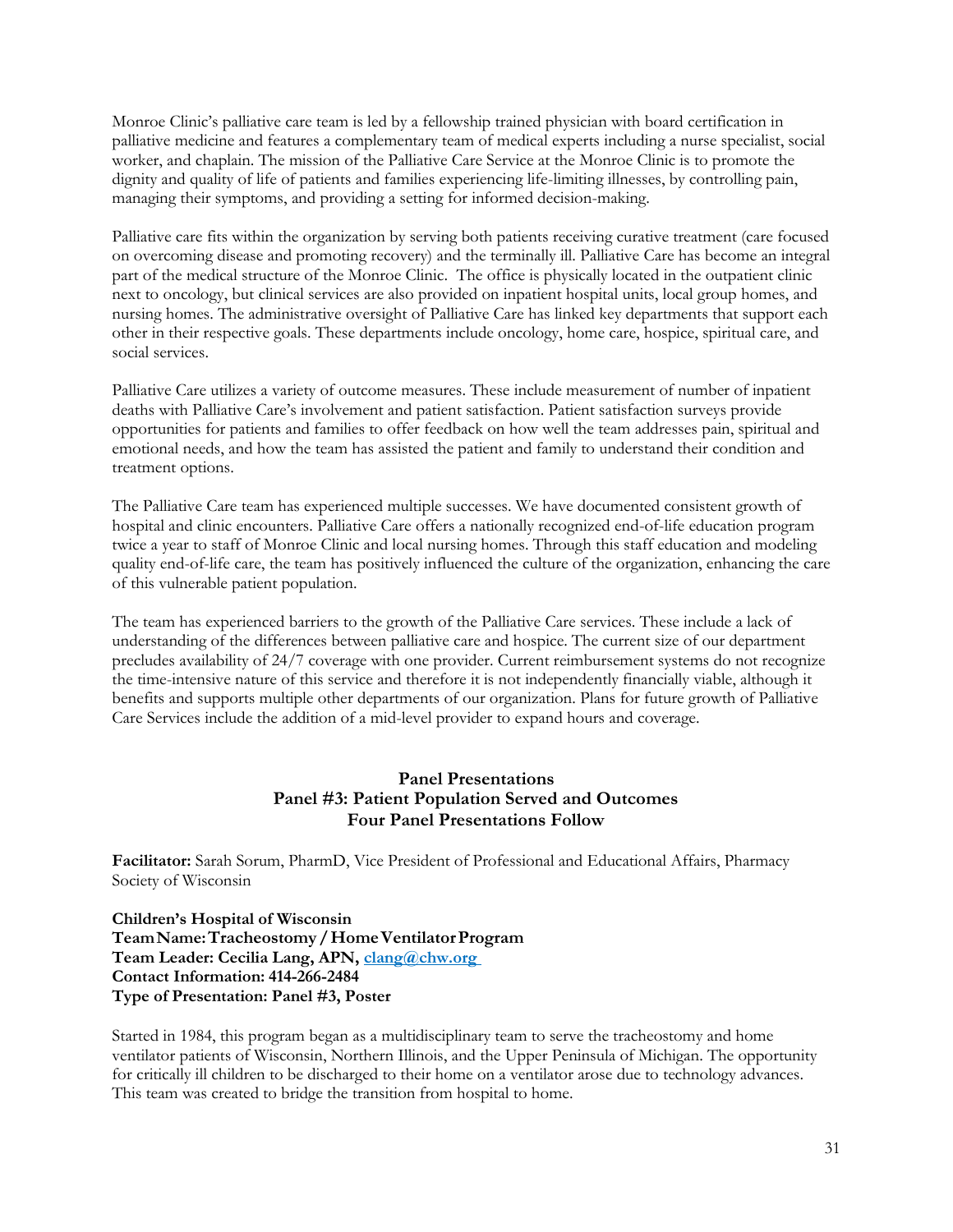Our team includes physicians (pulmonary and ENT); nurses; advanced practice nurses; social workers; respiratory care practitioners; physical, occupational, and speech therapists; inpatient case managers; and a dietician who works collaboratively to serve those children who are tracheostomy and/or home ventilator dependent.

The mission and team purposes include: (1) provide case management across the continuum of care, for as long as the child has a tracheostomy, in both inpatient and outpatient settings; (2) educate and prepare parents and caregivers of technologically dependent children for a successful transition to home; (3) optimize development; (4) identify safety concerns, resources, and needs for the discharge process; (5) minimize inpatient hospital length of stay and readmissions; (6) serve as a clinical resource for this population to all members of our Children's Hospital of Wisconsin interdisciplinary health care team; (7) serve as a liaison between home agency support (equipment, nursing, schools, therapy services) and the patient/family and the hospital; (8) provide outpatient case management, long-term follow up, and coordination of care; and (9) provide a multidisciplinary clinic for follow up and community integration.

An overview of our outcomes include: the *n*umber of children who have successfully transitioned from hospital to home (average 150/year); the number of children who are decannulated each year (average 20-30); and the number of new tracheostomy / ventilator patients (average 20 per year). Other outcome data tracked in our program include: ventilator associated pneumonia rate; time to next appointment; patient and provider satisfaction; and inpatient safety events related to children with tracheostomies.

Program Statistics (Year: 2013):

- *Tracheostomy Program*
	- $\bullet$  Admissions (17)
	- Transfers into the program (2)
	- Decannulations (11)
	- Transfer out of the program (3)
	- $\bullet$  Deaths  $(0)$
- *Home Ventilator Program*
	- $\bullet$  Admissions (23)
	- Transfers into the program (1)
	- Decannulations (2)
	- Transfers out of the program (1)
	- $\bullet$  Deaths (2)

The team has identified several barriers that include: increased acuity and complexity of patients; increased number of chronic lung disease and a complex cardiac population; growth of new interdisciplinary team members needed for team-based care and limitations of full-time equivalent requirements; increased outpatient clinic space and appointment needs; and adaptation of the electronic health record to effectively reflect the needs and care of this complex patient population from an interdisciplinary perspective.

Future plans for program growth are aimed at: (1) evidenced-based research and Children's Health Association Collaborative opportunities for outcome-based care and guideline development for weaning and liberation from a ventilator; (2) growing local and statewide community services collaboration and outreach opportunities; (3) outpatient follow up and assuring care closer to home; and (4) growth of team-based education and integration of simulation into care delivery and education.

In terms of team processes, our team utilizes weekly rounding with the interdisciplinary team members for discharge planning; weekly pulmonary sign-out rounds and updates on medical plans for all current inpatients; and daily rounding with pulmonary and critical care teams on inpatient units. Our team also works closely with families during weekly care conferences to discuss overall care of the child and progress towards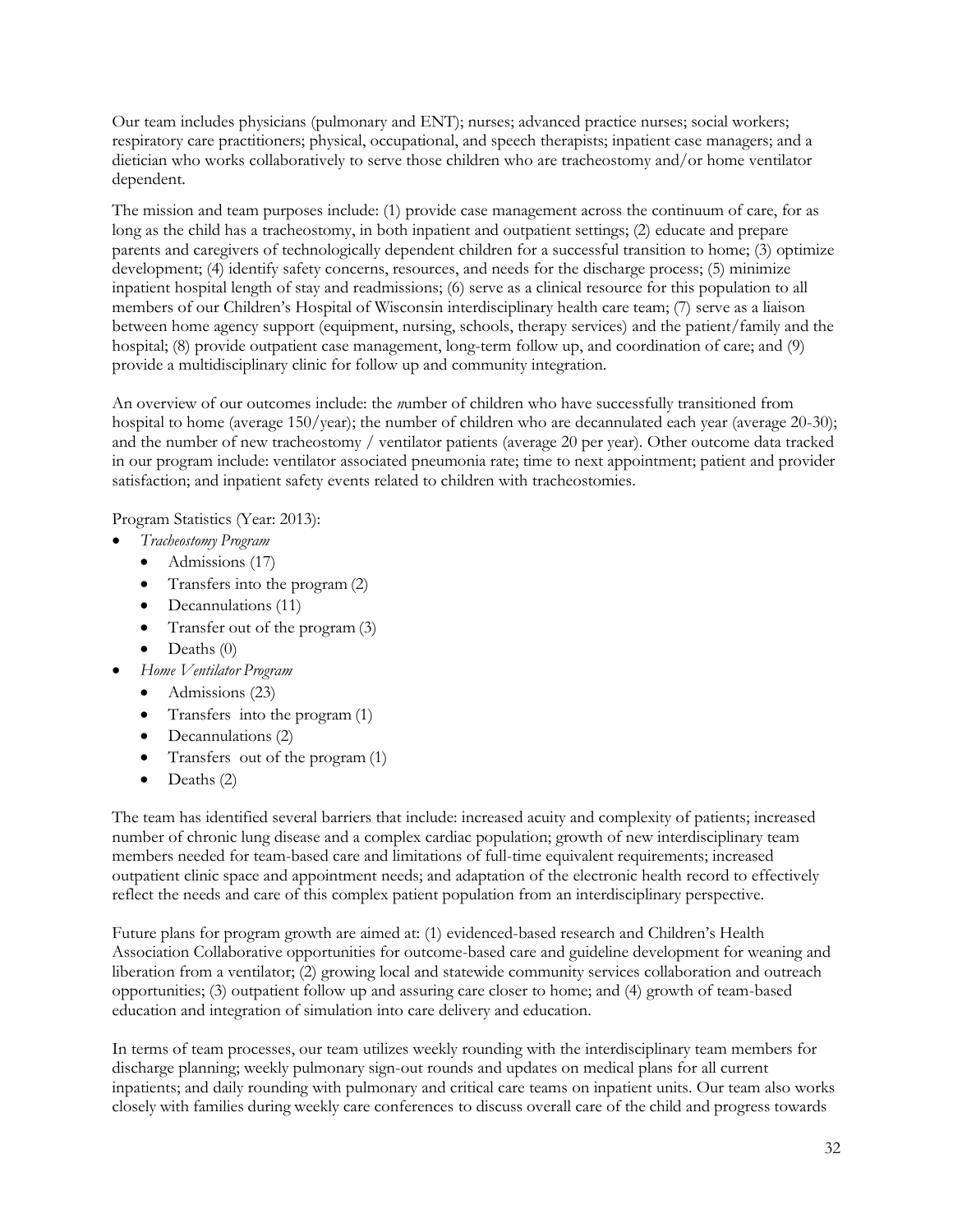discharge. Finally, we hold pre-clinic huddles and patient review with interdisciplinary clinic team members to plan goals of clinic visits and identify those patients who are a priority to be seen by team members (e.g., speech, nutrition, and respiratory therapy).

Our team was first organized in 1984 in collaboration with physicians from the Medical College physicians and respiratory therapy staff from Children's Hospital of Wisconsin. Since then, members have evolved based on patient care needs. For example, we added a speech therapist several years ago to address feeding and communication issues on both the inpatient and outpatient units. Similarly, we added more respiratory therapists to our team due to increased clinic volume. We continue to meet yearly to evaluate clinic staffing needs and set goals for the upcoming year as well as reflect on the year's accomplishments in our program and identify work that needs to continue in the following year.

#### **ThedaCare Physicians, New London Team Name: New London's Lineup Team Leader: Tina Bettin, DNP, MSN, FNP-BC, APNP Contact Information: 920-596-3435[, tina.bettin@thedacare.org](mailto:tina.bettin@thedacare.org) Type of Presentation: Panel #3**

The ThedaCare Physicians primary care offices provide care to a rural population on the Outagamie Waupaca county line with satellite offices further into rural Waupaca County. A portion of the service area is in a federal designated Health Professional Shortage Area (HPSA). The population is 98 percent Caucasian. 11.7 percent of the population is below the national poverty level with 17 percent of the children below the poverty level. Twenty-seven percent of the children are in single parent homes. The median income is \$48.000. Nineteen percent of the population is 65 years of age or older which is higher than that of the state average.

The outcomes measures are based on quality and cost. The outcome data collected is based on the quality indicators selected by the Wisconsin Collaborative for Healthcare Quality (WCHQ). Early each year, ThedaCare senior leadership sets the ten quality indicators that are the focus for the year—these are usually based on high risk diseases and / or preventative health maintenance issues. The senior leadership sets the goal percentage, which can keep increasing annually for specific measures. In addition to this data, there are 33 factors being measured by the Centers for Medicare and Medicaid (CMS) due to ThedaCare Physicians being one the of the Pioneer Affordable Care Organizations (ACOs). The goal is for the best quality at the lowest cost.

The methods used to the track the outcomes are data entry from laboratory tests, diagnostic tests, and cost factors made available by the electronic medical record. This data is transparent and is shared with providers and staff monthly. This data is also transparent and shared on the WCHQ website for the public and other health care organizations/providers to view. The data is also reported to CMS monthly for being part of the Pioneer ACO. The Centers for Medicare and Medicaid typically reports the outcome on an annual basis including cost factors.

Success for outcomes is evaluated by the percentage of patients meeting the outcomes being measured. In addition, success is evaluated by patient satisfaction scores from their visit. Staff and providers evaluate each other and management for continued improvement/success.

We at ThedaCare Physicians are successful because providers and staff all have the same goal of providing the best care to the patient and using best practices as a guide. The team is successful because everyone shares in the success. The providers are also provided a financial bonus for meeting the quality matrix.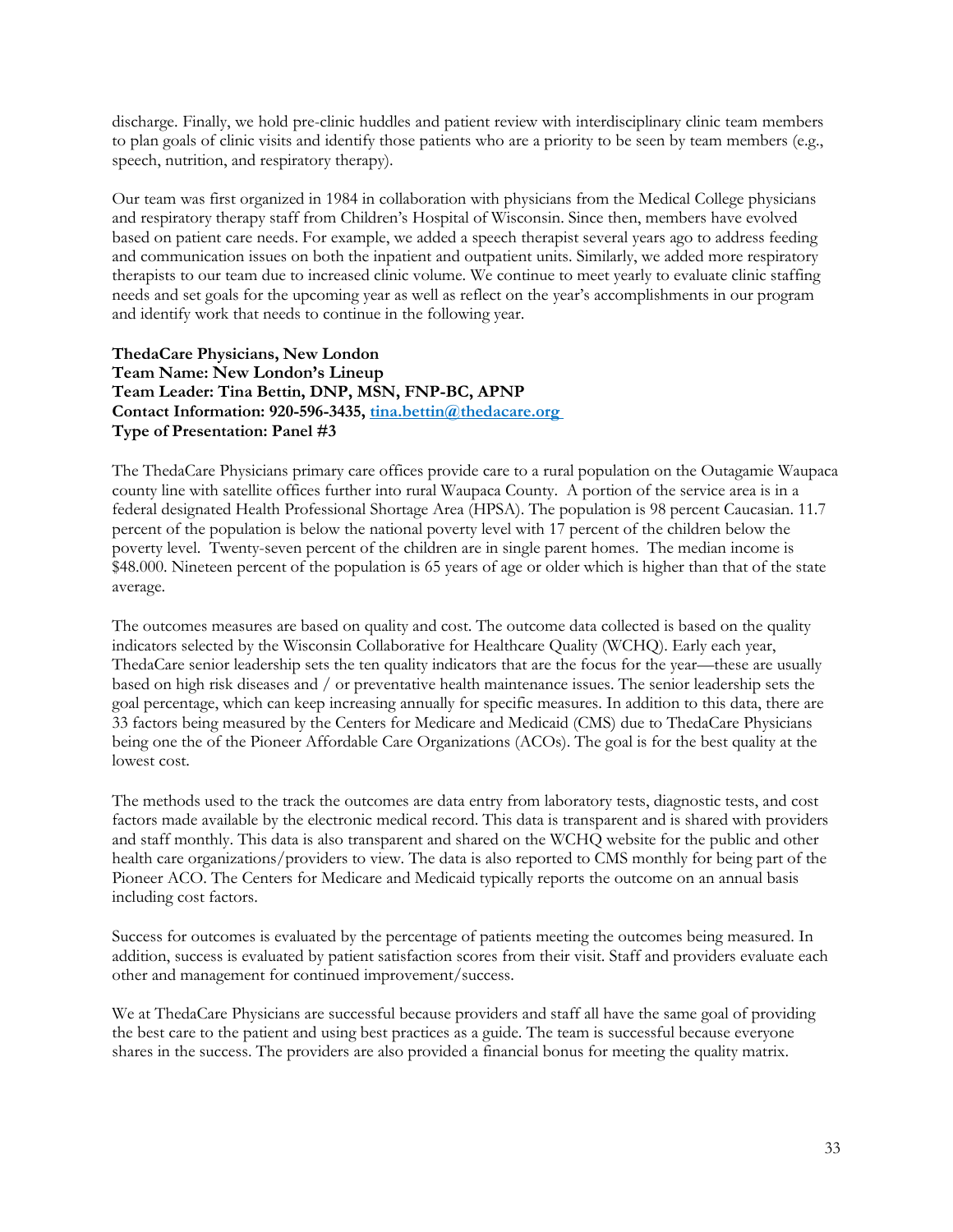Our team processes are patient-centered. Attributes of our teams are hallmarked by: (1) team-sharing; (2) transparency; (3) team interconnectedness (the staff aid in the providers meeting the goals); (4) positive attitudes; (5) use of LEAN for changes with data and follow up matrix; (6) visible tools / matrix to track data; and (7) friendly intra-team competitions.

Our team was built by bringing on individuals through the hiring process that the team feels will be a good fit. This includes having staff and providers interview potential candidates (staff and providers) for input. If the team does not think the individual is a good fit, they are not hired. The focus is patient-centered and the ability to change due to the team process.

**Froedtert Hospital and the Medical College of Wisconsin Team Name: Ambulatory Pharmacy Department Team Leader: Erika Smith Contact Information: 414-805-6579, [erika.smith@froedtert.com](mailto:erika.smith@froedtert.com) Type of Presentation: Panel #3 and Poster**

The Ambulatory Pharmacy Department at Froedtert and the Medical College of Wisconsin started in 1996 with the formation of the Anticoagulation Clinic. The intent behind this development was to increase the quality of patient care and to enhance patient and provider satisfaction. Since then we have expanded the volume of pharmacist support for the ambulatory environment from 0.2 FTE to 16 FTE and have expanded into an additional 15 clinics.

The purpose and mission of the Froedtert and the Medical College Ambulatory Pharmacy Department is to (1) support patients in achieving the best medication related outcomes; (2) enhance provider care and workflow; and (3) demonstrate value for our organization. Our department is a part of the overall Pharmacy Department at Froedtert Hospital. Our retail/outpatient pharmacy services sit at the corporate Froedtert Health level. Ambulatory pharmacist deployment has been structured to support the pharmaceutical management needs of patients in areas with the most need. Populations served currently include those with complex disease states and a high medication burden. The current clinics where pharmacists are a part of the care team include: (1) anticoagulation and medication therapy (including an anemia management service); (2) transplant; (3) infectious disease; (4) primary care / internal medicine; (5) cardiology; (6) pulmonary; (7)Sickle Cell; (8) endocrine; (9) Metabolic Syndrome; (10)pre-admission testing; (11) gastroenterology / hepatology; (12) rheumatology geriatrics; and (13) oncology.

The composition of the care teams can vary based on the needs of the patient and clinic structure. We have several models of care with pharmacists working alongside physicians, advanced practice providers, nurses, and others. The pharmacist may be involved in collaborative visits with the entire care team or see their own patients or a mixture of both. In other settings the pharmacist works in a segregated clinic while still operating as a distinct team member in that patient's care. An example of this more independent practice model is in our Anemia Management Clinic where a pharmacist meets one-on-one with patients; orders and assesses labs; administers erythropoiesis-stimulating agents; documents the encounter the patient's electronic health record; and communicates, as needed, with the patient's physician(s).

With regard to successes, the start of ambulatory pharmacy services at Froedtert and the Medical College of Wisconsin being narrow in scope, initially performing anticoagulation management where these roles are well supported in the literature. Through the years, we have expanded pharmacy services to unique and new models and disease states, something we consider a big success. We also are excited about the achievements we have had in positively impacting patient lives by improving their clinical outcomes as well as boast high patient satisfaction scores. We've seen our integration in the patient-centered medical home grow from twice a month educational presentations to pharmacists embedded into clinical practice and involvement in administrative and population health efforts. We also have been able to integrate well into multidisciplinary committees to assist the organization with making smart decisions on medication safety issues, formulary choices, managing recalled medications, implementing care guidelines, among others.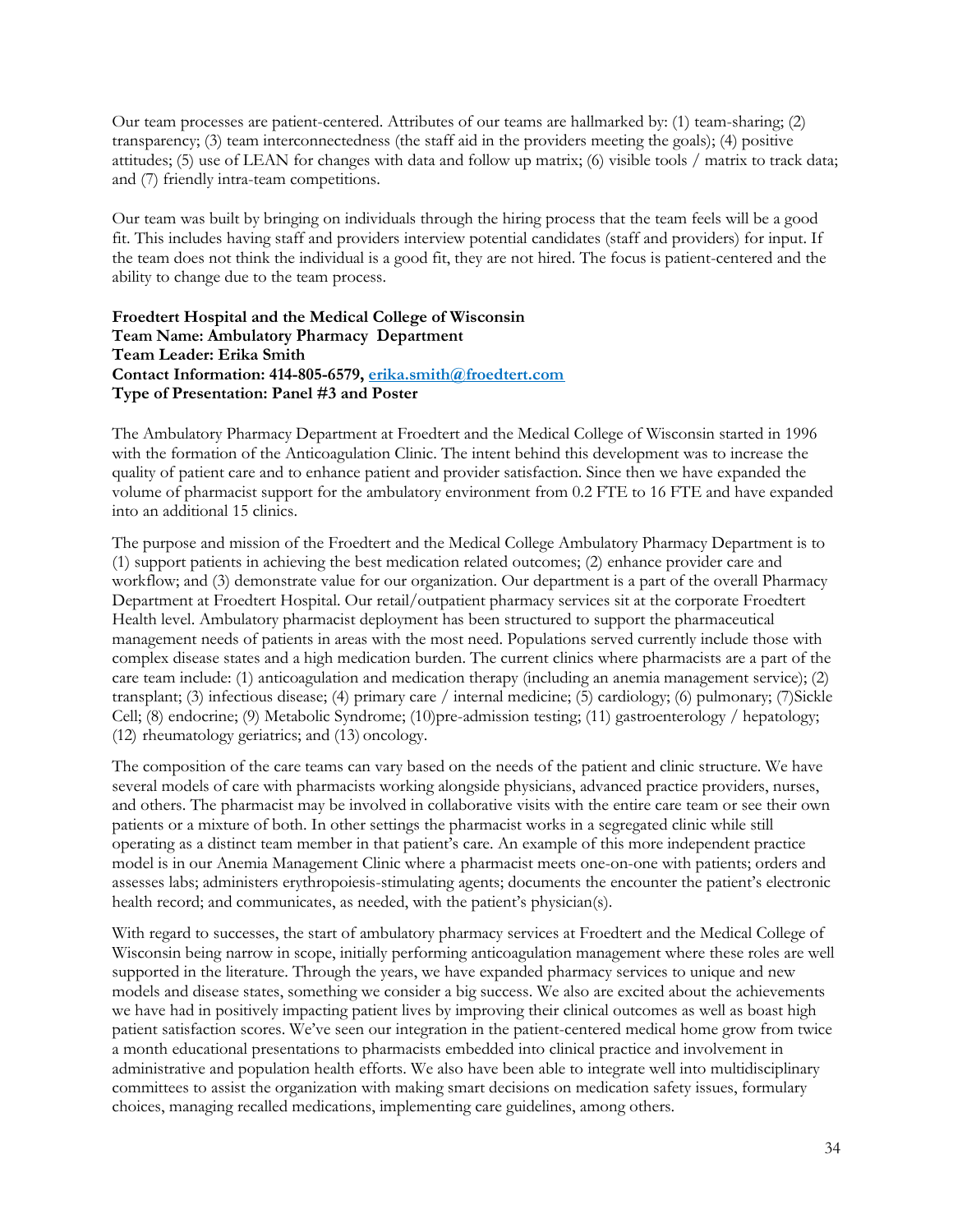We have also integrated well with our outpatient medication management mail order service. This provides a concierge ongoing service to high-risk patients, which includes performing monthly medication reconciliation to assure accuracy of the patient's pharmacy medication profile, and telephone calls to the patient to asses good adherence. We have found impressive improvement in outcomes when the patient has been touched by both the clinic pharmacist as well as enrolled in our mail orderprogram.

As for barriers, we continue to struggle with the lack of reimbursement options for ambulatory pharmacist services. We also continue to encounter providers who are unfamiliar with the role or value a pharmacist may bring to a clinic, and so relationship building and education is important to our continued success. As the model of how pharmacists should support patient care in the ambulatory clinic setting is still very institution-dependent, we also struggle with determining appropriate benchmarks. With the pharmacist being an expensive resource with limited reimbursement options, we continually try to discern the discrete value of the pharmacist service which is challenging if the care provided is completely in a team approach.

## Outcomes of the Ambulatory Pharmacy Department:

*Anticoagulation Clinic:*

 INR's within goal range are 57 percent vs. 47 percent for patients managed in the anticoagulation clinic by a pharmacist vs. physician managed patients, respectively.

## *Medication Management Mail Order Service:*

- Transplant Clinic patients who saw a pharmacist in clinic and receive their medications in our mail order service had statistically significant better medication adherence rates and control of both blood pressure control and diabetes after one year. Medication adherence rates were superior in the mail order group compared to standard of care (91 percent intervention vs. 65 percent control). Blood pressure was improved in the intervention group compared with standard care (63 percent at goal BP in the intervention group vs. 35 percent in the control). Hemoglobin A1c levels also improved in the intervention group compared with standard care (74 percent at A1c goal in the intervention group vs. 36 percent in the control).
- Infectious disease clinic patients who saw a pharmacist in clinic and received their medications in our mail order service had higher medication adherence rates (82 percent intervention vs 76 percent control); complete immunization assessment (85 percent intervention vs 78 percent control); and laboratory assessment (91 percent intervention vs 80 percent control).

## *Primary Care Setting:*

 We have tracked pharmacist detection of drug related problems (average of 1.5 per patient) with a 93 percent rate of the provider accepting the pharmacist recommendation for resolving. We also have seen successful efforts in reducing the number or cost medications for patients seen by the pharmacist.

## Cardiology Clinic:

 The pharmacist was able to identify on average two medication discrepancies per visit. Drug related problems were identified in 43 percent of patients seen by the pharmacist with 37 percent of those problems having a safety categorization that required an intervention to preclude harm.

Team processes are evidenced by embedding a pharmacist directly within the ambulatory clinic. The pharmacist has the challenge to integrate him or herself in existing workflows, which involves working with the clinic manager, physician medical director, other providers, nurses, and medical assistants. The pharmacist will often work individually with these stakeholders or as a part of existing team structures. We also have the ambulatory pharmacy team members coordinate to align workflows, and metrics across multiple departments. Our team was built over time as patient and provider needs were determined. Pharmacists with expertise and interest in the patient care area were identified and then worked to integrate themselves into the team of providers and care team.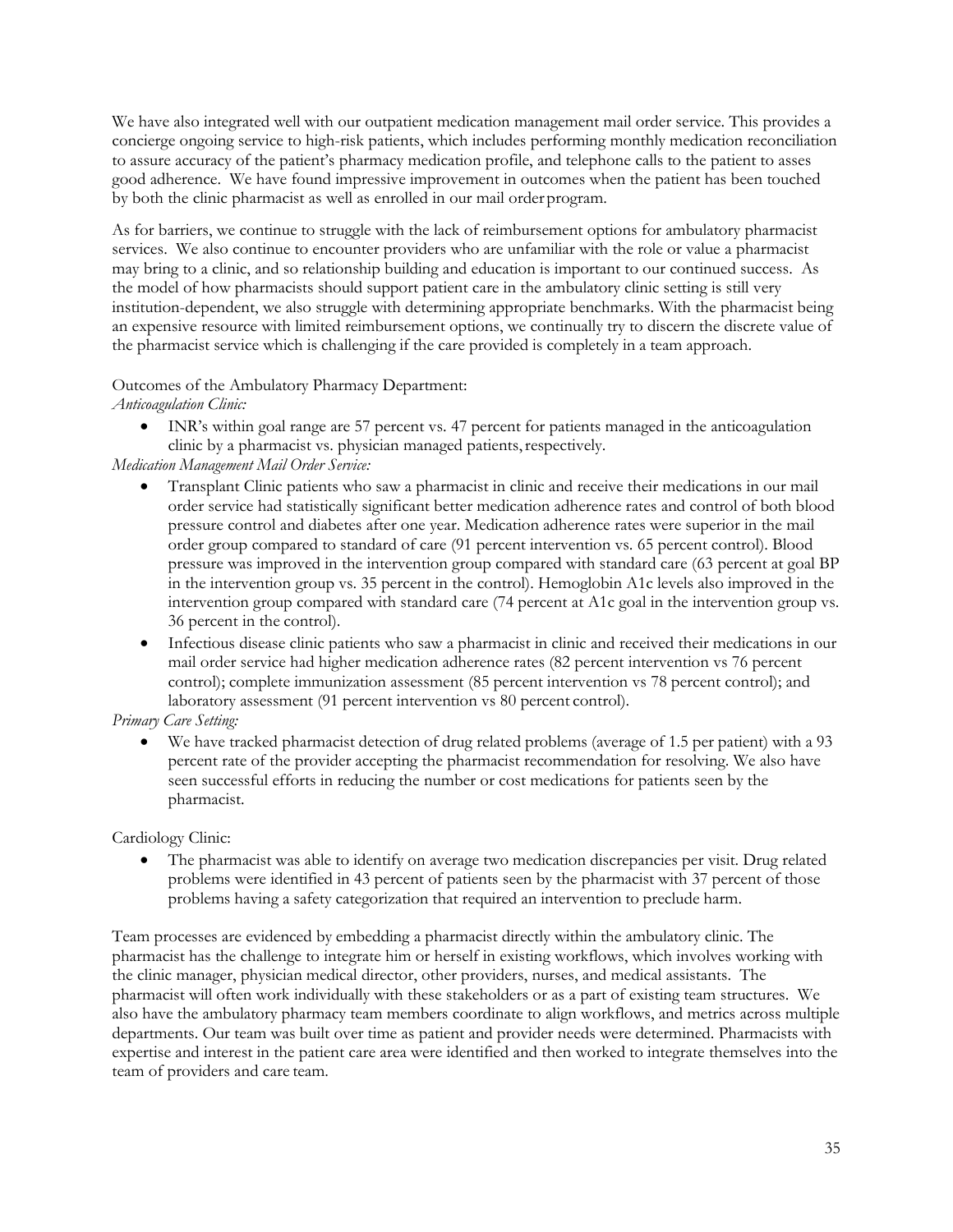Currently we have a wide breadth of pharmacists touching various specialty and primary care areas. However, with regard to future goals, we would like to increase our depth within these clinics (e.g., time dedicated to each clinic and better defined roles and accountabilities for the pharmacists within them). We also will work to be involved in population health efforts as our health care system moves more towards accountable care.

## **Sixteenth Street Community Health Center Team Name: Primary Care Services for Hispanic Populations Team Leader: Karen Lupa, CNM, RN Contact Information: 414-672-1353, [karen.lupa@sschc.org](mailto:karen.lupa@sschc.org) Type of Presentation: Panel #3**

In 2014, Sixteenth Street Community Health Center served more than 36,000 people with more than 156,000 individual visits. Our patient and client population is very diverse, representing many cultures, ethnicities, and economic backgrounds. We serve people in communities with high needs who face challenges in accessing health care. The client population is 85 percent Hispanic; nine percent White; four percent African American; two percent Southeast Asian/Middle Eastern and other. Fifty-seven percent of people receiving medical care are women and girls and 41 percent are children under the age of 12. Sixty-six percent of people served reported incomes below 100 percent of the federal poverty level, which in 2014 was \$24,250 for a family of four.

Wisconsin community health centers track and annually report patient demographics; services provided; staffing; clinical indicators; utilization rates; costs; and revenues to the Bureau of Primary Health Care, U.S. Department of Health and Human Services. Sixteenth Street follows a strategic planning process with quality improvement goals and objectives that are updated annually. Measures are identified through this process as well as through our Joint Commission accreditation and Patient Centered Medical Home recognition. Most patient-related data is derived from Practice Analytics (a business intelligence and report creation tool) that is a part of our electronic medical records. Other types of data (such as patient satisfaction) are collected using paper and pencil counting.

Departments use a variety of formats to track outcomes, both qualitative and quantitative. Clinical data comes from electronic health records, such as Practice Analytics reports, EXCEL database reports, simple lists and so forth. Interventions, activities, and patient education sessions may also be tracked and outcomes or impact measured through patient surveys. When data is required by a funding or credentialing body their specific format is used.

We measure our success according to the satisfaction of our patients and our employees in addition to clinical quality improvement monitoring. Patient satisfaction surveys are administered randomly to selected groups of patients quarterly. Our Human Resources Department tracks employee turnover rates and conducts exit interviews to monitor the health of our workplace. For the past five years, we have participated in the employee survey administered by Workplace Dynamics, done as a part of the Milwaukee Journal Sentinel's Top Workplaces in Southeastern Wisconsin program. For the past four years in a row, we have been proud to receive the designation as a Top Workplace.

- We further base our success upon maintaining our accreditations which demonstration our excellence and quality. Sixteenth Street has been accredited by The Joint Commission since 2010, the nation's oldest and largest standards-setting and accrediting body in health care. We earned the Gold Seal of Approval which means we follow quality improvement and state-of-the-art performance standards for agency leadership, information management, environment of care, human resources, as well as other agency operations.
- We are a Patient-Centered Medical Home, which requires that patient encounters addresssmoking, emergency department follow up, visit summary, medication reconciliation, depression screening, and a variety of changing quality improvement items.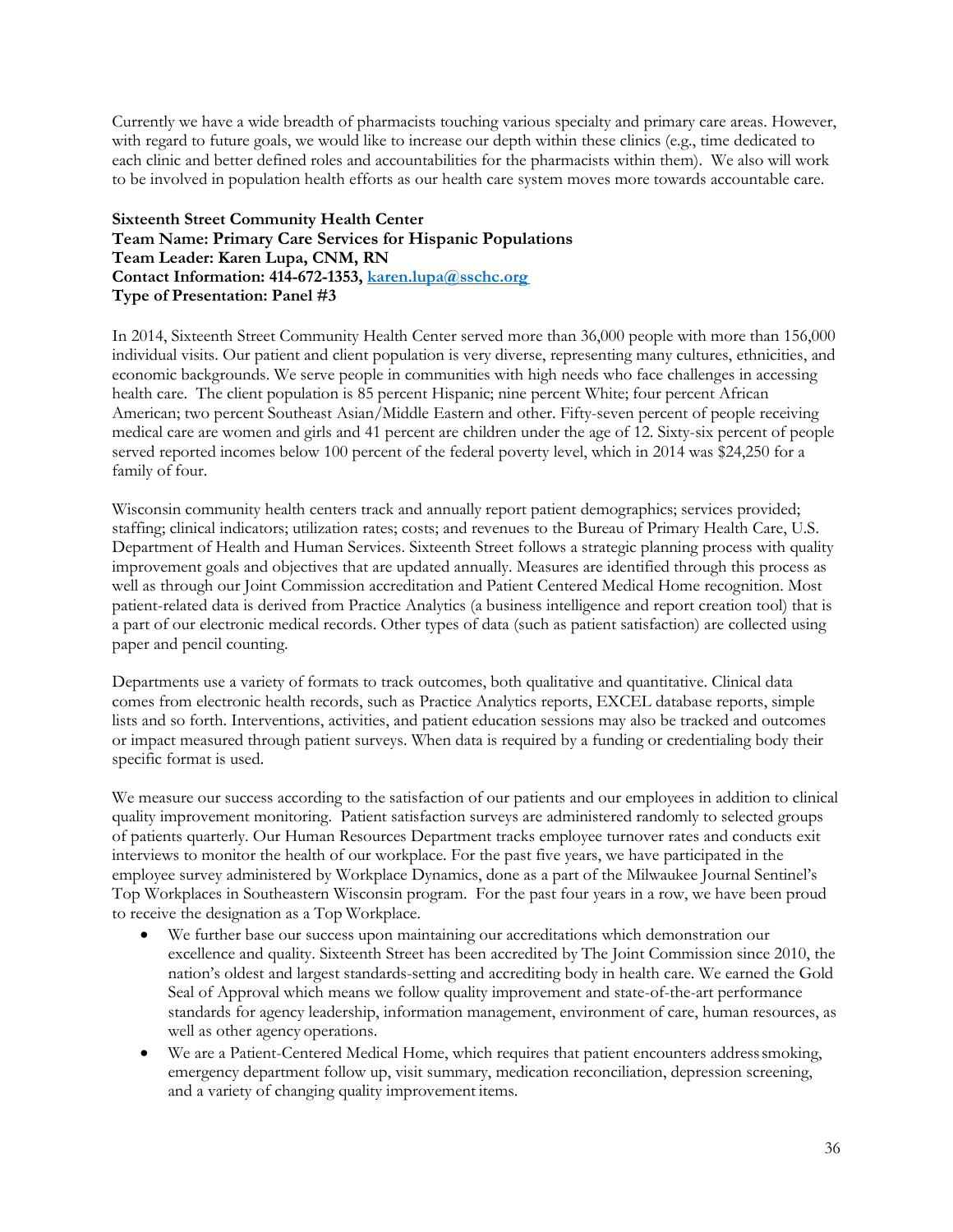Most recently we joined the Wisconsin Collaborative for Healthcare Quality, an organization that aggregates and publishes health care quality information. The information published is centered on standards related to mammogram rates; pap smear rates; birth weights; entry to prenatal care; colorectal cancer screenings; HgA1c; BMI documentation and counseling; smoking status and counseling; and vaccine rates.

Additional examples of our success reveal that:

- 70 percent of our diabetic patients have HbA1c levels less than or equal to 9 percent indicating that their diabetes is being well controlled.
- We facilitated the birth of 700 babies in the last year. Only 13 percent of the deliveries were done by Cesarean, a rate that is 20 percent less than the national average, and an astoundingly low 6 percent were delivered with a low birth rate.
- The HIV program provided care and treatment for 187 People Living With HIV/AIDS (PLWHA) in the last year. In that same year, over 70 percent of our HIV patients had undetectable viralloads.

Our team is successful because employees join Sixteenth Street Community Health Center truly believe in our mission and want to live it out every day. Our mission is "to improve the health and well-being of Milwaukee and surrounding communities, by providing quality, patient-centered, family-based health care, health education and social services, free from linguistic, cultural and economic barriers." Our goal is "to keep people healthy and our role is to be the best stewards possible of our resources, to help our patients thrive as people and contribute to society." We support each other in working towards this mission and thus consistently renew our commitment to it.

With regard to team processes, each department meets for two hours monthly to review updates from directors and administrators and discuss concerns and develop ideas for improvement. Department directors (Clinical Leaders' Team) meet weekly to address and solve problems. The entire staff meets annually for four hours to receive training on some aspect of diversity and learn about new programs. A newsletter is published every quarter. We have an internal communication tool called SharePoint (a web application and platform for content management and collaboration) on which departments can post documents pertinent to others in an easily searchable format.

Building our team has been a steady process. Sixteenth Street Community Health Center was founded in 1969, using a nursing model of care. We provided easy access for people in a community setting and assembled a team that could coordinate care and provide the services of health care professionals from multiple disciplines to meet the needs of the patients. Like many small community health centers, we grew as support (both federal government and other agencies) was obtained to meet the need which became clear. The need only increased as word-of-mouth spread about a neighborhood health center where Spanish is spoken and good care provided. As we added providers and sites, we developed more comprehensive services for special needs such as HIV, diabetes, asthma, and obesity.

# **The Day's Recap and Next Steps**

## **Speaker: Gina Dennik-Champion, RN, MSN, MSHA Executive Director, Wisconsin Nurses Association Project Director, Chronic Disease Prevention Grant**

Grantors: Wisconsin Department of Health Services, Division of Public Health and the

U.S. Centers for Disease Control and Prevention

## **Madison, Wisconsin**

Ms. Dennik-Champion acknowledged the contributions of all presenters and the planning committee including all conference participants who will go home and make a change.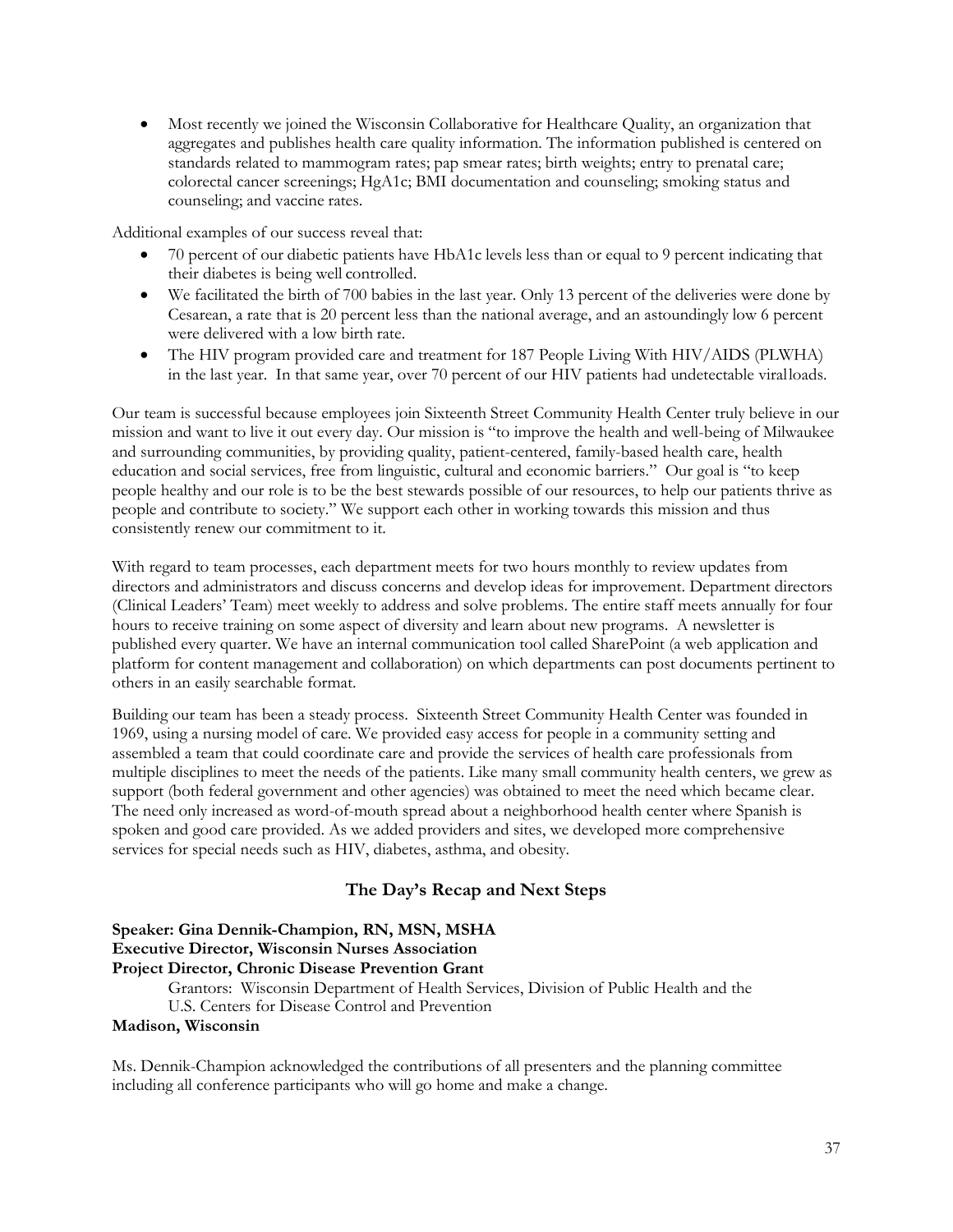#### *Response to the five questions posed by Dr. Shabino at the outset of the conference:*

#### 1. *What is the current state?*

Ms. Dennik-Champion reminded all participants that 40 incredible abstracts demonstrating innovation have been documented in the conference compendium including the twelve panelists who formally described their work on the three panel presentations. There is room for more. Patient-center teambased care is occurring at the rural, urban, and metropolitan sectors throughout Wisconsin. Many population segments are being addressed. Many types of health professionals are part of these teams. Team-based care has the potential to produce an incredibly high rate of patient satisfaction by listening to patients and their stories and getting them the help they need.

## *2. Why are teams created?*

Most of what we're doing now doesn't meet patient, provider, and payor expectations. It's now time to identify and try something different. We've learned that it's about population health; effectiveness; accessibility; delivering high-quality care-management services; and primary, secondary, and tertiary prevention. Teams are created to assure patient safety, quality, and patient-centered care. Let's not forget that teams are also created to control costs – we all know about penalties associated with rehospitalization. We also learned that teams are created because providers want more time with their patients. Teams are created to detect risks and early identification of illness, injury, disease, and disability as well as to assure community outreach and continuity of care. It is important that parent organizations see team-based care as their mission – as part of their organizational vision and striving for excellence.

## *3. What are the key ingredients needed for teams to besuccessful?*

A critical ingredient is organization support manifested in recognizing the value of team-based care and embracing it as part of the organizational vision, mission, and culture. Another ingredient is recognizing the value of team-based care as a systematic and organized approach to care and a pathway to health care redesign. Other, equally important ingredients include: respect for the team and the individual team members; team empowerment; passion and compassion; and enthusiasm. Each of these attributes was evidenced in every panel presentation. Team-based care is about process improvement and working at the top of our licenses. It's about team planning and listening. It's about agreed upon process for conflict resolution and really listening. Requisite ingredients include ensuring a ready supply of individuals who are willing to embrace and lead change. Ingredients include flexibility, consensusbuilding knowledge, passion, and adaptation. It includes knowing about and using technology and knowing where can I get started and learn more. We need to make team-based care patient-centered and patient-driven – it's about patients and what we can do for them. It is about their experience.

## *4. What are common barriers to team-based care?*

Barriers include reimbursement; the fee-for-service model; health literacy; health disparities; growing systemic workforce shortages; cultural differences of the parent organization; and where one want to go as a team. Another barrier is technology. For example, our electronic health records do not have a readily identifiable place where one can find out about team-based care for the patient. Team preparation and training is about new learning, learning about others, and learning about ourselves in the process. It's about regulation. We have to not only huddle about the patient and but we also need to huddle about how are we doing and how we are feeling as a member of the team. It's not about I, me, my, mine.

## *5. How do we, as a state, move team-based care forward?*

We need leadership at all levels to create the environment for systems change and innovation. Patientcenteredness should be a major driver. We need to disseminate information and evidence about teambased care models and best-practices. Our models have to inform how we work within a team based on our education and practice preparation. At the macro-level, we need collective support and collaborative engagement from our parent organizations to embrace this in our state. At the micro-level we need to develop strong and powerful teams. I don't think we have to invent because much is known and there